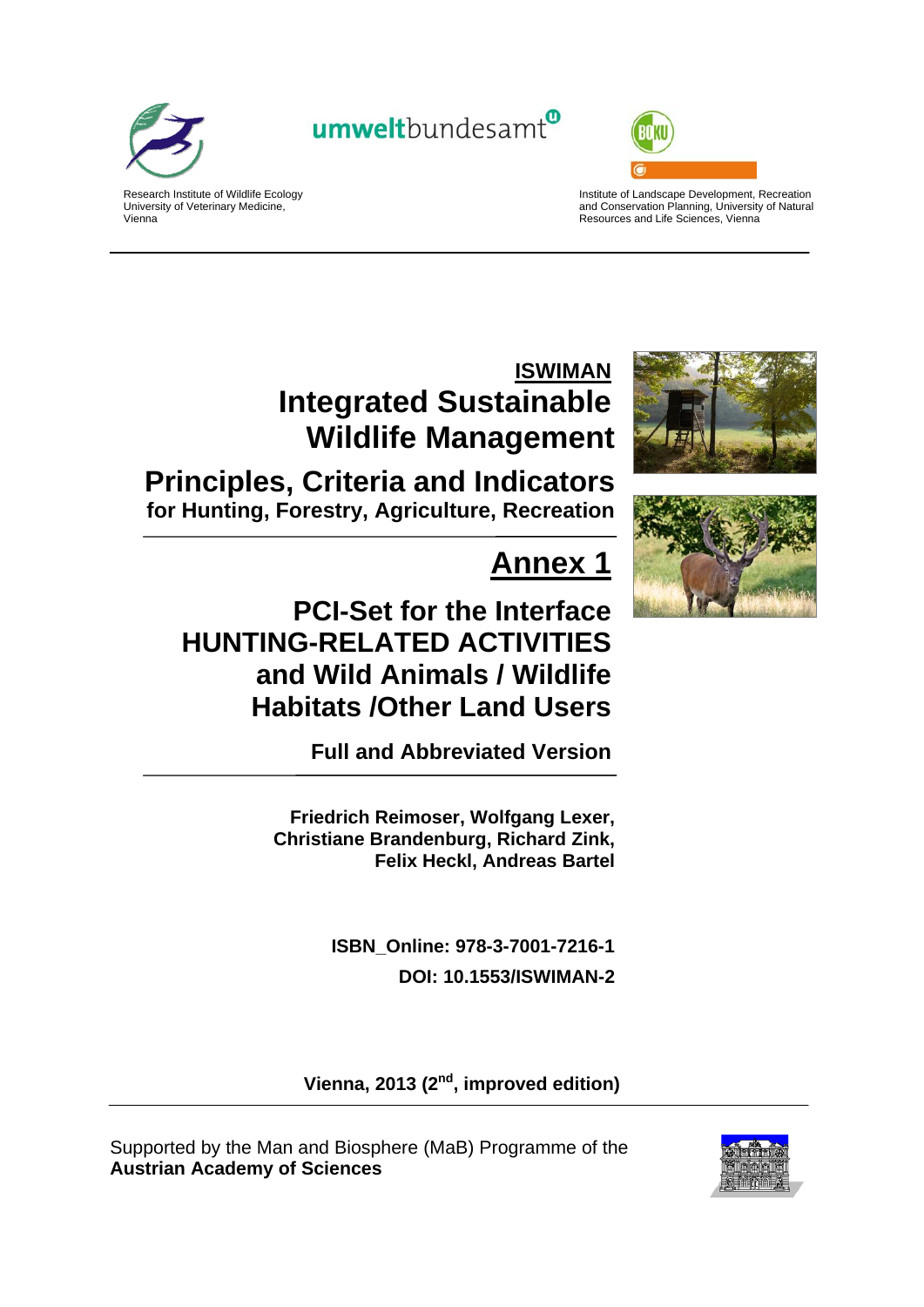## **Preliminary Remarks and Instructions for Use**

The present Set of Principles, Criteria and Indicators (PCI) for sustainable hunting (focused on the Wienerwald Biosphere Reserve as a case study) relates to the range and activities of hunting, but also takes into consideration potential impacts of these activities upon other sectors of land use (forestry, agriculture, leisure and recreation), thus creating a possibility of evaluation both for hunters (the persons permitted to hunt) and for land ownership (the owner of land with a right to hunt). The Assessment Set is for self-evaluation by hunters (in particular by tenants of a hunt and those hunting by permission of land owner/game tenant) and land owners in their role as persons owning the right to hunt (lessors of a hunt, hunting co-operatives) and is designed to enable these persons to put the sustainability of their hunting-related activities to a test, with a view to sustainable development of native wildlife species and their habitats, as well as to provide a basis for making hunting sustainable. The way the concept of "sustainable hunting" underlying this study is understood includes in particular preventing hunting from infringing upon other land users' sustainability interests.

Thus, this Set exclusively assesses the influence hunters (and land owners) may exert upon the sustainability of hunting, including the lasting preservation of wildlife populations rich in species, and wildlife habitats. For the assessment of possible impacts of other groups of users (forestry, agriculture and leisure and recreation management) on the sustainability of wild animals, wildlife habitats and hunting, separate PCI Sets with relevant principles, criteria and indicators have been developed.

## **For the Busy Reader**

- 1. **Direct entry** with point scores accompanying the indicators (framed) for Ecology, Economy, and Socio-Cultural Aspects.
- 2. **Explanations** to be read only when needed.
- 3. **Simple Evaluation:** *Prepare an A4- format sheet of paper with three double columns (for ecological, economic and socio-cultural aspects).* Read the *maximum point scores* of the indicators evaluated and enter them underneath each other on the left; on the right, enter the score you assign to your respective territory (scores should range from the maximum to the minimum given in the assessment framework). Finally, add the scores across the six columns and express the sum of the scores you assigned in terms of the percentage of the sum of the relevant maximum values (separately for ecological, economic and socio-cultural aspects). If you achieve 76-100 % of the sum of maximum point scores for an assessment aspect, your sustainability evaluation is "very good" for this aspect; in case of 51-75 % "good," 25-50 % "intermediate," 0-24 % "bad," and in case of negative scores "very bad."
- 4. **Extensive User Information** for applying the PCI Framework as well as for a full evaluation of the self-assessment is given in the final report on the study.
- 5. **Quick Assessment:** A short version of the PCI Framework enables a limited assessment of sustainability. The numbers of the indicators foreseen for this purpose (most important indicators) are underlined and highlighted in grey (e.g. **Indicator 1**).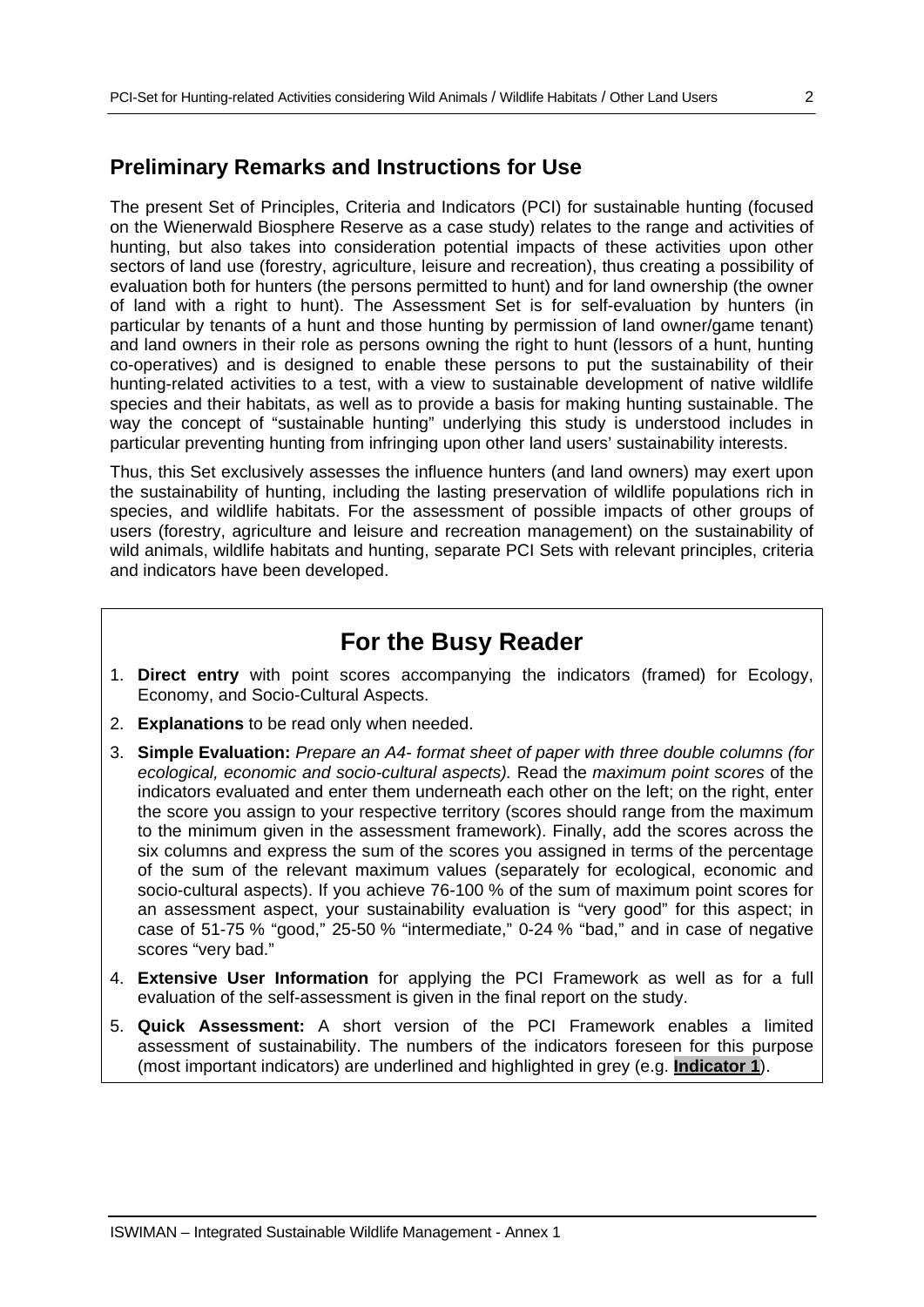## **TABLE OF CONTENTS**

|   | <b>Definition of Terms</b> |                                                                                       | $\,6$ |
|---|----------------------------|---------------------------------------------------------------------------------------|-------|
| 1 | <b>ECOLOGY</b>             |                                                                                       | 10    |
|   |                            | 1.1 Principle: The preservation and improvement of wildlife habitats is an            |       |
|   |                            | objective of hunting                                                                  | 10    |
|   |                            | 1.1.1 Criterion: Hunting and its interrelationship with other forms of land use       | 10    |
|   |                            | 1.1.1.1 Indicator 1: Existence of a "hunting bag plan" and an "off-take list"         | 10    |
|   |                            | 1.1.1.2 Indicator 2: Structure of hunting bag plan and off-take list                  | 11    |
|   | 1.1.1.3                    | Indicator 3: Meeting official cull requirements for game species that                 |       |
|   |                            | need to be controlled                                                                 | 11    |
|   | 1.1.1.4                    | Indicator 4: Existence of a strategy to harmonise hunting with other                  |       |
|   |                            | forms of land use                                                                     | 13    |
|   |                            | 1.1.2 Criterion: Giving consideration to the influence of game on vegetation          | 14    |
|   | 1.1.2.1                    | Indicator 5: Existence of exclosures to monitor game impact on                        |       |
|   |                            |                                                                                       | 14    |
|   |                            | vegetation                                                                            |       |
|   |                            | 1.1.2.2 Indicator 6: Using forest monitoring to estimate wildlife impact              | 15    |
|   |                            | 1.1.2.3 Indicator 7: Management takes account of the shelter-providing                |       |
|   |                            | function of the forest                                                                | 15    |
|   | 1.1.2.4                    | Indicator 8: Preventing game impact unacceptable in terms of regional                 |       |
|   |                            | culture                                                                               | 16    |
|   |                            | 1.1.2.5 Indicator 9: Accommodating population fluctuations                            | 17    |
|   |                            | 1.1.3 Criterion: Preservation and creation of linking biotopes                        | 18    |
|   | 1.1.3.1                    | Indicator 10: Giving consideration to existing wildlife habitat                       |       |
|   |                            | fragmentation                                                                         | 18    |
|   | 1.1.3.2                    | Indicator 11: Registration and mapping of important migration routes,                 |       |
|   |                            | wildlife corridors and other essential wildlife routes                                | 19    |
|   | 1.1.3.3                    | Indicator 12: Increasing the attractiveness of important migration routes,            |       |
|   |                            | corridors and other essential routes                                                  | 20    |
|   |                            | 1.1.4 Criterion: Giving consideration to habitat quality and capacity                 | 21    |
|   | 1.1.4.1                    | Indicator 13: Active preservation and management of the wildlife habitat              | 21    |
|   | 1.1.4.2                    | Indicator 14: Handling of wildlife feeding                                            | 22    |
|   | 1.1.4.3                    | Indicator 15: Limitations on providing baits                                          | 23    |
|   | 1.1.4.4                    | Indicator 16: Avoiding increased competitive pressure upon threatened                 |       |
|   |                            | and sensitive animal species from strongly increasing game populations 23             |       |
|   |                            | 1.1.4.5 Indicator 17: Annual productivity of game                                     | 24    |
|   |                            | 1.2 Principle: The practice of hunting shall within its range ensure the              |       |
|   |                            | preservation and improvement of the diversity of game species through                 |       |
|   |                            | protection and use/regulation                                                         | 25    |
|   | 1.2.1                      | Criterion: Potential natural wildlife species inventory taking into account the       |       |
|   |                            | current habitat situation                                                             | 25    |
|   | 1.2.1.1                    | Indicator 18: Current and potential natural wildlife species list                     | 26    |
|   |                            | 1.2.1.2 Indicator 19: Dealing with recolonising species (in accordance with the       |       |
|   |                            | potential natural wildlife species inventory)                                         | 27    |
|   | 1.2.1.3                    | Indicator 20: Dealing with wildlife species not included in the potential             |       |
|   |                            | natural wildlife species inventory                                                    | 28    |
|   |                            |                                                                                       | 30    |
|   |                            | 1.2.2 Criterion: Hunting is sensitive to the behaviour of wild animals                |       |
|   | 1.2.2.1                    | Indicator 21: Giving consideration to the undisturbed life cycle of wild              |       |
|   |                            | animals                                                                               | 30    |
|   |                            | 1.2.2.2 Indicator 22: Limiting hunting of wildlife during the night ("night hunting") | 31    |
|   |                            | 1.2.2.3 Indicator 23: Giving consideration to the reproductive biology of             |       |
|   |                            | threatened and sensitive game species                                                 | 32    |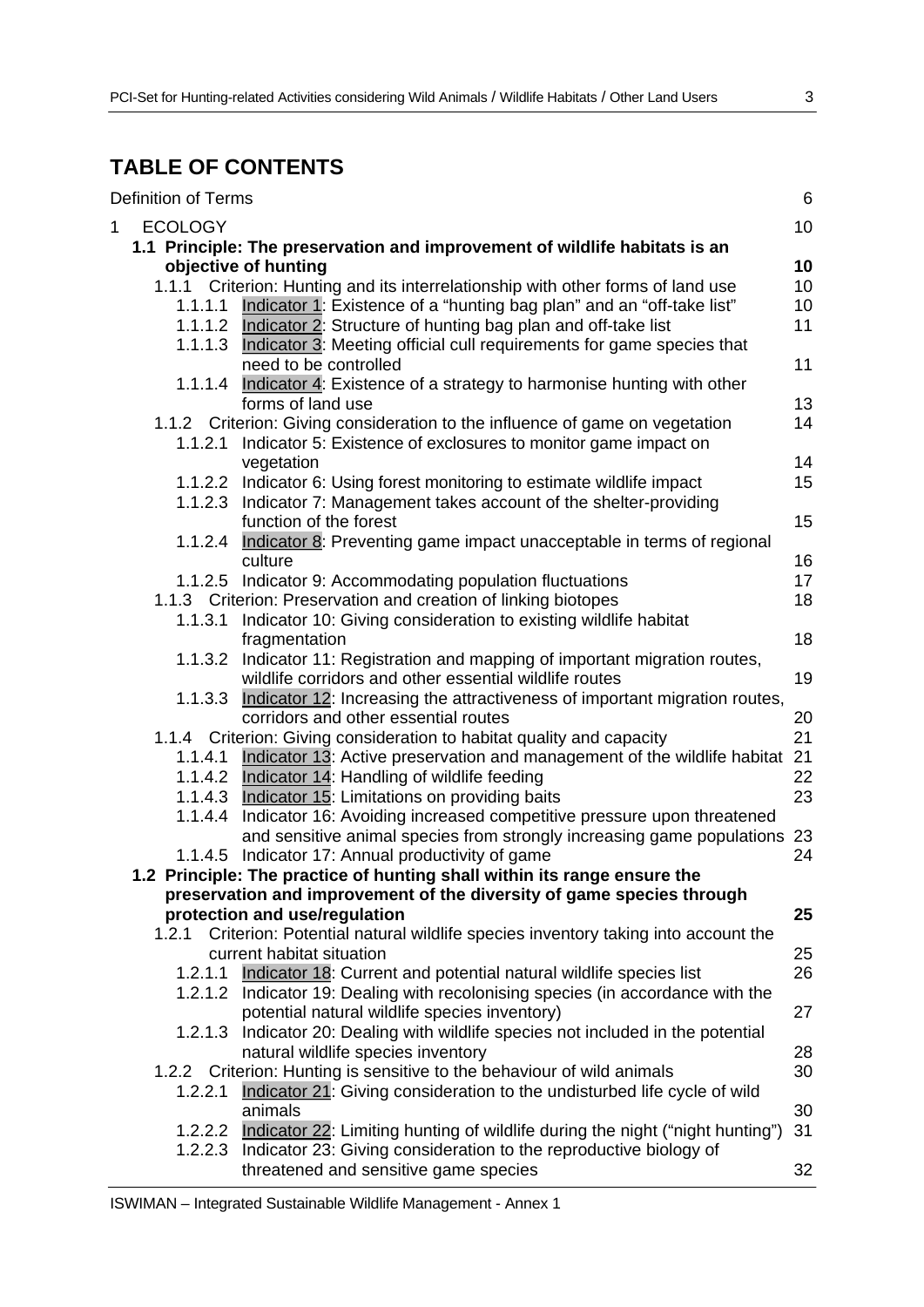| I |   |  |
|---|---|--|
|   | ٠ |  |
|   |   |  |

|                | 1.2.2.4 Indicator 24: Coordination of hunting practises across hunting grounds<br>1.3 Principle: The natural genetic diversity of game species is preserved and | 32 |
|----------------|-----------------------------------------------------------------------------------------------------------------------------------------------------------------|----|
|                | enhanced by means of appropriate hunting practices<br>1.3.1 Criterion: There are no hunting-related limitations to the preservation and                         | 33 |
|                | enhancement of the natural genetic variability of wildlife species<br>Indicator 25: Existence of aims relating to the aesthetics of hunting<br>1.3.1.1          | 33 |
|                | trophies in hunting guidelines<br>Indicator 26: Selective hunting of wild animals with certain natural<br>1.3.1.2                                               | 33 |
|                | characteristics<br>Criterion: Native wildlife populations are not altered by the introduction of<br>1.3.2                                                       | 34 |
|                | non-native wild animals                                                                                                                                         | 35 |
|                | 1.3.2.1 Indicator 27: Introduction of non-native wild animals                                                                                                   | 35 |
| $\overline{2}$ | <b>ECONOMY</b>                                                                                                                                                  | 37 |
|                | 2.1 Principle: Securing and/or improving the profitability of hunting is an                                                                                     |    |
|                | objective of hunting                                                                                                                                            | 37 |
|                | 2.1.1 Criterion: The profitability of hunting is secured over a medium term                                                                                     | 38 |
|                | Indicator 28: Existence of a marketing strategy for hunting in the<br>2.1.1.1                                                                                   |    |
|                | <b>Biosphere Reserve</b>                                                                                                                                        | 38 |
|                | Indicator 29: Marketing of regional game products<br>2.1.1.2                                                                                                    | 38 |
|                | 2.1.1.3 Indicator 30: Cost/income ratio (applies to lessors and owners)                                                                                         | 39 |
|                | 2.1.1.4 Indicator 31: Expense/subjective benefit ratio (applies to hunting                                                                                      |    |
|                | tenants and hunting customers)                                                                                                                                  | 39 |
|                | 2.1.2 Criterion: The value of hunting is maintained and/or increased by the                                                                                     |    |
|                | practice of hunting                                                                                                                                             | 40 |
|                | 2.1.2.1 Indicator 32: Hunting-related measures to increase the market value                                                                                     | 40 |
|                | 2.2 Principle: Efficiency and minimum disturbance of wildlife species is an<br>objective of hunting                                                             | 42 |
|                | 2.2.1 Criterion: Existence of a time- and area-specific hunting strategy                                                                                        | 42 |
|                | 2.2.1.1 Indicator 33: Existence of an economically sound, time- and                                                                                             |    |
|                | area-specific hunting plan                                                                                                                                      | 42 |
|                | 2.3 Principle: Preventing damage to agriculture and forestry is an objective of                                                                                 |    |
|                | hunting                                                                                                                                                         | 43 |
|                | 2.3.1 Criterion: Hunting is oriented according to the susceptibility of agricultural                                                                            |    |
|                | land and forestry to game damage                                                                                                                                | 43 |
|                | 2.3.1.1 Indicator 34: Giving consideration to susceptibility to game damage                                                                                     | 43 |
|                | 2.4 Principle: Creating synergies with other economic activities is an objective                                                                                |    |
|                | of hunting                                                                                                                                                      | 43 |
|                | Criterion: Hunting economically conforms with other anthropogenic forms of<br>2.4.1                                                                             |    |
|                | use ("economic unity")                                                                                                                                          | 43 |
|                | 2.4.1.1 Indicator 35: Confirming a common policy                                                                                                                | 44 |
|                | 2.4.2 Criterion: Interdisciplinary optimising of planned changes in the wildlife                                                                                |    |
|                | habitat<br>2.4.2.1                                                                                                                                              | 44 |
|                | Indicator 36: Commitment of hunters to interdisciplinary<br>wildlife-ecological spatial planning (WESP)                                                         | 45 |
|                | 2.4.2.2 Indicator 37: Commitments of hunters regarding plans and projects that                                                                                  |    |
|                | have an impact upon habitats                                                                                                                                    | 45 |
|                |                                                                                                                                                                 |    |
| 3              | SOCIO-CULTURAL ASPECTS                                                                                                                                          | 47 |
|                | 3.1 Principle: Hunters take into account the interest of the local population in<br>using land for hunting                                                      | 47 |
|                | 3.1.1 Criterion: By way of involving local hunters, hunting enjoys a balanced                                                                                   |    |
|                | position within the local community but also takes into account the interests                                                                                   |    |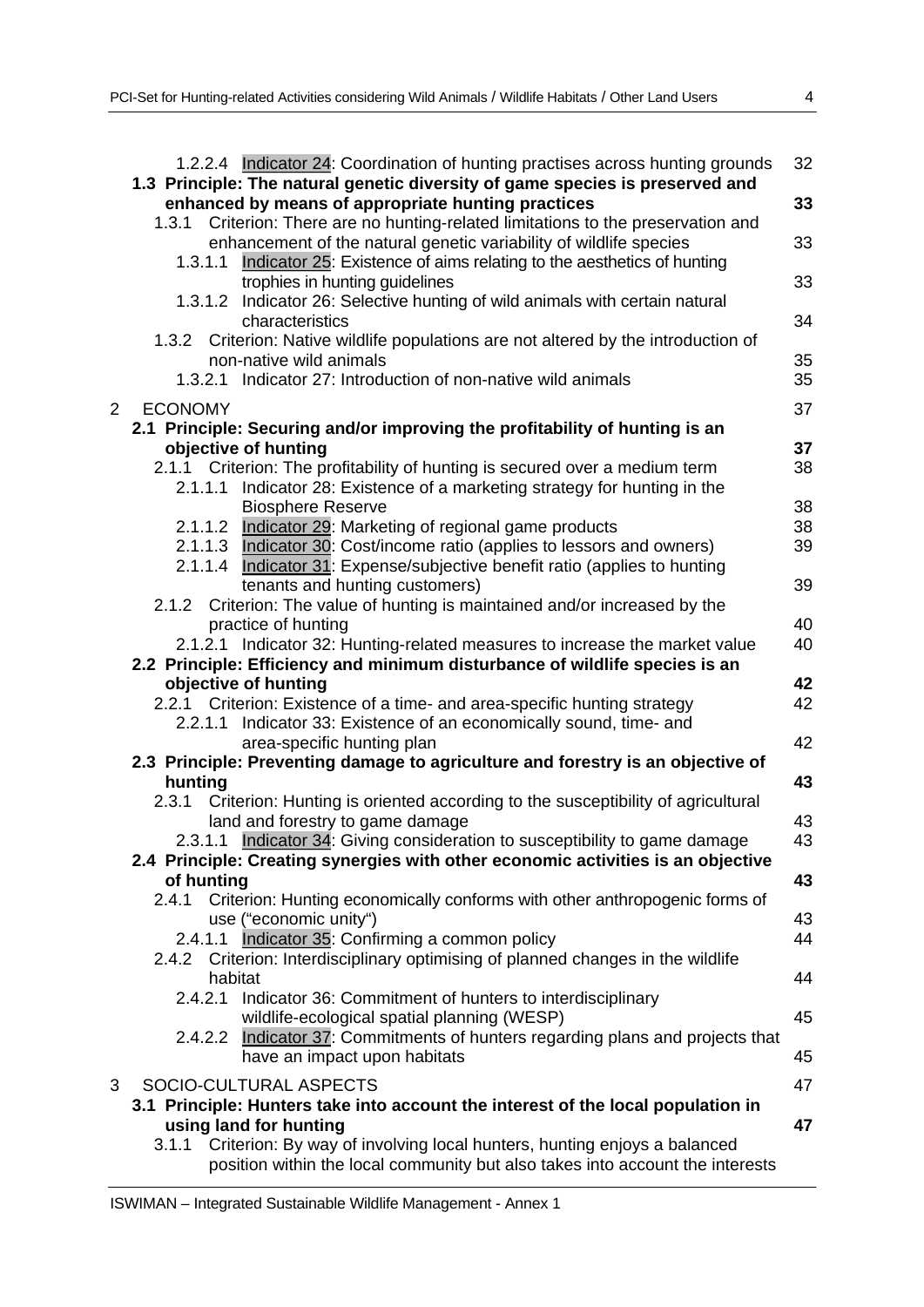| ۰, | v |    |    |  |
|----|---|----|----|--|
| i  |   |    | ۰. |  |
| w  |   | ۰. |    |  |

| of non-resident hunters                                                               | 47 |
|---------------------------------------------------------------------------------------|----|
| Indicator 38: Reconciling the interests of local hunters permitted to hunt<br>3.1.1.1 |    |
| and local hunters not permitted to hunt locally                                       | 47 |
| Indicator 39: Adequate consideration is given to non-resident hunters<br>3.1.1.2      | 48 |
| 3.2 Principle: Offering local jobs in the field of hunting is an objective            | 49 |
| Criterion: Hunting contributes to securing employment by creating jobs<br>3.2.1       | 49 |
| 3.2.1.1 Indicator 40: Providing jobs in the field of hunting                          | 49 |
| 3.3 Principle: Hunting should find broad acceptance among the population              | 49 |
| 3.3.1 Criterion: Hunting is oriented to the aims of the Biosphere Reserve             | 50 |
| Indicator 41: Taking into consideration the guiding principles and<br>3.3.1.1         |    |
| management goals of the Biosphere Reserve                                             | 50 |
| 3.3.1.2 Indicator 42: Design and distribution of hunting-ground installations         | 51 |
| 3.3.2 Criterion: Paying attention to the interests of the local population            | 52 |
| 3.3.2.1 Indicator 43: Documentation of disagreements by the local authority           | 52 |
| 3.3.2.2 Indicator 44: Active involvement and information of local stakeholder         |    |
| and land user groups not directly related to hunting                                  | 52 |
| 3.3.2.3 Indicator 45: Conflict management strategies                                  | 53 |
| 3.3.3 Criterion: Hunting is connected with society-at-large                           | 54 |
| 3.3.3.1 Indicator 46: Social commitment of hunters and regular communication          |    |
| with the non-hunting population                                                       | 54 |
| Indicator 47: Taking into account the opinion of the public at large<br>3.3.3.2       | 55 |
| 3.4 Principle: Hunting is oriented to the welfare of the game                         | 56 |
| Criterion: Hunting is practised with as little impairment to the natural<br>3.4.1     |    |
| behaviour of wildlife as possible                                                     | 56 |
| 3.4.1.1 Indicator 48: Habituated behaviour of wild animals                            | 56 |
| 3.4.2 Criterion: Hunting is practised with as little pain for the animal as possible  | 57 |
| 3.4.2.1 Indicator 49: Violations of legal provisions concerning animal welfare        | 57 |
| 3.4.2.2 Indicator 50: Training in hunting                                             | 57 |
| 3.4.2.3 Indicator 51: Avoiding use of poison as part of the hunting practice          | 58 |
| 3.5 Principle: Hunting is of wild animals breeding naturally in the wild              | 58 |
| 3.5.1 Criterion: No animals raised in breeding or other enclosures are hunted         | 58 |
| Indicator 52: Not selling (transferring) animals from enclosures or<br>3.5.1.1        |    |
| aviaries for the purpose of hunting                                                   | 59 |
| Indicator 53: Not releasing animals from enclosures and aviaries for the<br>3.5.1.2   |    |
| purpose of hunting                                                                    | 59 |
| 3.6 Principle: Hunters are aware of the effects of their activities upon other land   |    |
| users' interests                                                                      | 59 |
| 3.6.1 Criterion: Hunters are aware of and give thought to the effects of their        |    |
| measures upon the interests of other land users                                       | 59 |
| Indicator 54: Improvement of knowledge and awareness of the effects<br>3.6.1.1        |    |
| of hunting-related measures upon other forms of land use                              | 59 |
| 3.7 Principle: The way hunting traditions are dealt with is a characteristic of the   |    |
| socio-cultural sustainability of hunting                                              | 60 |
| Criterion: Hunting traditions are cultivated and passed on to new<br>3.7.1            |    |
| generations of hunters                                                                | 60 |
| 3.7.1.1 Indicator 55: Preserving hunting culture                                      | 61 |
| 3.7.2 Criterion: Traditional rules of hunting behaviour are being further developed   |    |
| and brought up to date                                                                | 61 |
| Indicator 56: Examining modes of hunting behaviour by regularly<br>3.7.2.1            |    |
| updating knowledge                                                                    | 61 |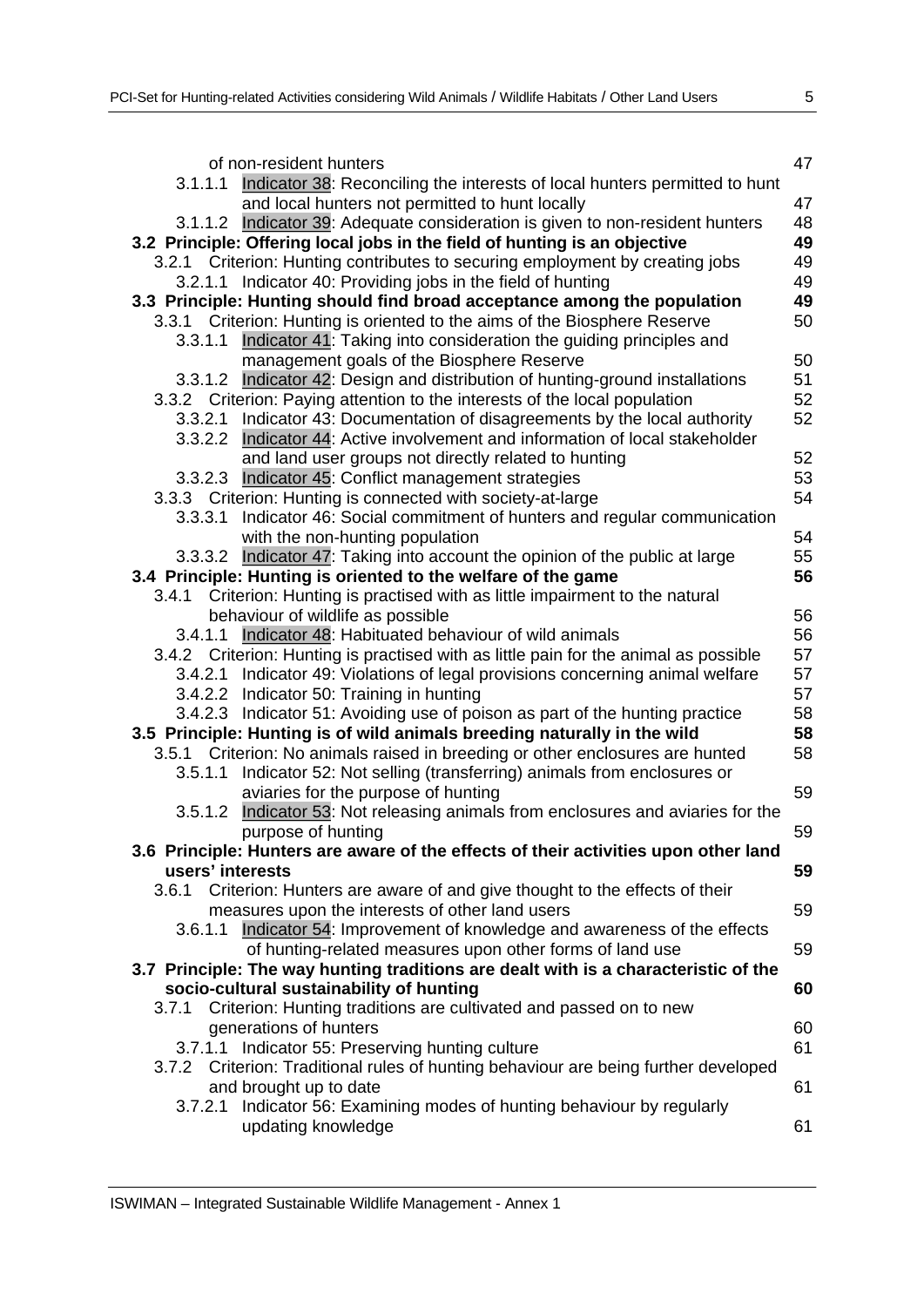## **Definition of Terms**

- The term **game** refers to those wild animal species (furred and feathered) which are subject to hunting laws, including species with no open season. Unless indicated otherwise, the terms **game** and **wild animals** are used in the same sense. Conversely, the term wild animal species refers to those wild animal species that are (or were) "huntable" as "game," or otherwise influenced by hunting (e.g. on account of hunting laws, regulations and hunting practise).
- The term **threatened** refers to those wild animal species whose long-term survival within their natural range is endangered to varying degrees, or questioned. As a rule, these are species threatened with regional extinction, are declining continuously, are particularly rare, or have temporarily disappeared and are now returning, and are thus often classified as "protected species" under the nature conservation laws. The degree to which a species is threatened results, as a rule, from various risk factors that interact to varying degrees, and which, when combined, influence the conservation status of the species. If these factors occur, they are to be interpreted as warning signals suggesting that the respective species may be threatened. These risk factors are first and foremost: low population size; continuously declining populations (continuously decreasing number of populations and/or individuals of a species); small or decreasing range (contraction of distribution area); specialised habitat requirements of a species; habitat loss, habitat fragmentation, deterioration of habitat quality (low or decreasing availability of habitats); direct adverse human influence (e.g. on account of excessive hunting, excessive use, persecution, etc.) pressure by invasive, non-native species (e.g. Zulka et al., 2001; Primack, 1998). In varying combinations and with differing emphasis, most of the factors mentioned account for status of threatened species on red lists as well as their classification as protected species in accordance with nature conservation laws. The degree of endangerment that indicates, so to speak, the probability of survival or risk of extinction of a species in a certain area, is categorised through Red Listing processes. IUCN Red List categories include "extinct" and "extinct in the wild", followed by categories of "critically endangered," "endangered," "vulnerable", within which a species is considered threatened with extinction, and the pre-warning level of "near-threatened" (e.g. Zulka et al., 2001; IUCN, 1994, 1999). If a wild animal species is listed on a relevant red list – e.g. the Red List of Threatened Animals in Austria (Zulka, 2005) and Red Lists of the Federal Provinces – and classified into one of the above categories of endangerment, the respective species is to be considered a threatened species in the sense of this study<sup>1</sup>. Equally, species protected by Austrian nature protection and conservation laws (species protection regulations), EU community laws (Bird Protection Directive, Flora-Fauna-Habitats Directive) and international species protection agreements (e.g. the Convention on the Conservation of European Wildlife and Natural Habitats – Bern Convention; Convention on the Conservation of Migratory Species of Wild Animals – Bonn Convention) are considered to be threatened species in this document.
- The term **sensitive** refers to those wildlife animal species to which one or more of the above endangerment factors apply, even if the respective species has not (yet) been redlisted as "threatened" or "near threatened." In particular those wildlife species are to be

ISWIMAN – Integrated Sustainable Wildlife Management - Annex 1

-

http://www.umweltbundesamt.at/umweltschutz/naturschutz/artenschutz/oasis/oasis\_abfrage gives access to an Internet databank compiled by the Federal Environment Agency – Austria that allows queries as to the endangerment classification of individual species on different red lists. With regard to species relevant in terms of hunting, regularly updated information relevant in terms of hunting laws (hunting and closed seasons) on the basis of the hunting laws of the Austrian Federal Provinces is made available.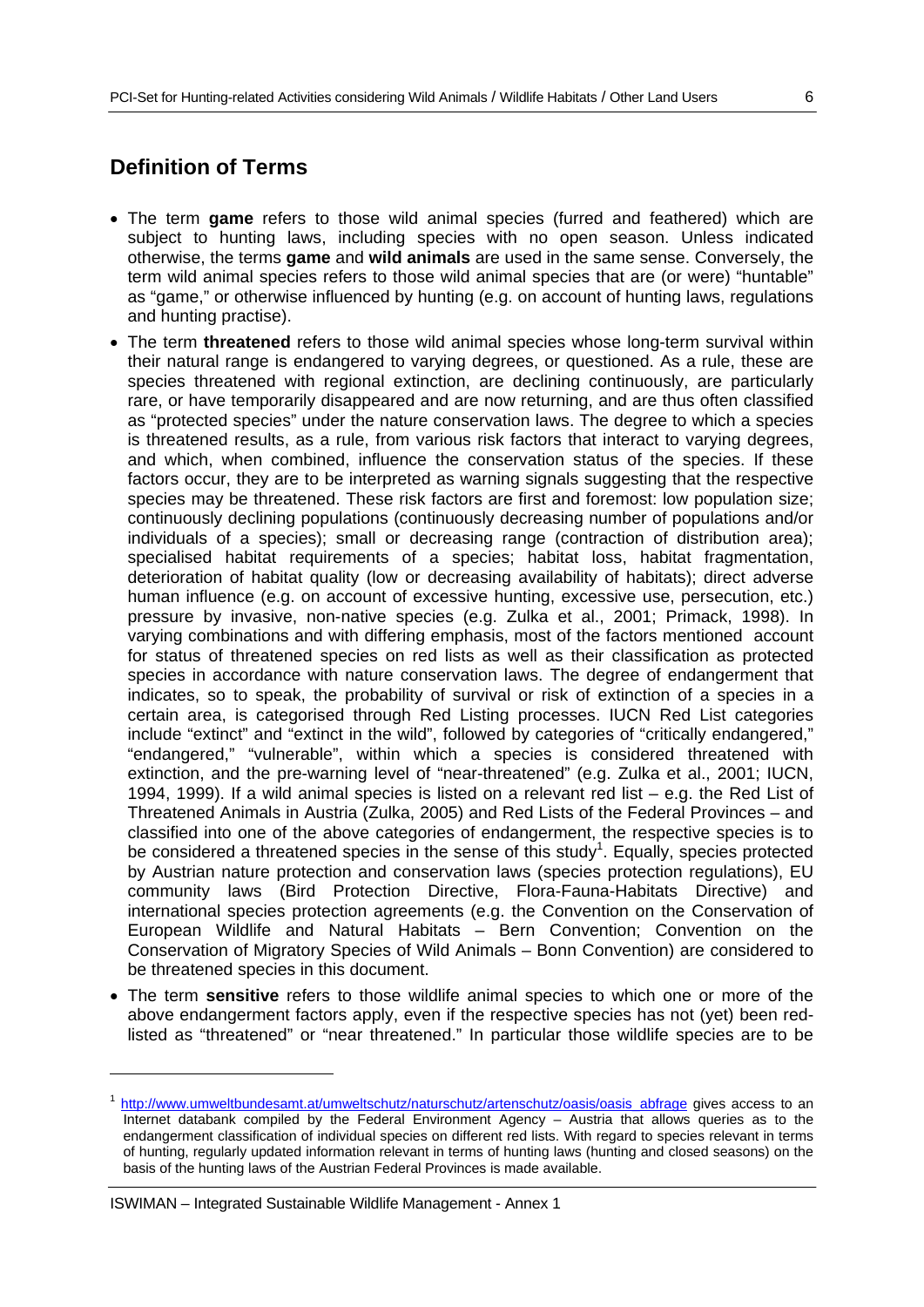considered sensitive which, on account of specific (population-) biological features such as specialised habitat requirements (including size and quality of habitat), low reproduction potential, low dispersal capacity, are particularly sensitive vis-à-vis additional endangerment factors such as excessive hunting pressure, decreasing distribution, strongly increasing predation and competitive pressure from other species, or rapid changes of environmental conditions. In a hunting context, however, also native huntable game species are to be classified as sensitive if hunting them sustainably cannot be considered guaranteed in a certain area on account of their unfavourable conservation status or unfavourable trends in the respective species and/or its habitat. These species may often only be taken in small numbers or demand particular consideration on the part of hunters.

- The term **person permitted to hunt** or **owner of a hunt** refers, for the purpose of this study, to the owner or tenant(s) of hunting rights. Additionally there are those who hunt by permission of land owner/game tenant and owners of stalking districts.
- The term **person owning the right to hunt** refers in Austria to the land owner.
- The term **tenant** refers to the tenant of a proprietor's or co-operative hunt (person permitted to hunt).
- The term **lessor** refers to the owner or representative of the owner of a proprietor's or cooperative hunt.
- **Potential natural wildlife species inventory** is to be understood as the spectrum of wildlife species representing the currently achievable optimum circumstances in terms of biodiversity and near-natural conditions, taking into account the irreversible changes that have occurred in the course of the development of the cultural landscape as well as the existing economic and socio-cultural impacts on wildlife habitats that cannot be influenced by hunting. The "potential natural wildlife species inventory" is thus the range of wildlife species possible under the current habitat conditions, which pertain to the native spectrum of species (autochthonous, typical for the region) of the respective geographic region. "Native wildlife species" are, in the sense of the potential natural wildlife species inventory:
	- o those species that have outlasted the latest Ice Age or have immigrated thereafter and before and/or without human intervention<sup>2</sup>;
	- $\circ$  recolonising species that used to be native in a certain area whose populations temporarily ceased to exist and which now are returning to their original ranges, either without human intervention (immigration of species, e.g. elk/moose (*Alces alces*), brown bear (*Ursus arctos*), wolf (*Canis lupus*), otter (*Lutra lutra*)), or through reintroduction into their original habitats (e.g. Alpine ibex (*Capra ibex*) and Alpine marmot (*Marmota marmota*) within their original ranges of distribution);
	- o native species that have disappeared on account of human influence (eradication, habitat changes).

As far as today's cultural landscape basically still has habitat potential for the species mentioned, these species are to be considered part of the potential natural wildlife species inventory.

This is not to be confused with "**new residents**" (**alien species, neobiota**), which have arrived at a certain territory (in this case, Austria) later than 1492 through direct or indirect human influence. With regard to Austria, these are, among huntable wildlife species, e.g. fallow deer, Sika deer, moufflon, wild rabbit, racoon dog, racoon, nutria and wild turkey. These species are *not* considered part of the potential natural wildlife species inventory.

-

 $2$  So-called primary native or indigenous species

ISWIMAN – Integrated Sustainable Wildlife Management - Annex 1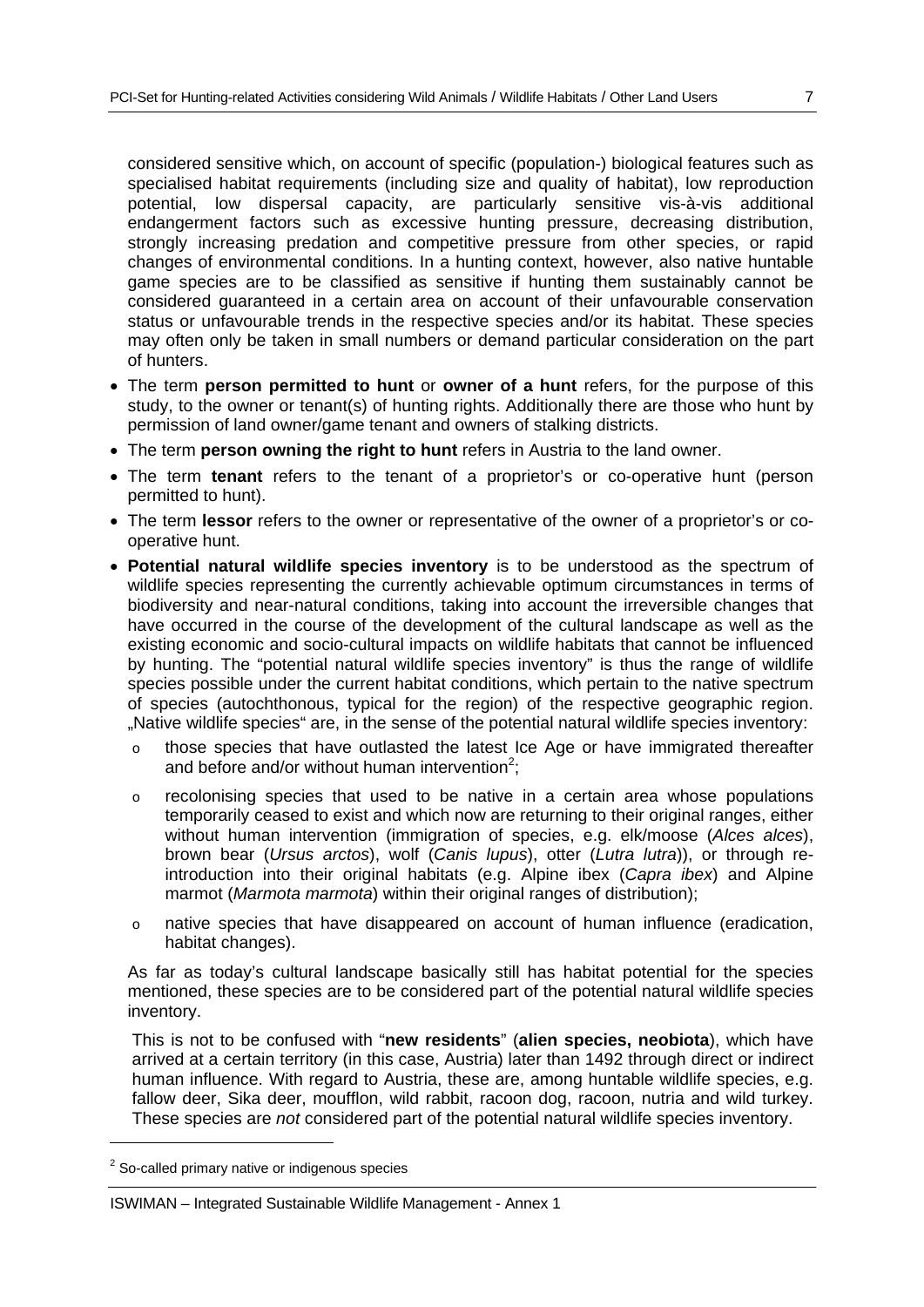Those animal species that had become established under human influence in pre- and early history up to the end of the Middle Ages (1492) (such as, probably, the brown rat) are not relevant for hunting in Austria and thus need not to be considered for the purpose of this study.

- **Hunting management plan (hunting plan)** is to be understood as the planning ahead of any hunting-related activities, in particular in terms of time, area, and personnel. It comprises the goals and measures of hunting management for the respective hunting area and serves the purpose of providing long-term orientation for the hunting practice. Key components are e.g. to ensure that hunting accords with the needs of other land users, to take into account the optimum time and area for hunting the relevant game, and to give consideration to rare, non-hunted species. A hunting plan may exist in thought or in writing; with regard to sustainable hunting practice, however, a written hunting plan is preferable.
- **Hunting bag plan** (as a part of the hunting management plan) is a list of the numbers of each species (sex, age classes) planned to be shot or trapped (hunting bag planned before the hunting season starts).
- **Off-take list** (as a part of the hunting management plan) is a list of the numbers of each species (sex, age classes) really shot/trapped/killed by traffic accidents/ found dead by other reasons (hunting bag documented when the hunting season closes).
- **Culturally unacceptable game impact** is to be understood in this context primarily in terms of the ecologically unacceptable (harmful) influence of game on vegetation. The impact of game on vegetation comprises food intake (grazing, browsing, bark peeling) as well as rubbing to remove velvet from antlers and territorial tearing or gnawing. The concept of "culture" differs from economic considerations. Culture refers from an overall societal perspective to, in the case of forests, the functions beyond that of timber production, including shelter, leisure and recreation for people, but also to the provision of ecological value from other vegetation (e.g. orchid meadows rich in biodiversity). This is the fundamental view represented by the competent authorities on the basis of the respective (Austrian) legislation. The lack of some important natural enemies of our herbivorous wild animals as well as anthropogenic influences on our wildlife habitats (most of all land use) accounts for the fact that they are mostly not near-natural environments. This influences local densities and distribution patterns of wild animals, in particular ungulates, which damage vegetation beyond tolerable limits.
- **Wildlife habitat** is defined as the "living space" or "site" (the habitat) of wild species populations and/or individuals of a wild species. The habitat needs of the wild animals concerned define the area of wildlife habitat they require. The wildlife habitat must meet key habitat functions (food, cover and reproduction area). Environmental factors (such as noise, temperature, light, climate, soil, etc.) must neither exceed nor fall short of the species-specific limit of tolerance of the wild animals. The wildlife habitat may consist of several separate habitat sectors.
- **Migration** and **Dispersal** are movements of animals. Migration is the repeated movement of animal populations leading to seasonal changes of place and entails a change of range of a species. As well as seasonal habitat change (e.g. passing from summer to winter habitat in red deer) there may also be migration to breed. Dispersal is the lasting movement of individuals away from a natal area or subsequent point of settlement, and is often omnidirectional unless constrained in particular directions by topography . It plays a significant role in terms of the necessary gene flow within and among populations of a species, and thus in terms of the preservation of the species, its distribution, the colonisation or re-colonisation of habitats. In the absence of regular genetic exchange via such "gene flow corridors," the risk of species and populations becoming regionally extinct will increase.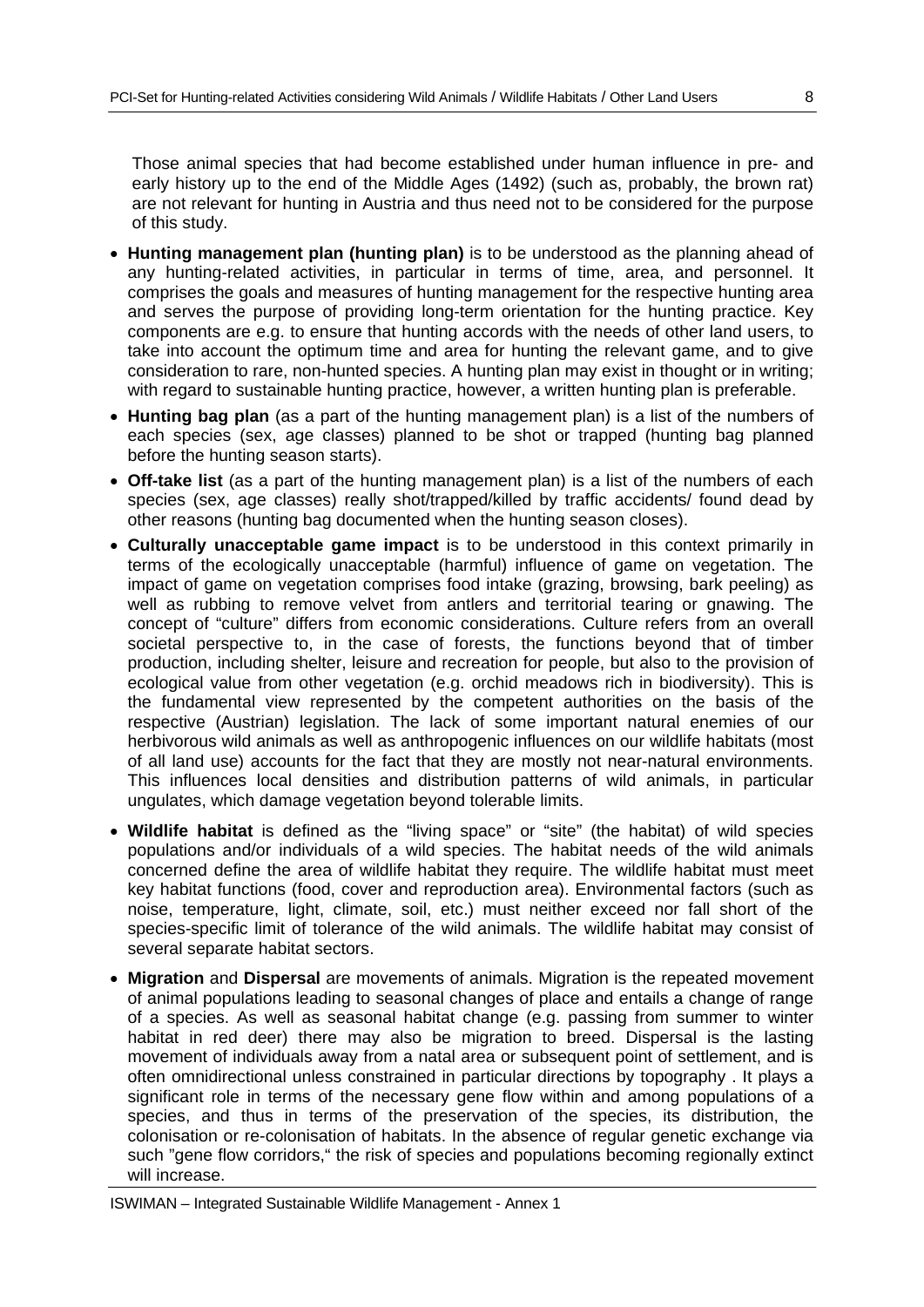Landscape sectors in which migration or dispersal primarily happens are termed **migration axes (routes)**.

- **Wildlife corridors** are bottlenecks within a migration axis or the habitat of wildlife species caused by barriers or an unfavourable environment. A salient characteristic of a corridor is its favourable structure compared to the surrounding environment, allowing for a link between separate habitat sections.
- The term **constricted corridor** is used to describe a constriction of a wildlife corridor or wildlife route on account of natural or anthropogenic barriers to a minimum width without any possibility of bypassing it locally, i.e. wildlife species are forced to adhere to the corridor as a consequence of specific topographic conditions (forest corridors, steep slopes, canyons, water courses, etc.) or artificial obstacles (fences, road barriers, walls, settlements, etc.) which create local bottlenecks.
- **ÖPUL** is the "Austrian Agri-Environmental Programme." The initials refer to the promotion of agriculture that is appropriate to the environment, extensive and favourable for nature. The programme is supported through the European Agricultural Fund for Rural Development as well as the Rural Development Programme of Austria. Along with ÖPUL, there are other publicly subsidised **agri-environmental measures** pursuing similar goals (e.g. the Ecopoint Programme).
- **Use:** Use is to be understood in the comprehensive sense of the IUCN Policy Statement on the Sustainable Use of Wild Living Resources (IUCN, 2000); it includes all forms of consumptive and non-consumptive use of natural resources. Sustainable hunting and/or sustainable hunting-related use includes hunting certain animal species without the animals that are killed having to be used in a consumptive way (e.g. red fox (*Vulpes vulpes*), if its population increases on account of anti-rabies vaccination and thus endangers the population of other species).
- **Farmer** refers to persons responsible for the planning and carrying out of agricultural measures on agricultural plots of land. As a rule, they are managers/cultivators or owners of agricultural land or managers of an agricultural enterprise.
- The term **forest manager** refers to persons responsible for the planning and carrying out of forestry-related measures. As a rule, the term includes the skilled personnel responsible for forest management (forester, head of a forest division), forest owner or manager of forest enterprises.
- **Leisure and Recreation management** covers persons active and organisations representing groups of people that benefit from the recreational use of the Wienerwald Biosphere Reserve. It also includes as stakeholders the officials and decision-makers responsible for the planning, regulation and control of leisure and recreational activities. This group of actors includes the Biosphere Reserve management, municipalities, regional managing bodies, tourism federations and associations, alpine associations, sports associations and other representatives of certain recreational user groups (horse riders, mountain bikers, hikers, etc.), land owners and representatives of relevant authorities.
- **Use** is to be understood in the comprehensive sense of the IUCN Policy Statement on the Sustainable Use of Wild Living Resources (Iucn, 2000); it includes all forms of consumptive and non-consumptive use of natural resources. Sustainable hunting and/or sustainable hunting-related use includes hunting certain animal species without the animals that are killed having to be used in a consumptive way (e.g. red fox (Vulpes vulpes), if its population increases on account of anti-rabies vaccination and thus endangers the population of other species).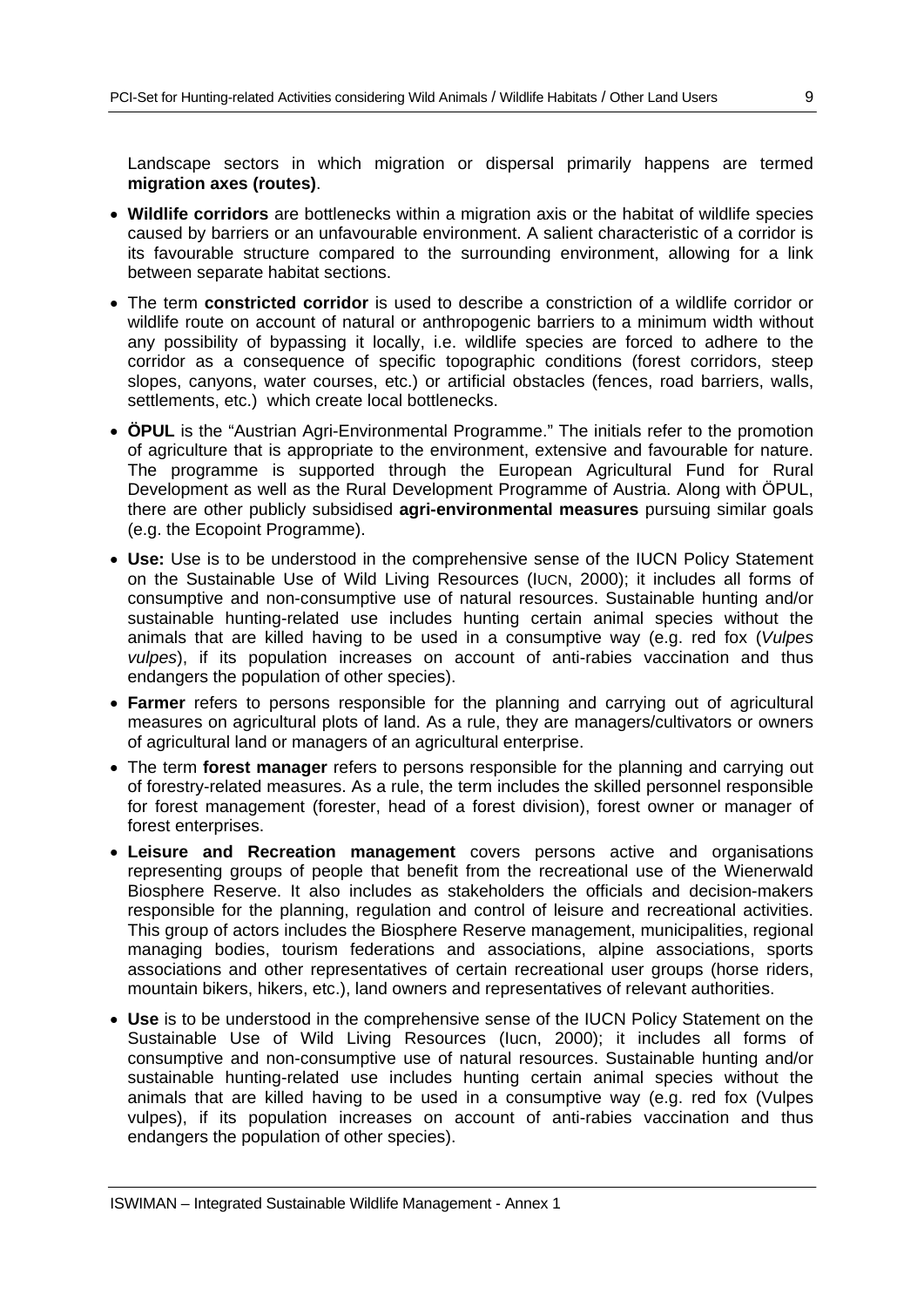# **Assessment Set for Integrated, Sustainable Wildlife Management**

## **Part: HUNTING**

## **Principles, Criteria and Indicator scoring**

## **1 ECOLOGY**

## **1.1 Principle: The preservation and improvement of wildlife habitats is an objective of hunting**

**Explanation:** Hunting is understood comprehensively and does not refer exclusively to the shooting of game.

## **1.1.1 Criterion: Hunting and its interrelationship with other forms of land use**

## **1.1.1.1 Indicator 1: Existence of a "hunting bag plan" and an "off-take list"**

**Explanation:** The existence of a hunting bag plan and an annual off-take list (as parts of the hunting management plan; see Definition of Terms) records that impacts on game populations by hunting are planned in an operational way and that the realisation of the planned aims is well documented (as a basis for future planning). In Austria, hunting bag plans are normally<sup>3</sup> subject to official permissions, so it is assumed that the authorities also seek to prevent overhunting of individual game species as well as to harmonise hunting with other interests of land use. A hunting management plan including an actual off-take list (documented hunting bag) is beneficial not only with regard to game species for which hunting bag plans and lists are prescribed by the authorities but also for other species, in particular for locally threatened or sensitive game (see Definition of Terms) and for game species that need to be reduced (see 1.1.1.3). It is important that hunting bag plans are species-specific, i.e. avoiding inaccurate collective names (general classifications according to species groups, such as ducks, geese, weasels, polecats, etc.).

-

<sup>3</sup> In most Austrian federal provinces

ISWIMAN – Integrated Sustainable Wildlife Management - Annex 1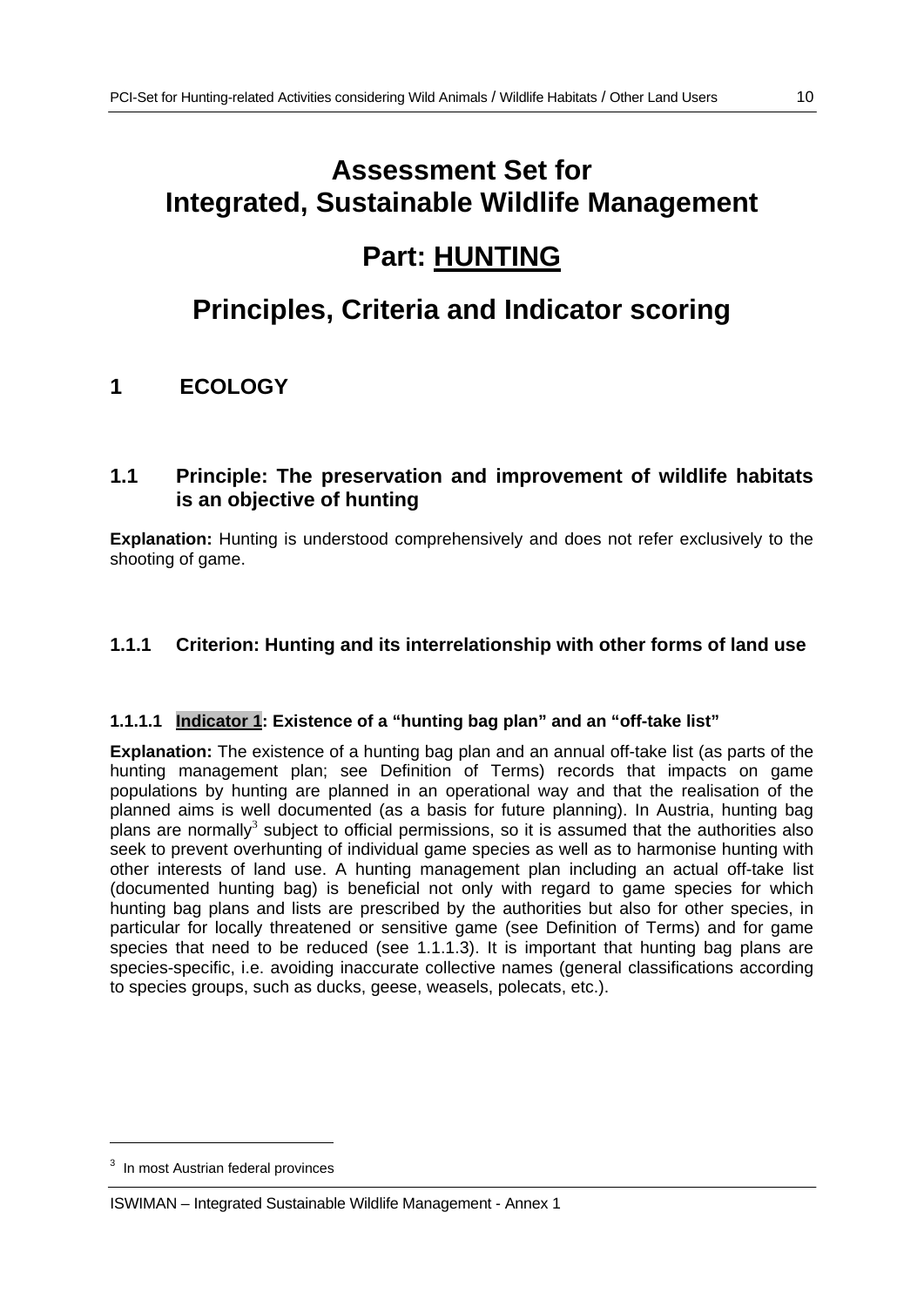| Indication and score: | 3    | All hunting bag plans and off-take lists requested by the<br>authorities exist; beyond that, adequate planning and off-<br>take lists also exist for all wildlife species hunted |
|-----------------------|------|----------------------------------------------------------------------------------------------------------------------------------------------------------------------------------|
|                       | 2    | All hunting bag plans and off-take lists requested by the<br>authorities exist, and adequate planning and off-take lists<br>also exist for one or more other wildlife species.   |
|                       | 1    | All hunting bag plans and off-take lists requested by the<br>authorities exist                                                                                                   |
|                       | $-2$ | Hunting bag plans and/or off-take lists requested by the<br>authorities are incomplete or deficient.                                                                             |
|                       | -4   | No hunting bag plans and/or off-take lists exist.                                                                                                                                |

#### **1.1.1.2 Indicator 2: Structure of hunting bag plans and off-take lists**

**Explanation**: Breaking down the hunting bag plans by sex and age and the off-take lists by individual species, date, sex and age and, if applicable, where bagged, is of importance in order to be able to compare planned and actual hunting as well as to make evident the time and area of the hunting in particular with regard to other forms of land use.

| Indication and score: | 3    | A subdivision of hunting bag plans and off-take lists (by<br>individual species, sex and age and of off-take lists also by<br>date) is made for all wildlife species hunted.                                                                                                                            |
|-----------------------|------|---------------------------------------------------------------------------------------------------------------------------------------------------------------------------------------------------------------------------------------------------------------------------------------------------------|
|                       | 2    | A subdivision of hunting bag plans and off-take lists (by<br>individual species, sex and age and of off-take lists also by<br>date) is made for all game species for which hunting bag<br>plans and lists are requested by the authorities and, in<br>addition, for one or more other wildlife species. |
|                       | 0    | A subdivision of hunting bag plans and off-take lists (by<br>individual species, sex and age and of off-take lists also by<br>date) is made for all wildlife species for which hunting bag<br>plans and off-take lists are requested by the authorities.                                                |
|                       | $-2$ | There is no or only a deficient subdivision of hunting bag<br>plans and off-take lists (by individual species, sex and age)<br>for game species for which hunting bag plans and off-take<br>lists are requested by the authorities; subdivision of off-take<br>lists by date is deficient.              |

#### **1.1.1.3 Indicator 3: Meeting official cull requirements for game species that need to be controlled**

**Explanation:** The planning of the hunting bag is potentially one of the most effective control instruments of game management. When done correctly, drawing up a hunting bag plan provides an opportunity to respond flexibly to changes in game population, as well as to results of forest monitoring (see Section 1.1.2.2) by increasing or decreasing the hunting intensity. Hunting bag plans are, so to speak, the link hunting establishes between the status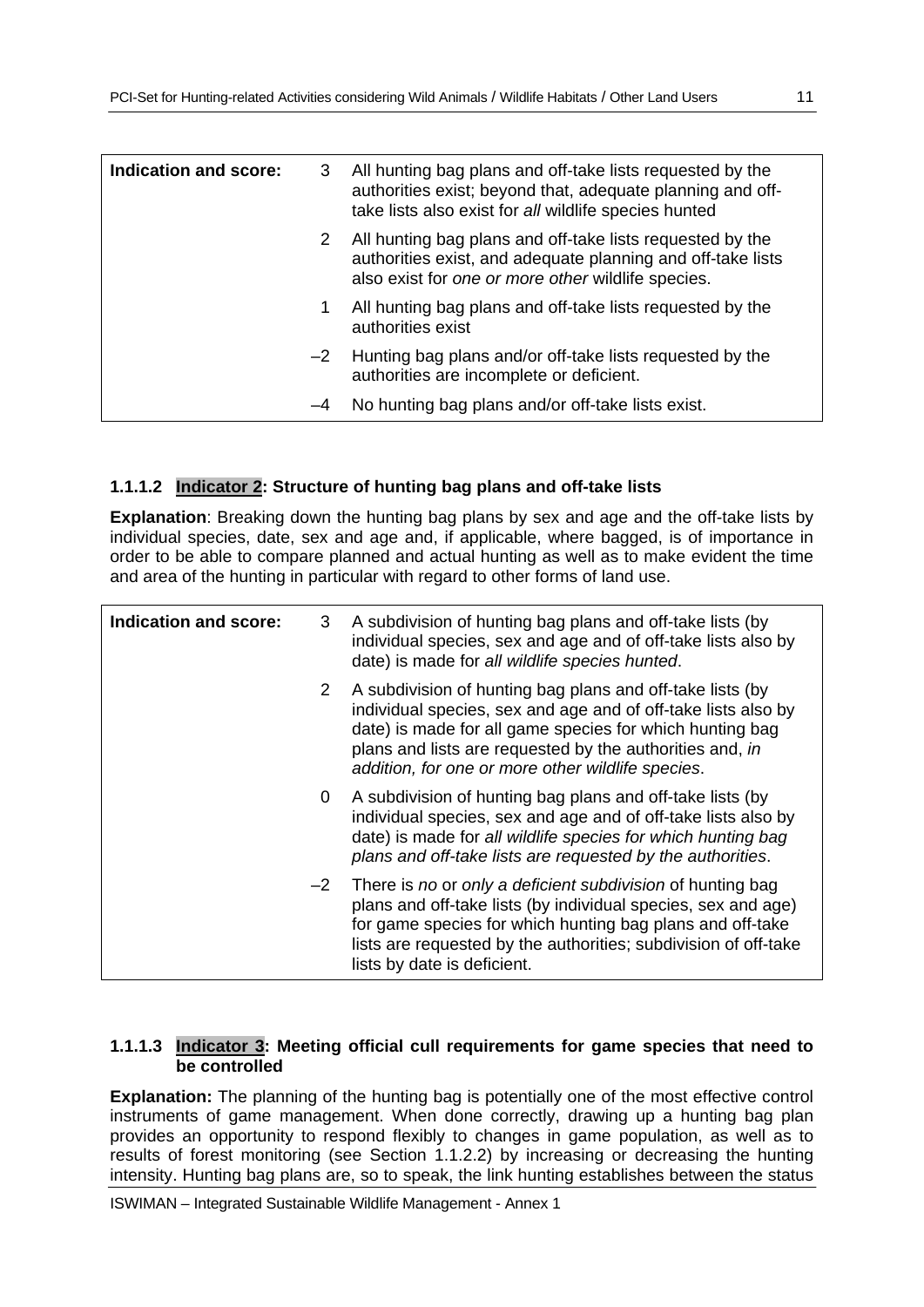of vegetation, the regulation of game populations, and aspects of nature protection and conservation. They serve both the preservation of game populations at levels usable for hunting in a sustainable way and the avoidance of culturally unacceptable game damage (see Section 1.1.2.4). In order for hunting bag plans to exercise this controlling function in practice, there is a need to draw up realistic hunting bag plans that are binding and can be complied with. The demand of a minimum or maximum bag size per game species and agesex class is very much in line with this practical requirement. Along with hunting bag plans requested by the authorities, this Indicator also refers to additional hunting demands by the authorities for wildlife species documented to be strongly increasing regionally (or of "Least Concern" in Red Lists of Threatened Species) and supra-regionally not threatened or protected (e.g. by the EU Bird Protection Directive). Beyond that, this Indicator refers, along with the hunting requirements made by the authorities, to potential hunting obligations on the part of the land owner owning the right to hunt, for wildlife species which need reducing in numbers but for which there are no hunting requirements by the authorities. If, for example, tenants of a hunt, or hunters by long-term permission of land owner/game tenant, are urged by the forest owner owning the right to hunt, orally or by contract, to carry out a certain minimum cull for the purpose of regulating the wildlife population in the interest of regional culture (also considering the surroundings of the hunting area concerned) this, too, must be taken into account and evaluated. An example of a hunting target might be to hunt all animals of a species, or all of a permitted age-sex class (e.g. wild boars (*Sus scrofa*), red fox (*Vulpes vulpes*)).

In the Wienerwald Biosphere Reserve, wild boars are at this point in time a species needing reduction in terms of regional culture; however, neither the hunting laws of Lower Austria nor those of Vienna currently contain official hunting bag plans for this ungulate game species. In addition, invasive non-native species may be classed as in need of culling.

The subject of the assessment is the deviation of the actual bag from the target minimum or maximum bag stipulated in the hunting bag plan, or in other hunting requirements made by the authorities or by contract for the respective game species. If no minimum or maximum bag is stipulated, slight deviations from a single bag size may be tolerated. This Indicator refers to game species which need reducing in numbers. The period of reference is defined in the hunting plan.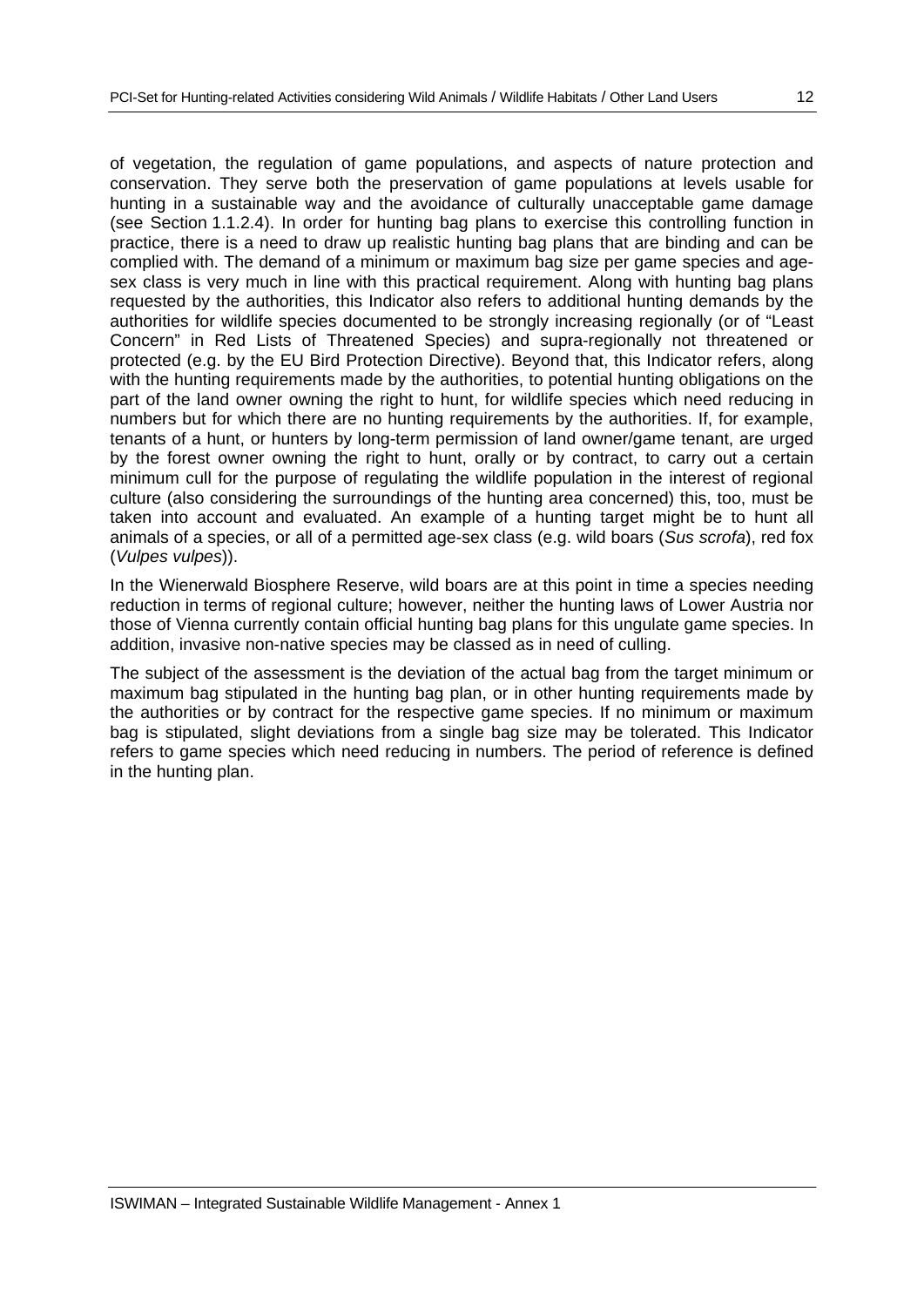| Indication and score: | 2            | Hunting requirements of the authorities or additionally for<br>wildlife population regulation in the interest of regional<br>culture were met for all relevant wildlife species within the<br>period of reference.                                     |
|-----------------------|--------------|--------------------------------------------------------------------------------------------------------------------------------------------------------------------------------------------------------------------------------------------------------|
|                       | $\mathbf{0}$ | The hunting requirements of the authorities or additionally for<br>wildlife population regulation in the interest of regional<br>culture were met within the period of reference for almost all<br>(more than 90 %) of the wildlife species concerned. |
|                       | $-1$         | The official hunting requirements were met within the period<br>of reference for <i>more than 50 %</i> of the wildlife species<br>concerned.                                                                                                           |
|                       |              | -2 The official hunting requirements were met within the period<br>of reference for less than 50 % of the wildlife species<br>concerned.                                                                                                               |
|                       | -4           | The official hunting requirements were <i>not met</i> within the<br>period of reference for any of the wildlife species concerned.                                                                                                                     |

## **1.1.1.4 Indicator 4: Existence of a strategy to harmonise hunting with other forms of land use**

**Explanation:** Anthropogenic influences such as agriculture and forestry, tourism, road construction, housing, nature protection and conservation, etc., exert a lasting influence on wildlife habitats. In a study of criteria and indicators for sustainable hunting, the impact of these anthropogenic impacts is uncertain. However, consideration can be given to the extent by which a hunting strategy takes into account these anthropogenic impacts on the wildlife habitat where hunting is practised. In this context, communication and mutual agreement between hunters and representatives of "other anthropogenic influences" should also be assessed according to whether a strategy for harmonisation of hunting with other forms of land use is documented in the hunting management plan. Legal designation of habitat protection areas, nature reserves, etc. may be used to advantage in this regard.

| Indication and score: | 3    | The hunting plan contains a strategy to harmonise hunting<br>with all other forms of land use (at least with agriculture and<br>forestry, leisure and recreational activities, nature protection<br>and conservation). |
|-----------------------|------|------------------------------------------------------------------------------------------------------------------------------------------------------------------------------------------------------------------------|
|                       | 2    | The hunting plan contains a strategy to harmonise hunting<br>with a minimum of three other forms of land use.                                                                                                          |
|                       | 1    | The hunting plan contains a strategy to harmonise hunting<br>with two other forms of land use.                                                                                                                         |
|                       | 0    | The hunting plan contains a strategy to harmonise hunting<br>with one other form of land use                                                                                                                           |
|                       | $-1$ | The hunting plan <i>does not contain any</i> strategy to harmonise<br>hunting with other forms of land use.                                                                                                            |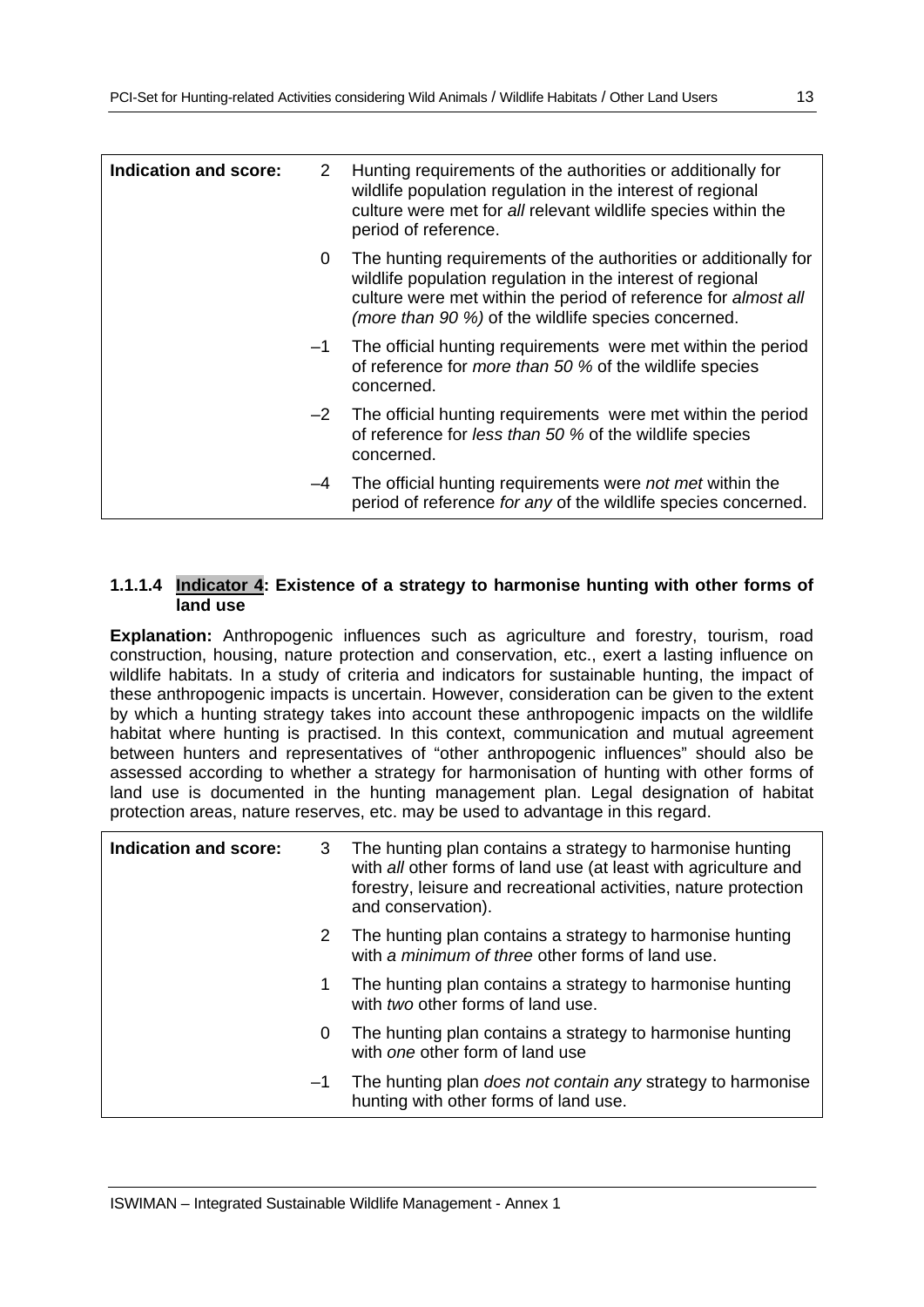## **1.1.2 Criterion: Giving consideration to the influence of game on vegetation**

**Explanation:** This criterion and the subsequent Indicators are meant to assess the consideration given to negative impacts of game on forests (and other forms of vegetation), not the value of forests as a wildlife habitat. The attention given to negative impacts on vegetation, needs to look beyond the limits of individual hunting grounds, even if the hunting ground does not contain a forest with protective function. Wildlife is unaware of limits and borders, so hunting in one's own area may significantly influence the vegetation of the neighbouring hunting ground. For the assessment of this criterion, the forest authorities ought to be consulted.

#### **1.1.2.1 Indicator 5: Existence of exclosures to monitor game impact on vegetation**

**Explanation:** A proven method to assess game impacts on vegetation is to install browsingcontrol fences, for comparison of a small, fenced-in vegetation plot, entirely free of browsing, with the surrounding areas that are not fenced. If the spot is adequately chosen, it is possible to determine the influence of current browsing on the composition of the vegetation (forest regeneration, permanent vegetation in agricultural areas, such as headlands). It is important to note that the vegetation growing without any game influence within the fence should not be regarded as the natural state, but is taken simply as a comparative area to determine game impact. It allows an objective check of whether this influence results in an increase or reduction in the diversity of vegetation, or none of the above.

Austria-wide forest surveys and biotope mapping in agricultural areas also provide good data on the current vegetation of many parts of Austria – at least with regard to forest vegetation – for comparison of the status quo with a target status.

The existence of certain indicator plants in the ground vegetation gives reliable clues as to the state of the biotope. An indication of a balanced relationship between game (in particular cloven-hoofed game and hares (*Lepus europaeus*)) and food supply is the existence of rare plants preferred for browsing, while the lack of such plants, in combination with the dominant appearance of certain (spiny/thorny/bitter/poisonous) plants resistant to browsing is characteristic of excessive game populations. A list of relevant indicator plants can be drawn up specifically for the wildlife habitat concerned. Formulation of the hunting strategy according to the potential natural plant associations should be a part of the hunting plan.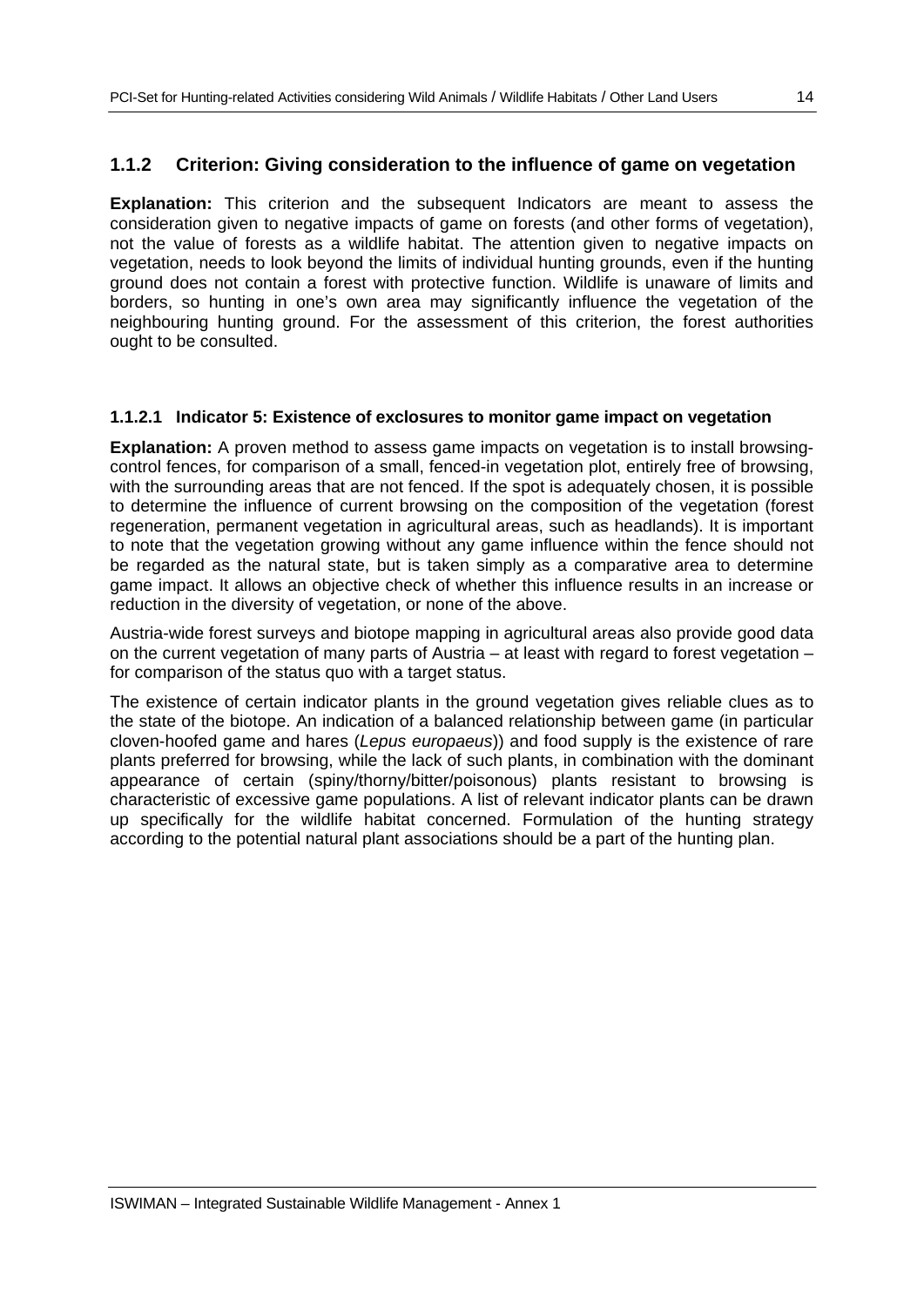| Indication and score: |    | 3 Control fences to monitor browsing damage to vegetation<br>are at a density above one fence per 100 hectares of forest. |
|-----------------------|----|---------------------------------------------------------------------------------------------------------------------------|
|                       | 2  | Control fences to monitor browsing damage to vegetation<br>exist above a density of one fence per 200 hectares.           |
|                       | 1. | Control fences to monitor browsing damage to vegetation<br>are at a density of up to one fence per 200 hectares).         |
|                       | 0  | There are no control fences to monitor browsing damage to<br>vegetation.                                                  |
|                       | x. | Not applicable, no score (e.g. if the unit to be assessed does<br>not contain forest areas).                              |

#### **1.1.2.2 Indicator 6: Using forest monitoring to estimate wildlife impact**

**Explanation** Forest monitoring suited for the area of assessment, such as observation transects, spot checks, exclosures, expert examinations of areas, stand surveys provide – regardless of whether they are carried out by an authority or a forestry operation – important guidance for the hunter, helping him or her to determine the impact of cloven-hoofed game on vegetation at browsing levels. Indirectly, these monitoring systems may also be consulted to verify the influence of hunting on cloven-hoofed game and vegetation and for clues as to how to optimise hunting.

Existing forest monitoring systems should always become a part of hunting management plans. This Indicator is also applicable if no such systems have been established in the immediate area of one's hunting ground, because from the results of monitoring systems at the levels of hunting/forestry operations or regional level, conclusions can be drawn as to the situation of game impact within one's own hunting ground.

| Indication and score: | 2  | Existing forest monitoring systems are consulted for planning<br>and optimising hunting.          |
|-----------------------|----|---------------------------------------------------------------------------------------------------|
|                       |    | $-2$ Existing forest monitoring systems are not consulted for<br>planning and optimising hunting. |
|                       | X. | Forest monitoring systems do not exist.                                                           |

#### **1.1.2.3 Indicator 7: Management takes account of the shelter-providing function of the forest**

**Explanation:** In the field of ecology, it is the sheltering property of forests (which also provide well-being and recreation) that is to be considered in terms of hunting. Apart from shelter for particular sites ("site protection forests"), forests give shelter to humans and buildings. According to the AUSTRIAN FOREST ACT of 1975 as amended in 2002 (Federal Legal Gazette No. I 59/2002), "forests providing protection for humans and technological objects" are forests that shelter humans, human settlements or installations or cultivated land, in particular against weather hazards or other harmful environmental influence, and whose preservation requires specific treatment (§ 27 of the quoted legislation). In terms of hunting, this demands that the self-preservation and self-regeneration capacities of shelterproviding forests must not be impaired by hunting-related activities. Impairments to the

ISWIMAN – Integrated Sustainable Wildlife Management - Annex 1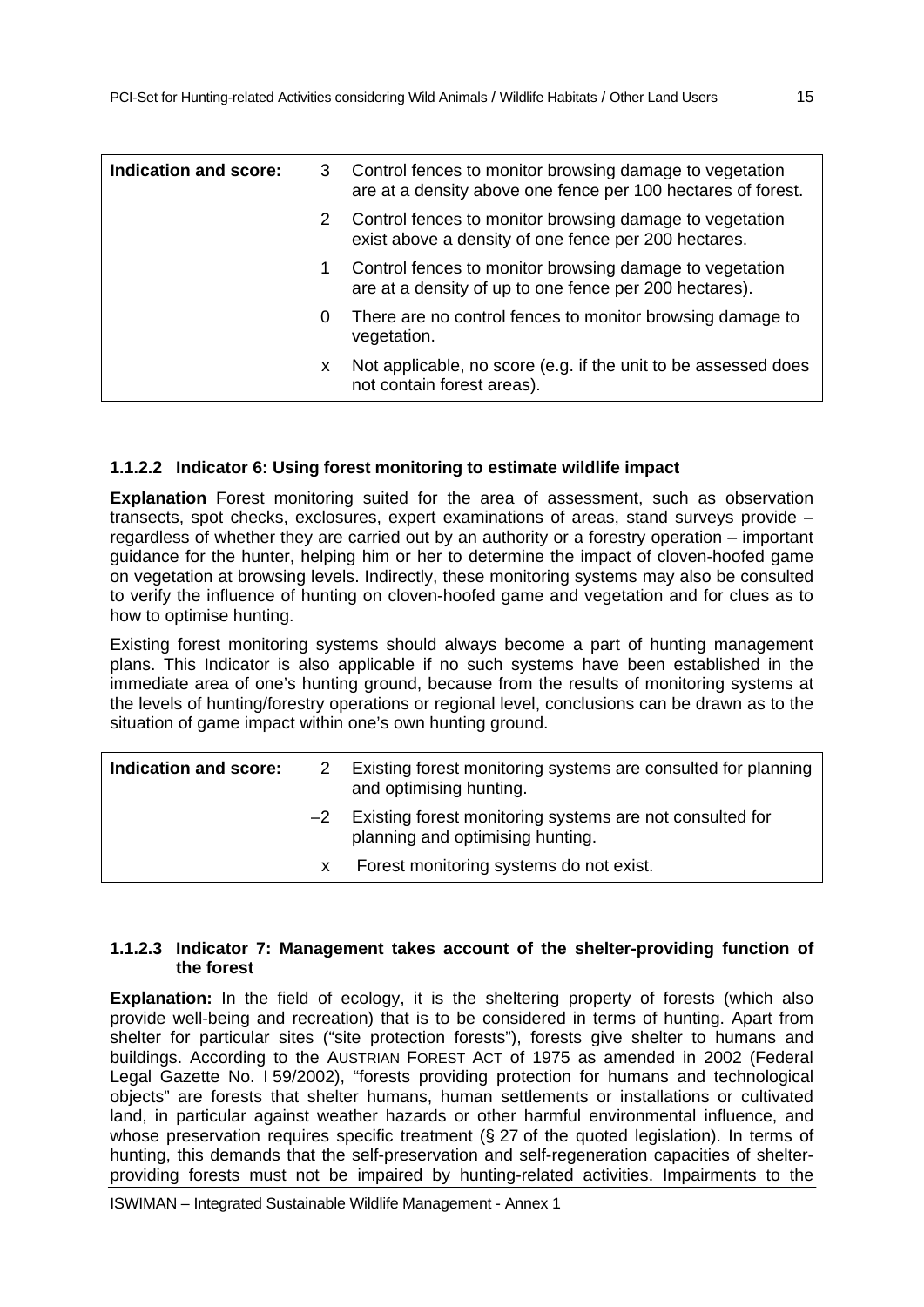protective function of forests are, for example, (regionally) excessive game population densities that cause ecologically detrimental alterations of the vegetation (species inventory, structure, texture). To identify forests whose major function is that of shelter, in Austria, for example, the following documents provide a basis: the Forest Development Plan (functional areas with protection as the priority function), the "areas with protective function" as defined under the Torrent and Avalanche Control as well as the Provincial Protection Forest Concepts. The competent Forest Authority may also provide support. Consideration of the shelter-providing function of forests should be included in the hunting plan. This Indicator is in principle also applicable if one's own hunting territory does not include shelter-providing forests, but they do exist on neighbouring hunting grounds in the region (see explanations on Criterion, Section 1.1.2).

According to the existing forest development plans, the Wienerwald Biosphere Reserve includes a relatively small area share of shelter-providing forest; however, these areas are particularly important for harmonising hunting with the shelter-providing function of a forest.

| Indication and score: |    | 2 There is a hunting strategy to prevent game damage to the<br>shelter-providing function of forest habitats.      |
|-----------------------|----|--------------------------------------------------------------------------------------------------------------------|
|                       |    | $-2$ There is no hunting strategy to prevent game damage to the<br>shelter-providing function of forest habitats.  |
|                       | x. | Not applicable, no score (there is no shelter-providing forest<br>within or near the area of the assessment unit). |

## **1.1.2.4 Indicator 8: Preventing game impact unacceptable in terms of regional culture**

**Explanation:** Regional culture is here defined as comprising nature conservation in general and thus also conservation of native animal species; it also includes hunting and fishing rights, agriculture and forestry, as well as the right of access to farmland and forests. We speak of game impact unacceptable in terms of regional culture in particular if important functions of the forest in which there is a public interest (for shelter, well-being, recreation, use, animal and plant habitat) are jeopardised. The core zones of the Biosphere Reserve comprise almost exclusively forest areas, where use for forestry has been stopped in order to allow for as natural a forest development as possible. For this zone, we therefore cannot speak of vegetation and/or forest damage in economic terms. Nevertheless, forest ecosystems may be subject to negative impacts from unnaturally large wildlife populations, especially in the smaller core zones of the Wienerwald Biosphere Reserve. Whether such impacts are relevant in terms of regional culture should, in these areas, to be judged according to the development goal of near-natural forest ecosystems. Game impacts unacceptable in terms of regional culture may arise there not only from herbivorous clovenhoofed game species but also from wild boar, which, among other impacts, may damage the nests of ground-nesters ((such as Eurasian woodcock (*Scolopax rusticola*) and hazel grouse (*Tetrastes bonasia*)) or, e.g., eat nestling owls (see 1.1.4.4). We may thus speak of undesired game impacts in particular in core zones of the Biosphere Reserve if nature protection and management goals are put at risk.

However, damage in the open country may also be relevant in terms of regional culture – for example the damage wild boars cause when ploughing-up large areas of ecologically valuable grassland.

Game impact unacceptable in terms of regional culture is to be understood in this context primarily in terms of the ecologically unacceptable (harmful) influence of game on vegetation.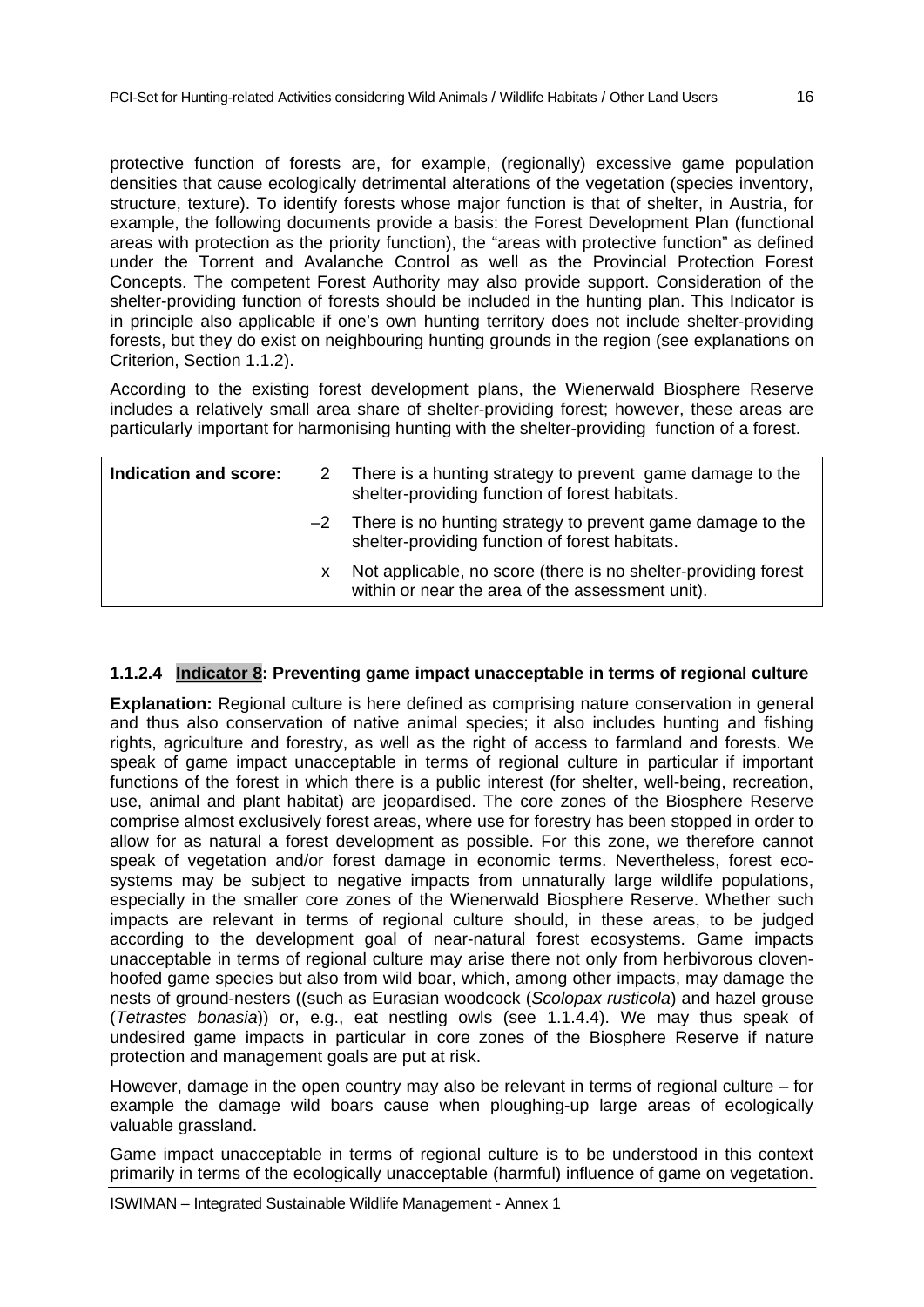The impact of game on vegetation comprises food intake (grazing, browsing, bark peeling) as well as rubbing to remove velvet from antlers. The concept of "culture" differs from economic considerations. Culture refers from an overall societal perspective to, in the case of forests, the functions beyond that of timber production, including shelter, leisure and recreation for people, but also to the provision of ecological value from other vegetation (e.g. orchid meadows rich in biodiversity). This is the fundamental view represented by the competent authorities on the basis of the relevant (Austrian) legislation.

The lack of some important natural predators of our herbivorous wild animals as well as anthropogenic influences on our wildlife habitats (most of all land use) accounts for the fact that they are, seen from a larger perspective, mostly not near-natural environments. This influences local densities and distribution patterns of wild animals, in particular ungulates, which damage vegetation beyond tolerable limits. Hunting, depending on where and when as well as how intensely it is practiced, may influence the extent of regionally relevant game impacts.

The extent of game impacts can mainly be ascertained by monitoring game damage objectively (see Section 1.1.2.1).

| Indication and score: |      | Objectively assessed, game impact (on forests, grassland,<br>rare animal and plant species) from hunting is unacceptable<br>in terms of regional culture on a maximum of 1 % of the area   |
|-----------------------|------|--------------------------------------------------------------------------------------------------------------------------------------------------------------------------------------------|
|                       | $-1$ | Objectively assessed, game impact due to hunting is<br>unacceptable in terms of regional culture on up to 10 % of<br>the area                                                              |
|                       | $-3$ | Objectively assessed, game impact due to hunting is<br>important in terms of regional culture on more than 10 %<br>and up to 30 % of the area.                                             |
|                       | $-4$ | Objectively assessed, game impact due to hunting creates<br><i>massive</i> impairment of the ecosystem that is unacceptable in<br>terms of regional culture on more than 30 % of the area. |

## **1.1.2.5 Indicator 9: Accommodating population fluctuations**

**Explanation:** Under natural conditions largely free of anthropogenic influence, wildlife populations are subject to a certain amount of fluctuation attributable to climatic influence (losses during winter), food supply, and the presence of predators. Conversely, constant population densities are unnatural as are fluctuations attributable to habitat changes induced by humans. Population fluctuations in huntable game species can be traced back historically by reference to the annual game bag as well as, to a certain extent, by browsing damage to vegetation. Bearing in mind the game's strong influence on the ground vegetation, it makes sense, in particular for commonly occurring cloven-hoofed game, to make the extent to which hunting accommodates population fluctuations an indication of sustainable hunting.

A naturally-induced population decrease of the cloven-hoofed game populations (e.g. on account of weather) leads to reduced browsing of the preferred vegetation. Under nearnatural conditions (a complete wildlife species inventory including large predators), the reduced wildlife population is not "spared" by its natural enemies immediately after the population decrease, as is frequently the case in traditional hunting, but may be further depressed until the low populations of prey have an effect on the reproduction rate and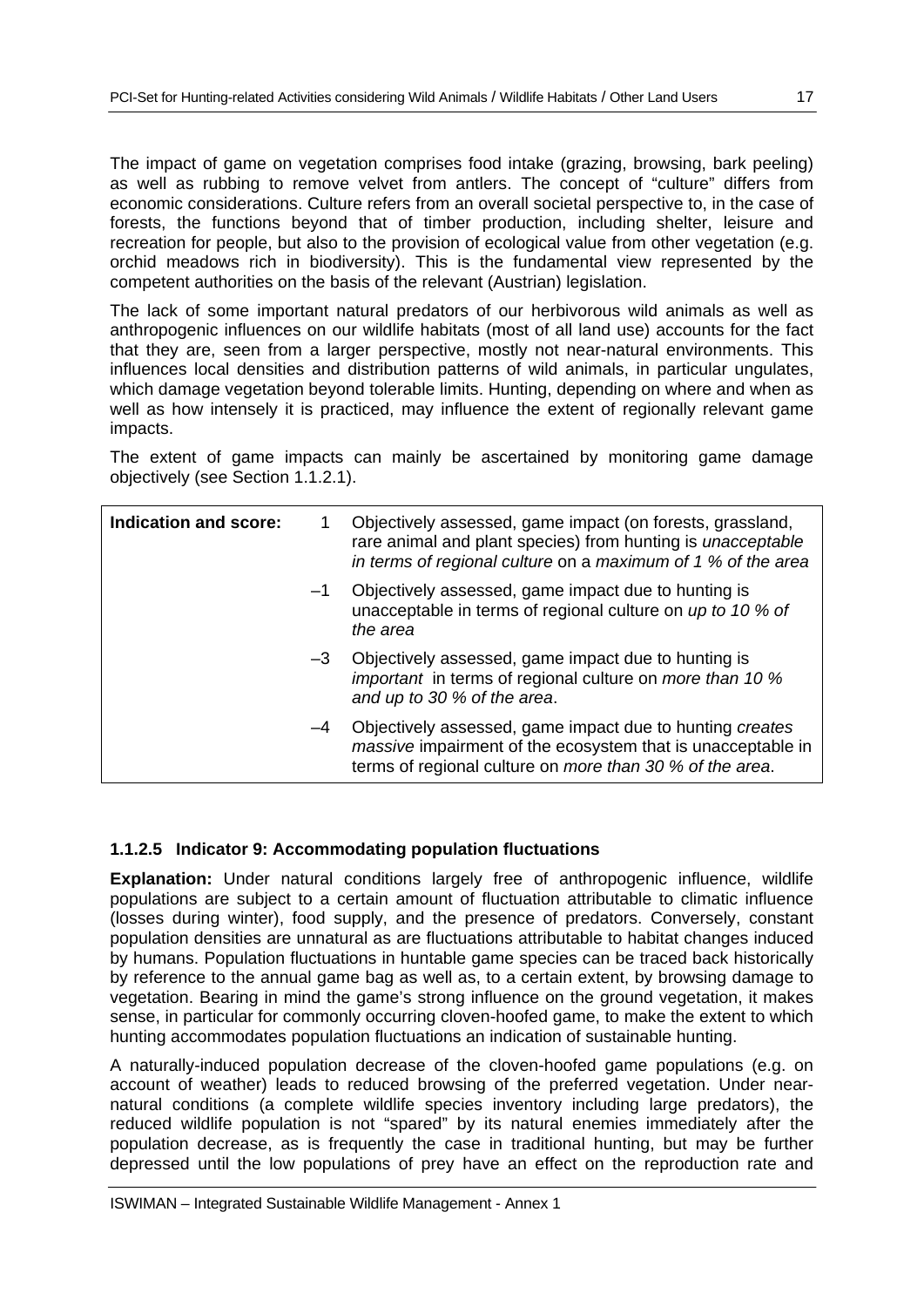abundance of natural predators. Thus, in most cases, the period of time during which the vegetation experiences relief from ecological game damage lasts significantly longer than if humans quickly react to a population decrease by reducing hunting.

For the vegetation however, a longer browsing break may result, for example, in an increase in trees and shrubs whose leading shoots are able to grow above the browsing level, and thus in an increase of vegetation, cover, and protection against weather conditions for the recovering game population. Improved natural feeding conditions may then, as a consequence, allow higher hunting rates.

An excessive reduction of hunting immediately after a transient, naturally-induced population decrease in common game species, however, may result in disadvantages to the ecosystem (including the hunted game). Counter-balancing population fluctuations to a major extent through hunting, in particular of ungulate game species, is thus not in line with ecological sustainability.

| Indication and score: | 2 Strong natural downward population fluctuations over<br>several years in common ungulate game are enabled.                               |
|-----------------------|--------------------------------------------------------------------------------------------------------------------------------------------|
|                       | -2 Strong natural downward population fluctuations over<br>several years in common ungulate game are prevented by<br>reduction in hunting. |

## **1.1.3 Criterion: Preservation and creation of linking biotopes**

## **1.1.3.1 Indicator 10: Giving consideration to existing wildlife habitat fragmentation**

**Explanation:** The fragmentation (severing) of wildlife habitats through roads, railway lines, settlements and industrial zones as well as tourist establishments has a strong impact on habitat quality. This can be mitigated, to some extent, by, exerting as little hunting pressure as possible on important wildlife corridors, migration routes and other essential routes<sup>4</sup> between fragmented habitats, or by making them more effective. However, if practised consistently, these measures will make a significant contribution to a sustainable use of wildlife habitats. Conversely, existing wildlife habitat fragmentation can be aggravated by hunting-related measures, e.g. on account of increased hunting pressure in sensitive areas, fences built in order to prevent game from drifting to a neighbouring hunting ground, or largescale enclosures on unfavourable sites. Owing to the fact that the effects of habitat fragmentation mostly transcend the local level, as a result of the wide-ranging behaviour of many game species, the application of this Indicator may also make sense in hunting areas without fragmentation.

-

<sup>4</sup> Essential route: Routes that game is forced to take as a result of specific conditions of the terrain (forest corridors, scarps, gorges, watercourses, etc.) or artificial obstacles (fences, high-capacity roads, walls, settlements, etc.); in other words, terrain-induced bottleneck situations.

ISWIMAN – Integrated Sustainable Wildlife Management - Annex 1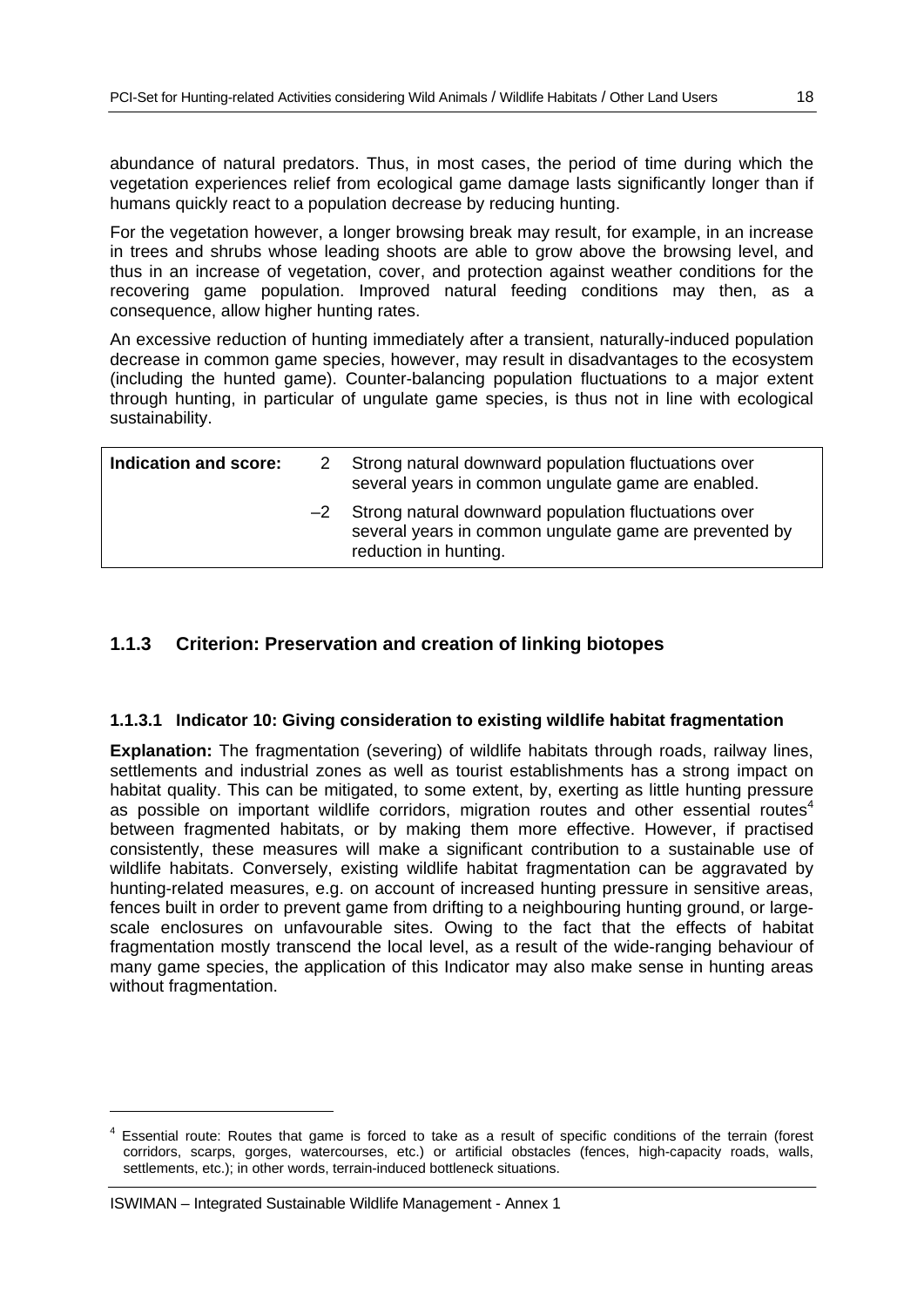| <b>Indication and score:</b> | 2    | Hunting takes into account wildlife habitat fragmentation as<br>far as possible.                          |
|------------------------------|------|-----------------------------------------------------------------------------------------------------------|
|                              |      | Hunting takes into account wildlife habitat fragmentation,<br>although there is room for improvement.     |
|                              | 0    | Hunting does not take into account wildlife habitat<br>fragmentation.                                     |
|                              | $-1$ | Parts of habitats particularly sensitive on account of<br>fragmentation are preferred hunting areas.      |
|                              | $-3$ | Hunting-related measures aggravate wildlife habitat<br>fragmentation.                                     |
|                              | x.   | Not applicable, no score (there is no relevant wildlife habitat<br>fragmentation in the assessment unit). |

#### **1.1.3.2 Indicator 11: Registration and mapping of important migration routes, wildlife corridors and other essential wildlife routes**

**Explanation:** Knowing about locations, course and use of important regional, supra-regional or cross-country axes of game movement (including those of large predators such as bear (*Ursus arctos*), lynx (*Lynx lynx*) or wolf (*Canis lupus*)) is a prerequisite for being able to establish measures for preserving or reinstalling links between habitats, as well as including migration routes into spatially relevant planning. In particular with regard to transport planning, especially of large-scale or high-capacity transport, it is important to take into account the mobility needs of wild animals as early as possible in order to be able to include them in the route and location planning process, as well as to estimate the need for "green bridges" (routes across railways, motorways, etc.) and artificial game routes in good time. It is mainly the choice of location as well as the right dimension that are decisive as to whether such artificial game routes are effective and accepted by the game. Reliable information on the course of significant long-range routes or historical routes as well as their use by the individual game species remain an indispensable basis of planning. Equally, expert knowledge on migration routes, corridors and other essential routes is a prerequisite for these routes to be entered into spatial plans, considered and treated as legally binding and kept free from construction.

Given their detailed knowledge of their hunting areas and their experience, hunters are onsite experts able to make valuable contributions to identifying migration routes, corridors and essential game routes. Even if no corridors and/or essential routes are found on a specific hunting ground, this is important information. Co-operation with wildlife biologists thus ought to be a major goal. Existing long-range, main and essential routes ought to be mapped as part of the hunting concept, and persons involved in planning activities as well as other land users ought to be informed when necessary. Communication with hunters of neighbouring hunting grounds to this effect is absolutely necessary in order to be able to assess this indicator.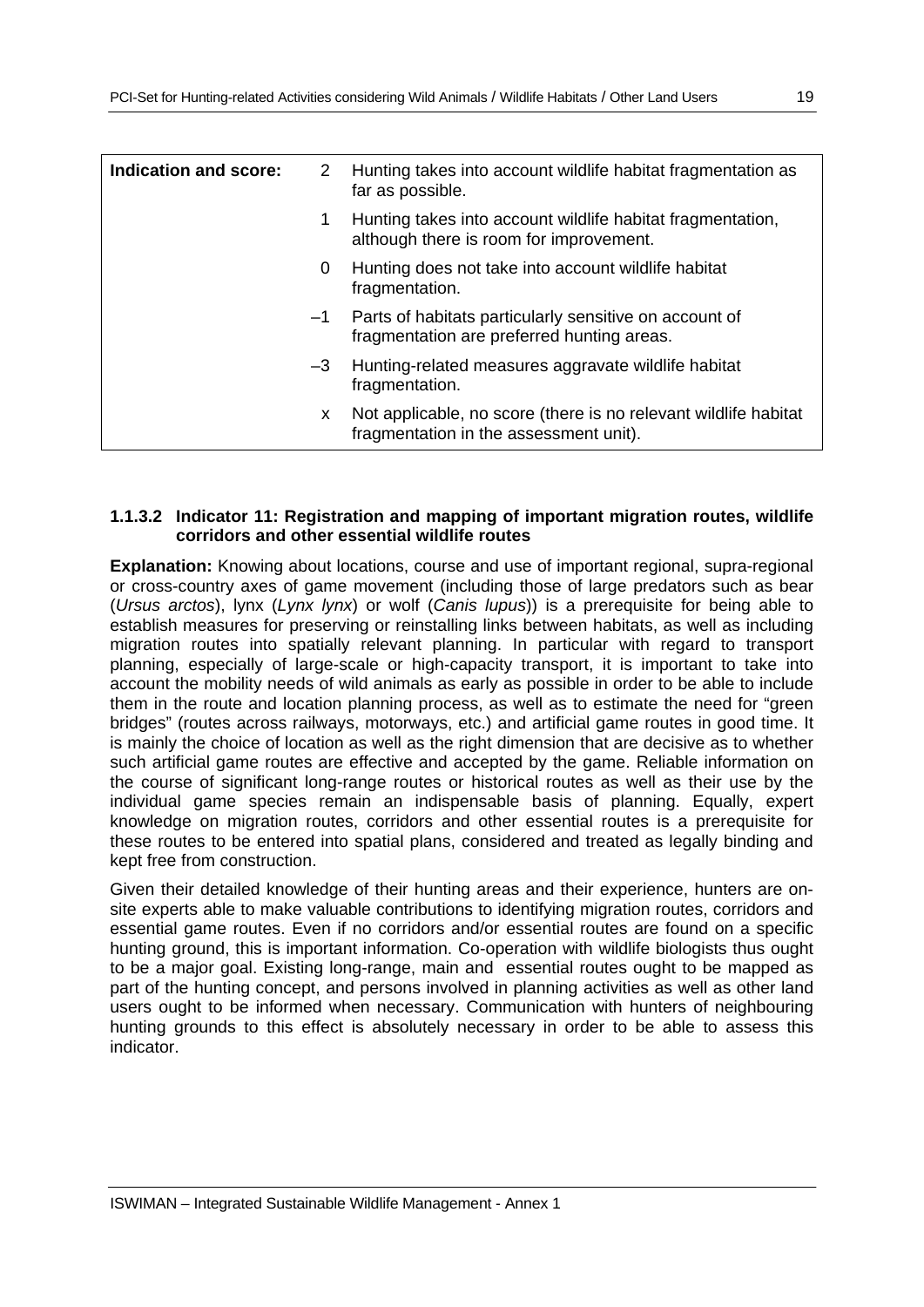| Indication and score: |   | 2 Hunters actively contribute to registering important migration<br>routes, wildlife corridors and other essential routes; if they<br>exist, they are mapped as part of the hunting management<br>plan, and this information is made available to other land<br>users. |
|-----------------------|---|------------------------------------------------------------------------------------------------------------------------------------------------------------------------------------------------------------------------------------------------------------------------|
|                       | 0 | Hunters do not actively contribute to registering important<br>migration routes, wildlife corridors and other essential routes.                                                                                                                                        |

#### **1.1.3.3 Indicator 12: Increasing the attractiveness of important migration routes, corridors and other essential routes**

**Explanation:** There is a wide range of possibilities of making important migration routes, corridors and other essential routes more attractive (in agreement with the land owners):

- On open terrain, routes of movement, corridors and other essential routes can be made more attractive by planting guiding lines (hedges, riparian woods and woody plant communities, shelter belts/wind breaks, planted field and meadow boundaries, set-aside) providing cover and grazing opportunities which can be used by day and night. If wide open stretches are being crossed, their attractiveness may be increased by planting strips of woody communities (providing interim cover).
- Such measures of biotope management can also increase the usability and acceptance of artificial game routes and "green bridges." It is essential that hunting be prohibited within a minimum radius of approximately 200 m around artificial game routes.
- Greater attractiveness can also be achieved by planting strips of grazing land on agricultural land, and installing watering places (wallows) and salt licks.
- It makes sense in terms of hunting territory management to make use of agrienvironmental programmes, such as the instruments described under the Austrian Agri-Environmental Programme (ÖPUL), as well as to co-operate with organisations for nature protection and conservation.

| Indication and score: | 2    | Numerous opportunities of making important migration<br>routes, corridors and other essential routes more attractive<br>have been realised.                                     |
|-----------------------|------|---------------------------------------------------------------------------------------------------------------------------------------------------------------------------------|
|                       |      | Some opportunities of making important migration routes,<br>corridors and other essential routes more attractive have<br>been realised, although there is room for improvement. |
|                       | $-1$ | No opportunities of making important migration routes,<br>corridors and other essential routes more attractive have<br>been realised.                                           |
|                       | $-2$ | Fragmentation increases on account of hunting.                                                                                                                                  |
|                       | x.   | Not applicable, no score (There are no important migration<br>routes, corridors and other essential routes within the unit of<br>assessment.)                                   |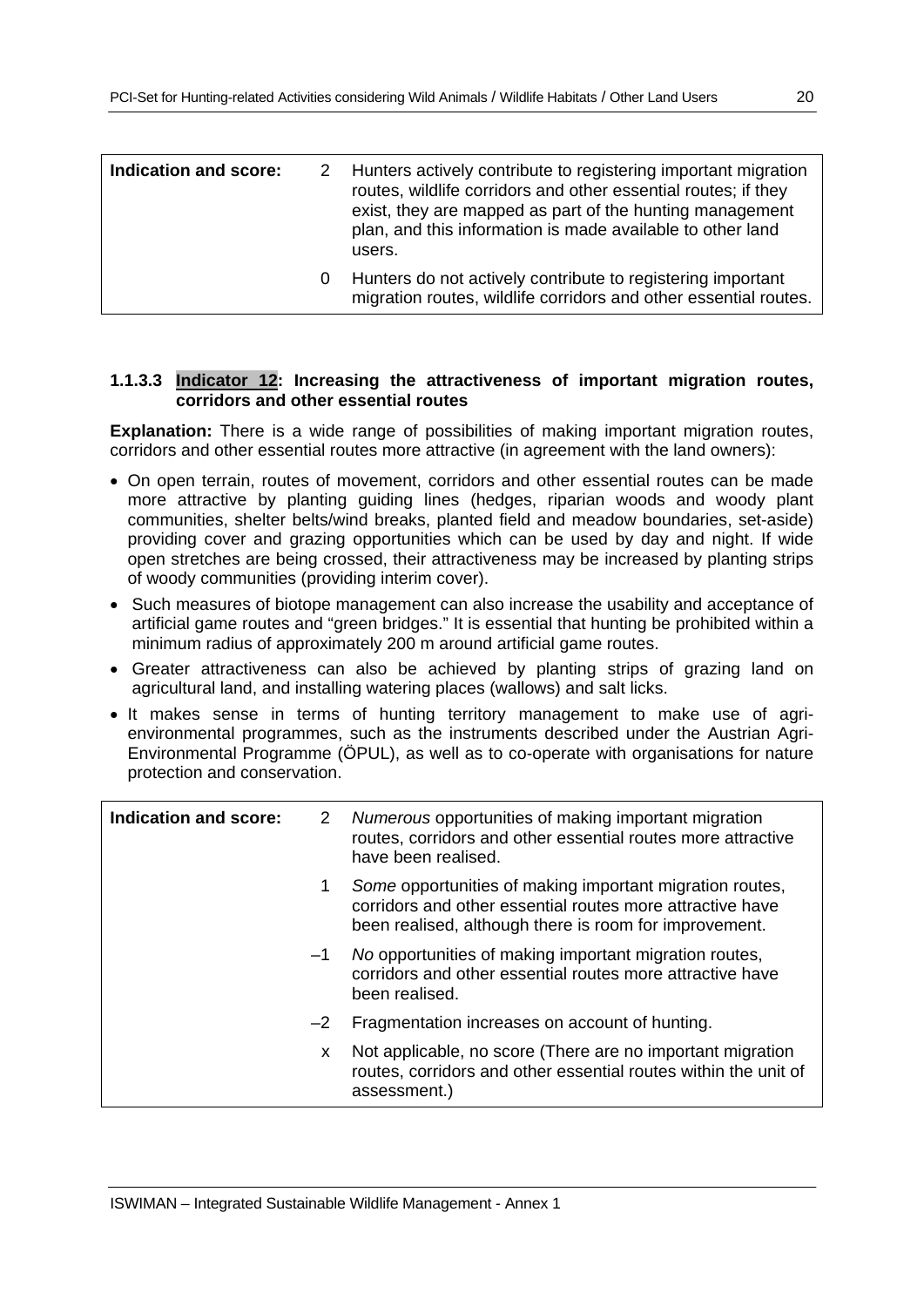## **1.1.4 Criterion: Giving consideration to habitat quality and capacity**

**Explanation:** Habitat capacity is, for the purpose of this study, defined as the capacity of a certain habitat to maintain a maximum number of wild animals of a population and/or a biotic community without major alterations in the composition of species and without damage to the habitat concerned (biotic carrying capacity). It results on the one hand from the demands of game on its habitat and, on the other hand, from the availability of food and necessary habitat structures – e.g. cover, watering places, wallows, sleeping places, etc. Along with the nature and number of these biotope elements, their spatial distribution pattern is important. Habitat capacity is a dynamic quantity that may change over the course of time. If habitat capacity changes over the course of a year, we speak of "seasonal habitat capacity."

## **1.1.4.1 Indicator 13: Active preservation and management of the wildlife habitat**

**Explanation:** Mainly for anthropogenic reasons, the suitability of our wildlife habitats for native wildlife species is limited to some extent. Along with an increased narrowing of habitats on account of the sprawling of settlement and transport areas, areas subject to strong anthropogenic influence in the Wienerwald can also no longer, or only to a limited extent, be used by species sensitive to noise or outward interference. Many of these limitations of habitat quantity and quality may be remedied or even fully removed by way of biotope care and management measures. Agri-environmental programmes such as ÖPUL, the Austrian Agri-Environmental Programme (to promote agricultural production methods compatible with the requirements of protection of the environment, de-intensification and the preservation of natural habitats), as well as subsidising programmes by the provincial hunting associations and some nature protection and conservation associations, give hunters a multitude of opportunities for comprehensive biotope improvement, in particular for threatened and sensitive species (see Definition of Terms). Such measures of biotope improvement should, however, be harmonised with the Biosphere Park Management. Measures of landscape management and preservation, as well as conservation of the cultural landscape in the cultivation zone, may contribute significantly to improving habitat quality, provided they are geared to the habitat needs of wildlife. While measures of biotope improvement as a rule require the consent of the land owner, they mostly need the commitment and active involvement of hunters themselves.

In terms of assessment, it is important for improvement measures not to benefit exclusively species that are economically important or otherwise attractive to hunters (e.g. wallows). These measures ought to be directed in particular to covering habitat requirements of threatened, sensitive or less hunted native game species. Management measures for economically important species must not have a negative impact on threatened species such as may be caused, e.g., by baiting or feeding. Regional lists of current wildlife species, of the potential natural wildlife species inventory as well as of threatened wildlife species (e.g. on the basis of relevant Red Lists) and of protected species (according to nature protection and conservation laws, the Flora-Fauna-Habitats-Directive, Wild Birds Directive, etc.) may be valuable tools in this regard. Measures to improve and preserve wildlife habitats that benefit native game species as a rule also benefit non-huntable animal species.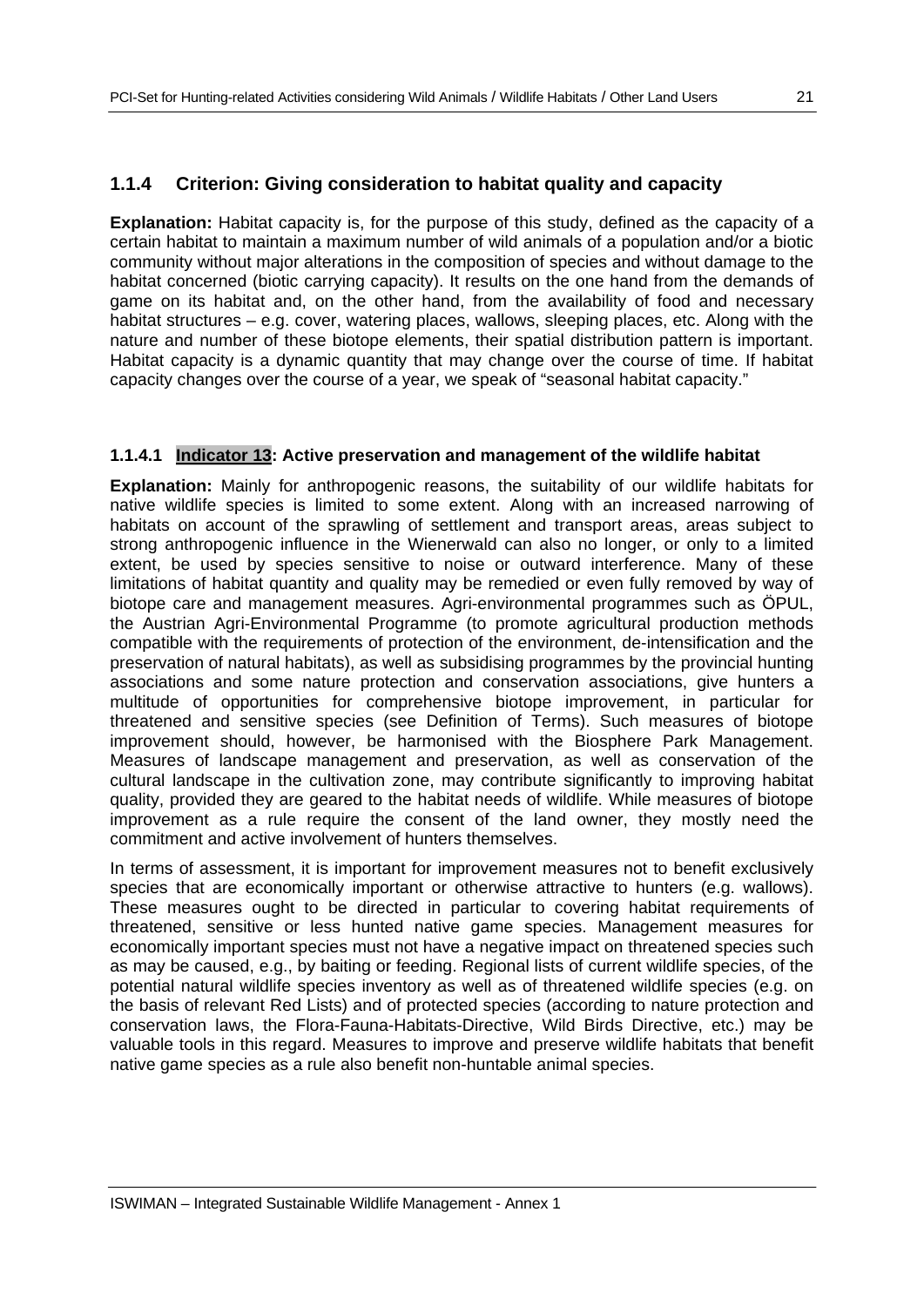| Indication and score: | 4           | Existing possibilities for improvement and preservation of<br>wildlife habitats are exploited in the form of biotope care and<br>management measures or preservation of intact biotopes;<br>measures are geared mainly to the habitat needs of<br>threatened native wildlife species and the management<br>goals of the biosphere park. |
|-----------------------|-------------|-----------------------------------------------------------------------------------------------------------------------------------------------------------------------------------------------------------------------------------------------------------------------------------------------------------------------------------------|
|                       | $2^{\circ}$ | Existing possibilities of improvement and preservation of<br>wildlife habitats are exploited in the form of biotope care and<br>management measures or preservation of intact biotopes;<br>measures are geared mainly to the habitat needs of native<br>wildlife species.                                                               |
|                       | $-2$        | No measures to improve and preserve wildlife habitats are<br>taken; the wildlife habitat reflects considerable ecological<br>deficits.                                                                                                                                                                                                  |
| $-4$                  |             | The habitat needs of wild animals are substantially impaired<br>by counterproductive hunting-related measures (e.g.<br>excessive provision for individual species or inappropriate<br>control measures).                                                                                                                                |

## **1.1.4.2 Indicator 14: Handling of wildlife feeding**

**Explanation:** Providing feedstuff for wild animals at certain feeding spots to supplement the locally available natural feed as well as to influence wild animal behaviour, in particular for avoiding game damage, may in some cases result in a positive balance of advantages and disadvantages in the cultural landscape, but may in different conditions, have results that are on balance negative. Feeding creates dependencies for wildlife as well as costs for the hunters. Given that in the Wienerwald Biosphere Reserve region, severe naturally induced winter bottlenecks in feed occur only in years with very harsh winters, in the long term there is only a limited need for winter feeding. Thus, in the Wienerwald Biosphere Reserve, wildlife feeding should on principle be only carried out restrictively and limited according to the species fed as well as in accordance with the period of time and location where the feedstuff is provided. This Indicator does not refer to providing baits (see Indicator 15; section 1.1.4.3). If feedstuff is provided, it should be adjusted to the season as well as the needs of the species and ought to originate from agricultural production in the Wienerwald Biosphere Reserve. In this context, the reader is also referred to the general remarks on wildlife feeding in connection with the sustainability of hunting.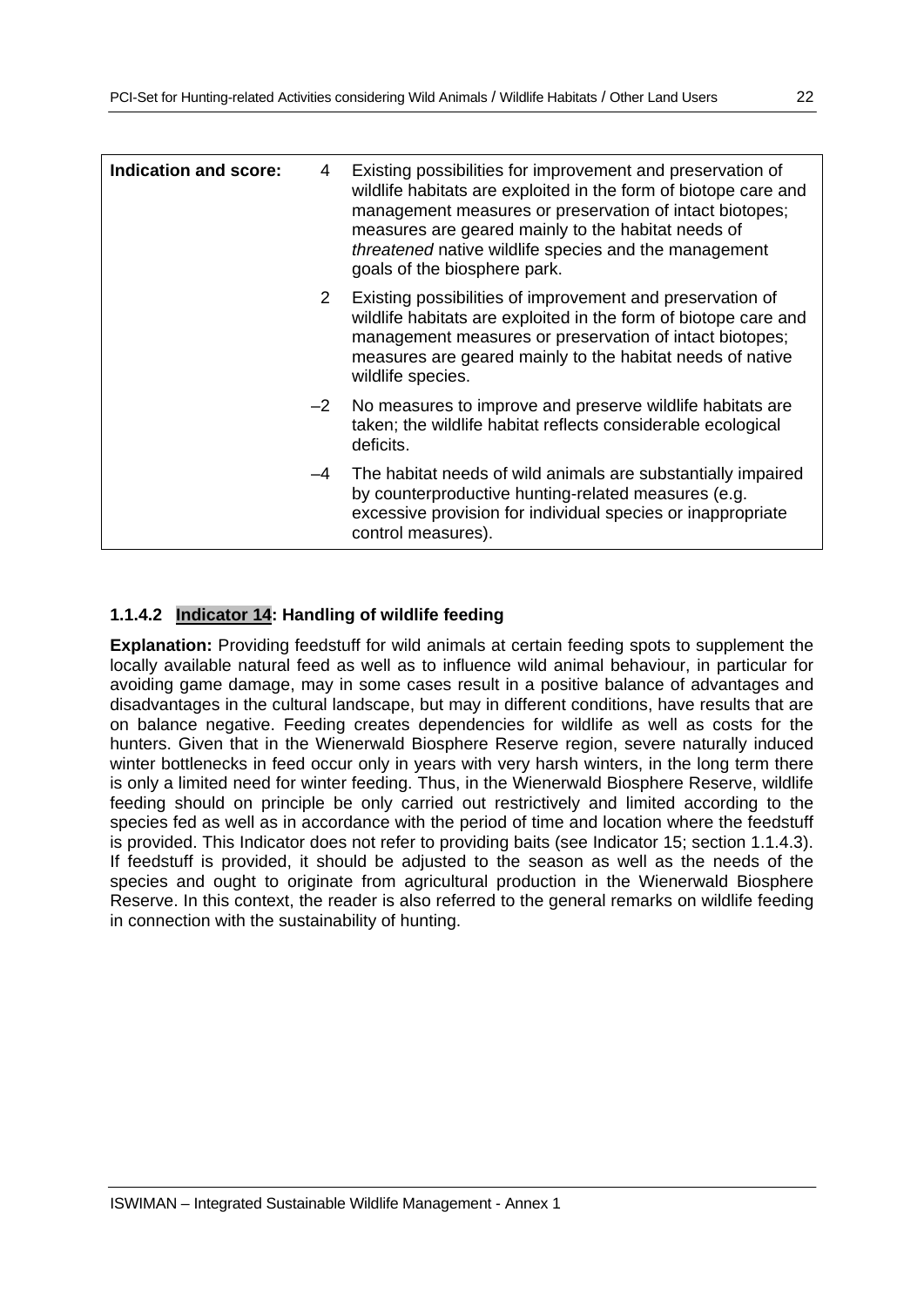| There is no feeding of wildlife, or feedstuff is provided<br>exclusively to red deer in winter (November to April), or roe<br>deer only for short periods of time in years of exceptionally<br>severe hardship during winter. |
|-------------------------------------------------------------------------------------------------------------------------------------------------------------------------------------------------------------------------------|
| Feedstuff is provided for roe deer or roe and red deer in<br>winter (November to April).                                                                                                                                      |
| Feedstuff is also provided to species other than red and roe<br>deer.                                                                                                                                                         |
| Feedstuff is (also) provided during the summer (May to<br>October)                                                                                                                                                            |
|                                                                                                                                                                                                                               |

## **1.1.4.3 Indicator 15: Limitations on providing baits**

**Explanation:** "Baiting" is defined as providing minor amounts of attractive feed in certain spots in order to make it easer to meet hunting requirements ("baiting" of game). The amount of feedstuff provided (with the exception of salt) must be limited in terms of quantity, location and timing. Limitations must be made in such a way that baiting, as opposed to feeding, does not constitute a significant contribution to the game's food intake. The feedstuff must be provided in such a way as to guarantee that it cannot be reached by species other than wild boar.

| Indication und score: |      | There is no baits or baits are for wild boars only.                                                   |
|-----------------------|------|-------------------------------------------------------------------------------------------------------|
|                       |      | Baits are provided not only for wild boars but also other<br>species.                                 |
|                       | $-4$ | Baiting is not limited in terms of quantity, location, timing or<br>nature of the feedstuff provided. |

#### **1.1.4.4 Indicator 16: Avoiding increased competitive pressure upon threatened and sensitive animal species from strongly increasing game populations**

**Explanation:** Some natural regulatory mechanisms for our wildlife, such as (some) large predators, but also diseases (e.g. rabies), no longer exist or presently have no regulatory effect on game populations (e.g. on account of eradication, inoculation). Without regulating the game populations via hunting, overpopulation would occur in most hunting areas of our cultural landscape, in particular of cloven-hoofed game, but also of fox and stone marten. These would then exert unnaturally high pressure on their food species and thus have enduring impacts on the diversity, frequency and distribution of both flora and fauna species. A mode of hunting specific to the hunting territory, oriented according to the vegetation composition and diversity of wildlife species, with consideration also for varying seasonal habitat capacities, can largely avoid such negative impacts. Such regulation of regionally common, non-endangered wildlife species is particularly significant if the strong increase in their populations threatens the preservation of populations of endangered and sensitive native animal species. Taking into consideration habitat capacity in the hunting management plan is an indicator of sustainable hunting practice.

A habitat-related example from the Wienerwald is the threatening of nestling owls by the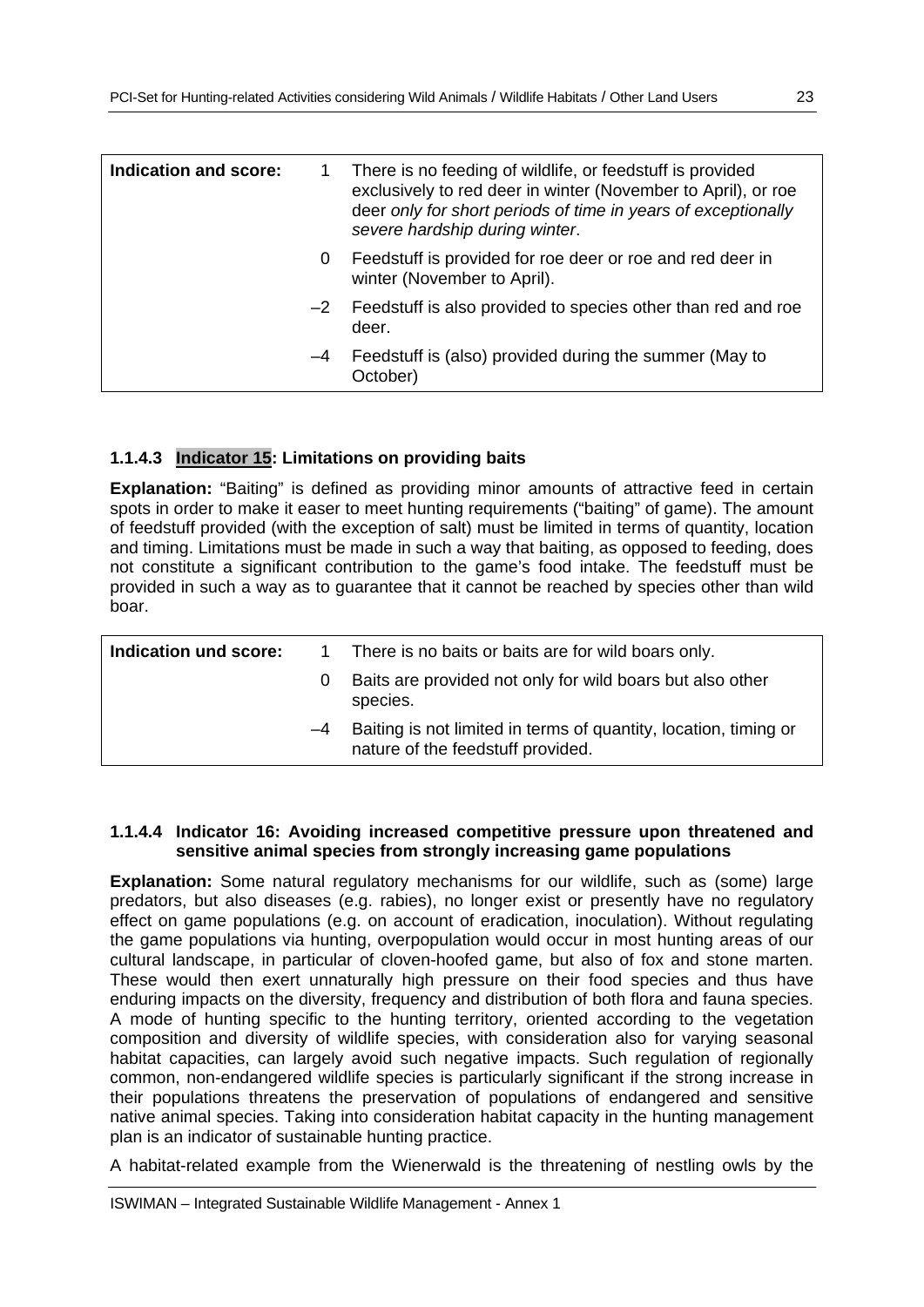partially strongly increased wild boar populations. After leaving their nests, flightless young owls often sit for a couple of days on the forest floor and are, during this period of time, helpless prey for foraging wild boar.

| Indication and score: | 2    | Regionally frequent non-threatened game species with<br>strongly increasing populations that directly or indirectly<br>(habitat changes) threaten the continued existence of<br>populations of threatened and sensitive native animal<br>species are selectively regulated in favour of the threatened<br>species (as proved by adequate hunting management<br>strategies in the hunting concept). |
|-----------------------|------|----------------------------------------------------------------------------------------------------------------------------------------------------------------------------------------------------------------------------------------------------------------------------------------------------------------------------------------------------------------------------------------------------|
|                       | 0    | Regionally frequent non-threatened game species with<br>strongly increasing populations that directly or indirectly<br>(habitat changes) threaten the continued existence of<br>populations of threatened and sensitive native animal<br>species are <i>not</i> selectively regulated in favour of the<br>threatened species (no adequate hunting strategy in the<br>hunting management concept).  |
|                       | $-2$ | The hunting management strategy applied to regionally<br>frequent not-threatened game species with strongly<br>increasing populations is counterproductive with regard to<br>the preservation of threatened and sensitive animal species.                                                                                                                                                          |

## **1.1.4.5 Indicator 17: Annual productivity of game**

**Explanation:** This Indicator refers to ruminants. The term "productivity" refers to the annual number of young animals per female animal. The productivity is mainly determined by the quality of the habitat and the extent of interference through hunting. Whether or not the game density corresponds to the habitat can be determined, e.g. with regard to cloven-hoofed game, by game weights, browsing intensity, and the vegetation species inventory. These factors have both a direct and an indirect influence on the wildlife species inventory.

The density of the wildlife stock and the off-take through hunting exert a significant influence – varying according to the game species – on the productivity. As a rule, we can assume that in case of high (in relation to habitat capacity) population densities of ruminant game, e.g. as a consequence of insufficient hunting, the average productivity will decrease, while it will increase in case of intensive reduction. Changes in annual productivity can thus – provided the preservation of habitat quality is taken into account – give valuable clues about hunting pressure. However, if there is above-average food supply before the rutting season, such as for example in mainly agriculturally dominated cultural landscapes or as a result of intensive feeding, the productivity is no longer a useful indicator of hunting pressure. In most cases, productivity can be estimated with a satisfactory degree of accuracy.

An example illustrates the above. In a roe deer (*Capreolus capreolus*) hunting territory with normal grazing conditions throughout the year, where food supply before pairing is not above average, a roe deer stock adjusted to high habitat quality in terms of its population density, has a tendency to produce two fawns per adult doe every year. However, if the same hunting ground has an excessive roe deer population – taking biotope capacity as a measure – the tendency is more and more towards one fawn per adult doe, and two-year-old does not in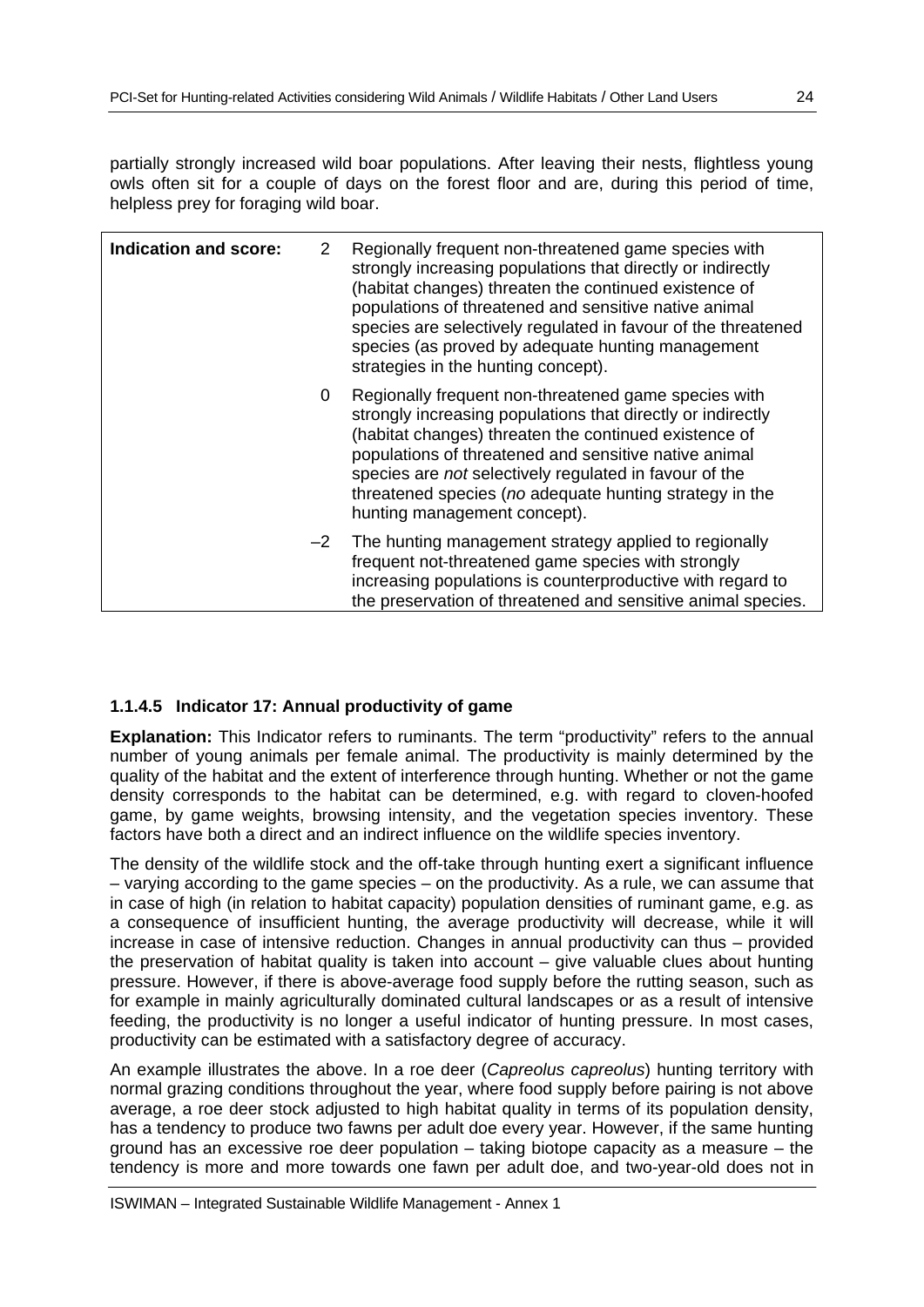fawn are more common.

| Indication and score: | Average productivity on account of hunting       |
|-----------------------|--------------------------------------------------|
|                       | Below-average productivity on account of hunting |

## **1.2 Principle: The practice of hunting shall within its range ensure the preservation and improvement of the diversity of game species through protection and use/regulation**

**Explanation:** By game we understand those wildlife species that, in accordance with hunting laws, are subject to hunting. The study does not give specific consideration to other wildlife species (e.g. small mammals, insects, song-birds, amphibians, reptiles, fish) as well as micro-organisms that may interact with game.

## **1.2.1 Criterion: Potential natural wildlife species inventory taking into account the current habitat situation**

**Explanation:** "Potential natural wildlife species inventory" is to be understood as a spectrum of wildlife species representing the currently achievable optimum circumstances in terms of biodiversity and near-natural conditions (see Indicator 18, Section 1.2.1.1), taking into account the irreversible changes that have occurred in the course of the development of the cultural landscape as well as the existing economic and socio-cultural impacts on wildlife habitats that cannot be influenced by hunting. The "potential natural wildlife species inventory" is thus the range of wildlife species possible under the current habitat conditions and acceptable in terms of regional culture, which pertain to the native spectrum of species (autochthonous, typical for the region) of the geographic region concerned. "Native wildlife species" are, in the sense of the potential natural wildlife species inventory:

- those species that have outlasted the latest Ice Age or have immigrated thereafter and before and/or without human intervention<sup>5</sup>;
- recolonising species that used to be native in a certain area whose populations temporarily ceased to exist and which now are returning to their original ranges either without human intervention (immigration of species, e.g. elk/moose (*Alces alces*), brown bear (*Ursus arctos*), wolf (*Canis lupus*), otter (*Lutra lutra*)), or through re-introduction into their original habitats (e.g. Alpine ibex (*Capra ibex*) and Alpine marmot (*Marmota marmota*) within their original ranges of distribution):
- originally native species that have disappeared on account of human influence (eradication, habitat changes).

As far as today's cultural landscape basically still has habitat potential for the species mentioned, these species are to be considered part of the potential natural wildlife species

-

<sup>&</sup>lt;sup>5</sup> So-called primary native or indigenous species

ISWIMAN – Integrated Sustainable Wildlife Management - Annex 1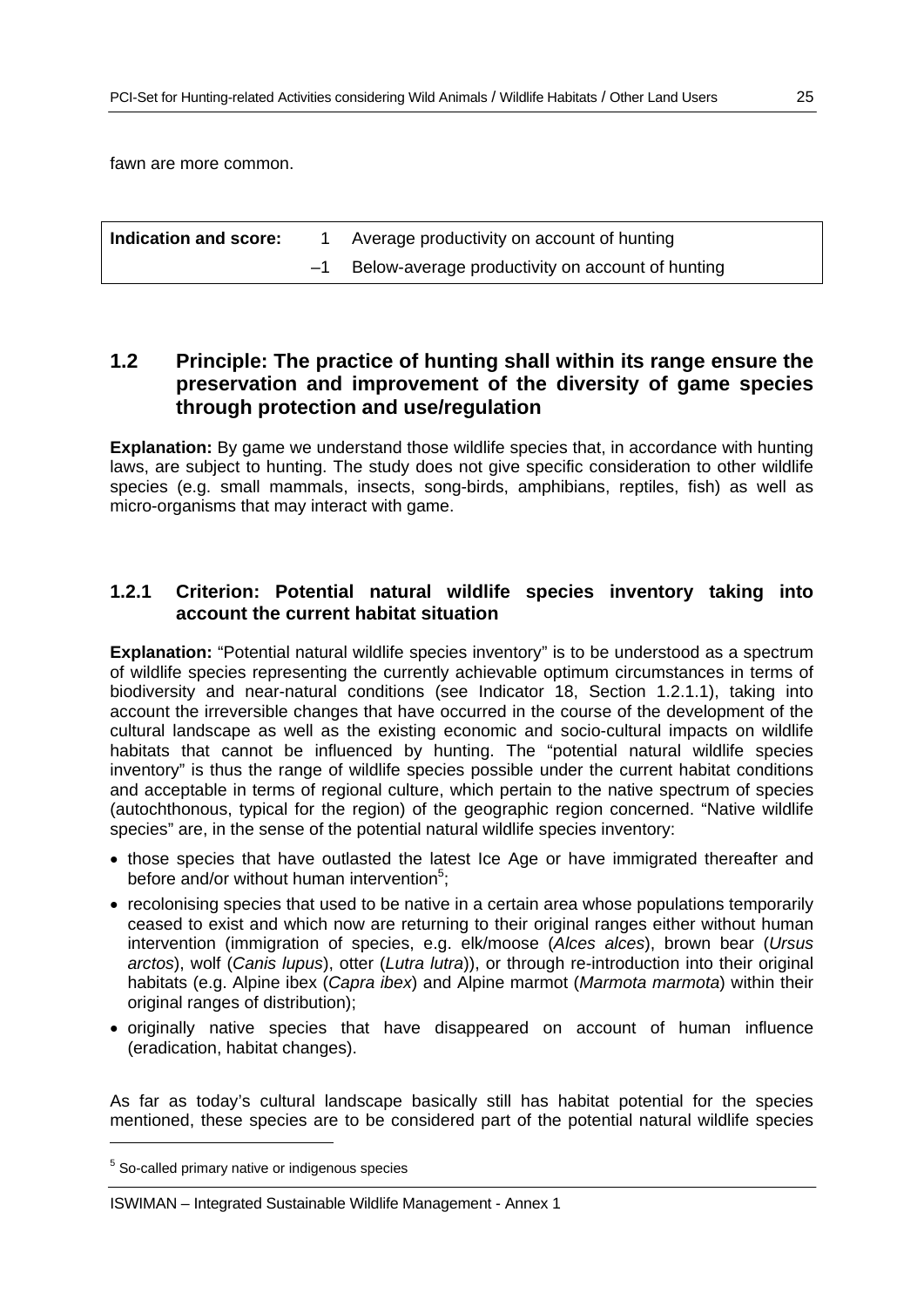#### inventory.

This is not to be confused with "new residents" (alien species, neobiota), which have arrived at a certain territory (in this case, Austria) later than 1492 through direct or indirect human influence<sup>6</sup> (see Indicator 20, Section 1.2.1.3). With regard to Austria, these are, among huntable wildlife species, e.g. fallow deer, Sika deer, moufflon, wild rabbit, racoon dog, racoon, nutria and wild turkey (Lebersorger & Zeiler, 2005). These species are not considered part of the potential natural wildlife species inventory.

Those animal species that had become established under human influence in pre- and early history up to the end of the Middle Ages (1492) (such as, probably, the brown rat)<sup>7</sup> are not relevant in Austria in terms of hunting and thus need not to be considered for the purpose of this study. Pheasant (common pheasant, *Phasianus colchicus*) is dealt with specifically within this study (see Indicator 20, Section 1.2.1.3).

By "wildlife species" we refer to those wildlife species that are or were "huntable" or, as "game," in other ways subject to hunting (e.g. to regulations under hunting laws, hunting practice).

## **1.2.1.1 Indicator 18: Current and potential natural wildlife species list**

**Explanation:** Current wildlife species list: those wild animal species currently present. Potential wildlife species list: all wild animal species that should be represented. The existence of a list of current or potential natural wildlife species available to the party responsible for wildlife management is an indication that the completeness of the potential natural wildlife species inventory represents a guideline for hunting and is aspired to and/or maintained. Such lists may, for example, be put together by the Biosphere Reserve management.

In order to be able to compare the existing wildlife species inventory with the inventory of potential natural wildlife species, it is necessary to draw up a regional list of the potential natural wildlife inventory. Bearing in mind the anthropogenic influence upon the cultural landscape (agriculture, forestry, settlements and housing, transport rail/road, tourism, etc), the current inhabitability of the modified cultural landscape for the original wildlife species can be evaluated and thus a potential natural list of wildlife species prepared (see Criterion, Section 1.2.1). Wildlife-ecological spatial planning binding in terms of regional culture (see Indicator 36, Section 2.4.2.1) may also provide an important basis for drawing up a list of potential natural wildlife species. Comparing the current with the potential natural wildlife species list allows conclusions as to the completeness of the potential natural species inventory achievable through hunting (in accordance with the given economic and sociocultural environment), as well as, *inter alia*, an assessment of the impact of hunting on the species inventory.

Drawing up wildlife species lists may require considering comparatively minor variations of habitat conditions. In the Wienerwald Biosphere Reserve, for example, differing site-specific conditions of the limestone and flysch Wienerwald regions result in the predominance of differing vegetation types in both regions, which, in turn, may entail differences in the potential natural and the current composition of wildlife species. In addition, we can assume that the intended development of forest ecosystems as near-natural as possible in core

 $\overline{a}$ 

<sup>&</sup>lt;sup>6</sup> "New residents" among animals are also termed "neozoes."

<sup>7</sup> termed "archaeozoa"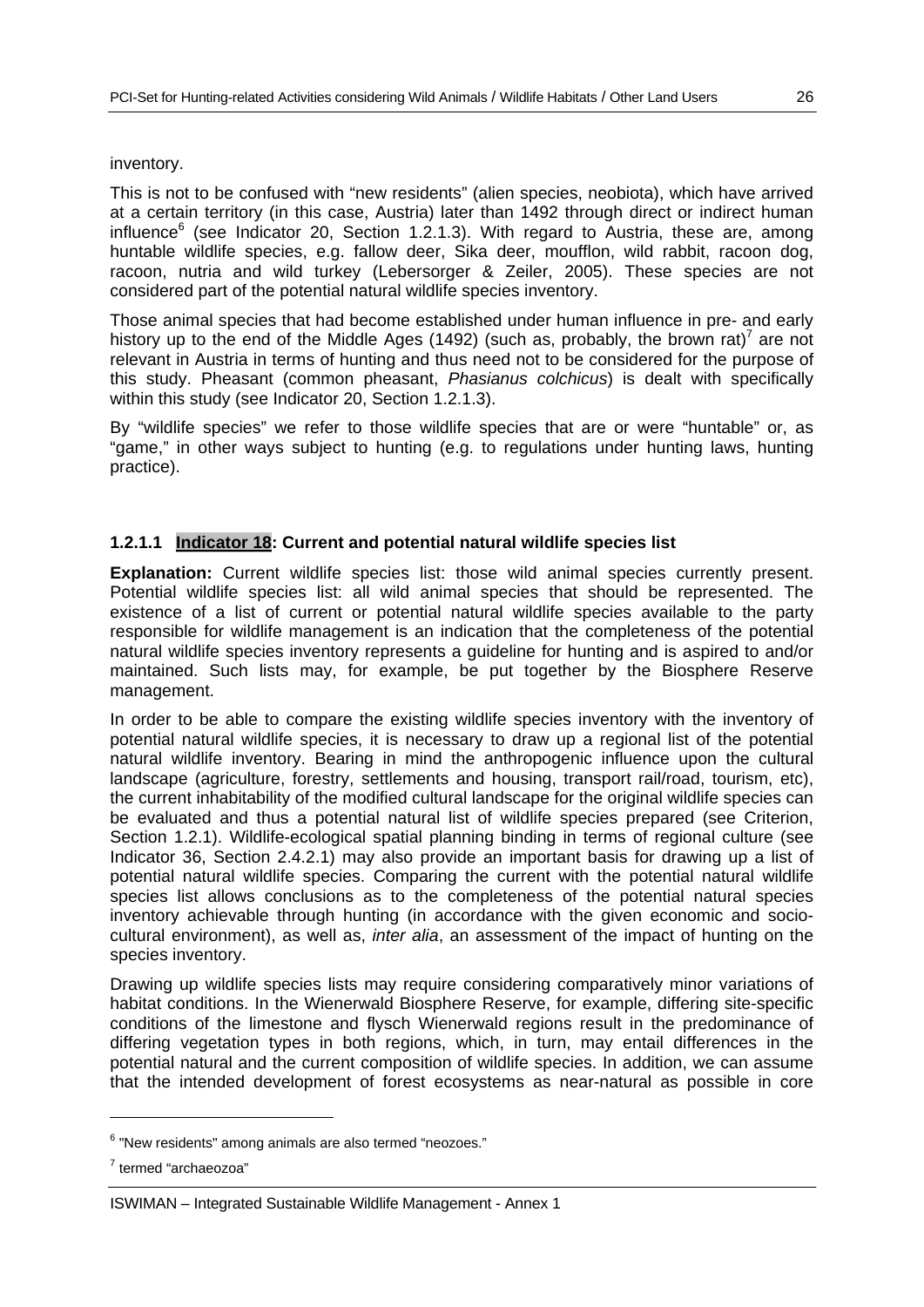zones will change the habitat conditions prevailing in these zones (returning towards a more near-natural forest situation), which in certain cases will have an impact upon the potential natural as well as, possibly, on the current wildlife species inventory. It thus makes sense to examine regional wildlife species lists on a small scale and, if necessary, adapt them to the local habitat conditions and the inventory of wildlife species present in the respective location. In the Wienerwald Biosphere Reserve, this is desirable at least for core zones and hunting regions outside core zones (manipulation and development zones).

Drawing up and updating wildlife species lists requires regular monitoring, in particular of endangered, sensitive and recolonising species. Hunters can contribute to this by way of systematic observation and recording in combination with their knowledge of the local habitat conditions.

| <b>Indication and score:</b> | 4    | There is a current and a potential natural wildlife species list,<br>which takes into consideration local conditions, as well as<br>systematic monitoring for the purpose of updating the list. |
|------------------------------|------|-------------------------------------------------------------------------------------------------------------------------------------------------------------------------------------------------|
|                              | 2    | There is a current and a potential natural wildlife species list<br>as well as systematic monitoring for the purpose of updating<br>the list.                                                   |
|                              | 1    | There is a current and a potential natural wildlife species list<br>but no systematic monitoring.                                                                                               |
|                              | 0    | There is no current and potential natural wildlife list, but<br>hunters prove that they are planning to draw up such lists.                                                                     |
|                              | $-2$ | There is no current and potential natural wildlife species list,<br>nor are hunters planning to draw up such lists.                                                                             |

## **1.2.1.2 Indicator 19: Dealing with recolonising species (in accordance with the potential natural wildlife species inventory)**

**Explanation:** The term "recolonising species" refers to wildlife species native to a certain area whose populations temporarily ceased to exist and which, with or without human influence, are returning to inhabit their original habitats, whether by re-immigration (e.g. Eurasian otter (*Lutra lutra*), beaver (*Castor ssp.*)), or by selective re-introduction (e.g. ural owl (*Strix uralensis*). The existence of certain wildlife species within a habitat gives clues as to anthropogenic impacts on the wildlife habitat, including hunting. Threatened and sensitive wildlife species need special mention in this context, including capercaillie (*Tetrao urogallus*) as well as ural owl, an animal somewhat shy by nature, which are good bio-indicators of the wildlife ecological habitat quality and hunting impacts on it. The assessment should consider not only whether these species are not impaired by hunting, but also whether predators whose populations have grown unnaturally large owing to the lack of natural enemies and/or epidemic control (e.g. that of fox as a consequence of anti-rabies vaccination), are hunted efficiently in favour of rare recolonising species (as a rule red-listed species), without risk to the recolonising species (e.g. through traps and snares). It is worth remembering that "benefit" from optimising the potential wildlife species inventory may also be generated through some recolonising native wildlife species displacing other less desired species. The extinction of the (non-native) musk rat (*Ondatra zibethica*) as a result of the renewed spread of otter (*Lutra lutra*) is an example.

Supporting a potential natural wildlife species through hunting ought to aim at creating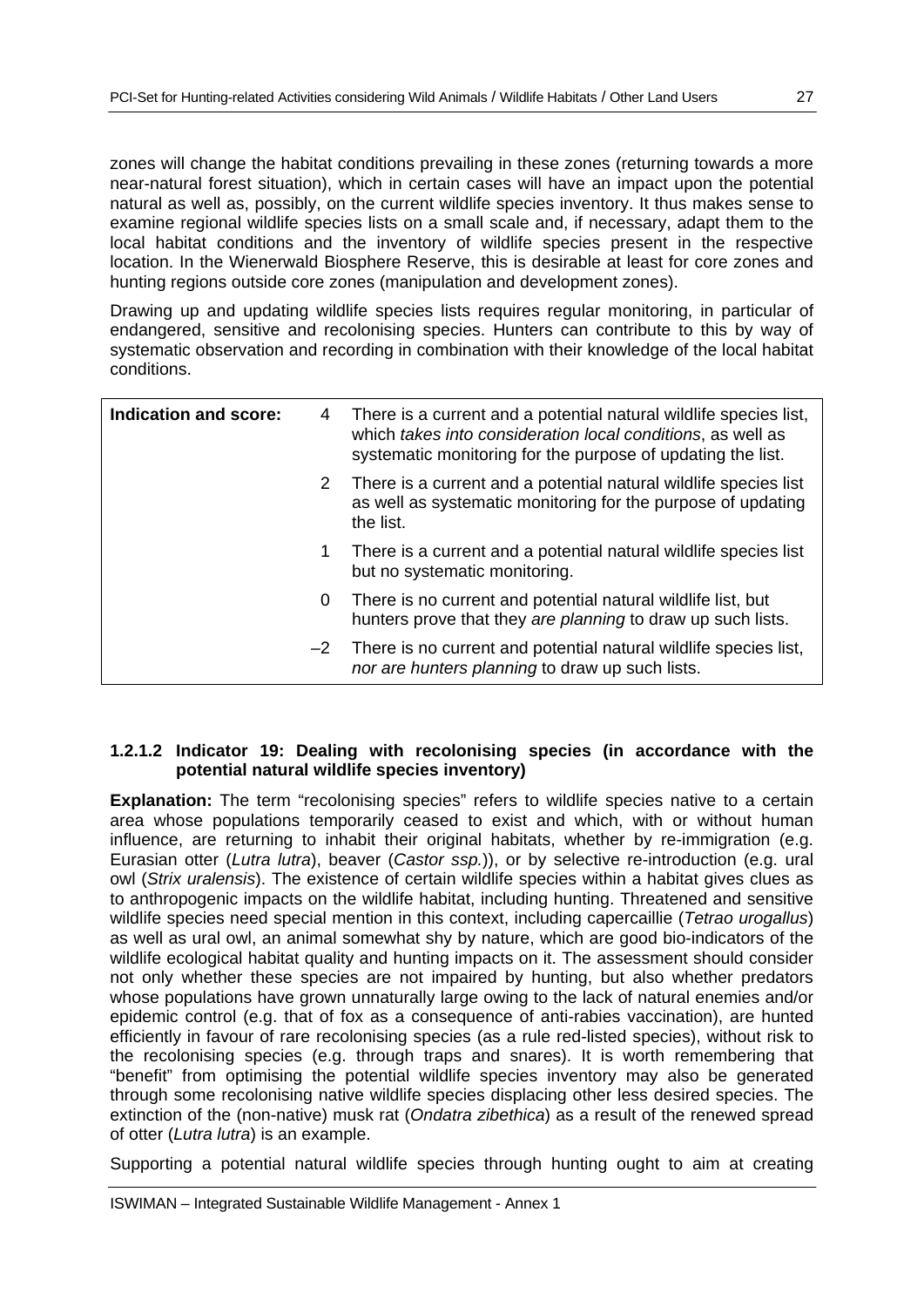conditions that allow populations of the respective species to survive over an extended period of time in harmony with regional culture, without impairing the viability of other native species nor their long-term sustainable use for hunting.

| <b>Indication and score:</b> | 2    | There is support for viable populations of all recolonising<br>wildlife species (herbivores, carnivores, etc.) corresponding<br>to the potential natural wildlife species inventory.                                          |
|------------------------------|------|-------------------------------------------------------------------------------------------------------------------------------------------------------------------------------------------------------------------------------|
|                              | 1.   | All recolonising wildlife species (herbivores, carnivores, etc.)<br>corresponding to the potential natural wildlife species<br>inventory are tolerated, and there is support for viable<br>populations of sensitive wildlife. |
|                              | 0    | All recolonising wildlife species (herbivores, carnivores, etc.)<br>corresponding to the potential natural wildlife species<br>inventory are tolerated.                                                                       |
|                              | $-2$ | Recolonising wildlife species (herbivores, carnivores, etc.)<br>corresponding to the potential natural wildlife species<br>inventory are not tolerated.                                                                       |
|                              | X.   | Not applicable, no score (current and potential natural<br>wildlife inventory is not fully known.)                                                                                                                            |

#### **1.2.1.3 Indicator 20: Dealing with wildlife species not included in the potential natural wildlife species inventory**

**Explanation:** For various reasons, non-indigenous species (non-native species, alien to the region or fauna) may appear in habitats: by way of deliberate introduction, unintentional introduction, directly or indirectly (e.g. habitat change) anthropogenically induced immigration, escape from enclosures, preserves, or fur farms, etc. As compositions of species have, for natural or anthropogenic reasons, always been subject to change, a more exact definition is called for, as well as setting a time limit starting from which a newly appearing species may be defined as "non-indigenous" in the sense of the potential natural wildlife species inventory. "Neobiota in Österreich" (Essl & Rabitsch, 2002), a study published by the Austrian Environment Agency, brings up to date the scientific debate regarding the situation in Europe: Non-indigenous species ("new residents") or neobiota are defined as species that have arrived in Austria later than 1492 through direct or indirect human influence. 1492 marks the discovery of the American Continent by Christopher Columbus and thus marks a start of intense intercontinental trade, resulting in a strong increase in the number of intentionally or unintentionally introduced species. This point of reference is also approximately the time of relatively reliable documentation of faunal changes. As nature itself is unaware of such thresholds, this date is simply a matter of scientific agreement. The same definition also forms the basis of the Austrian Action Plan on Invasive Alien Species (FEDERAL MINISTRY OF AGRICULTURE, FORESTRY, ENVIRONMENT AND WATER MANAGEMENT, 2004). Those animal species that have become established under anthropogenic influence in pre- and early history up to the end of the Middle Ages (1492) are not relevant in Austria in terms of hunting and thus need not to be considered for the purpose of this study.

For reasons of lack of adaptation, higher competitive potential, lack of natural enemies and introduction of diseases, non-native species often crowd out native species and, at the same time, have a lasting impact on the wildlife habitat that is difficult to project at an earlier stage.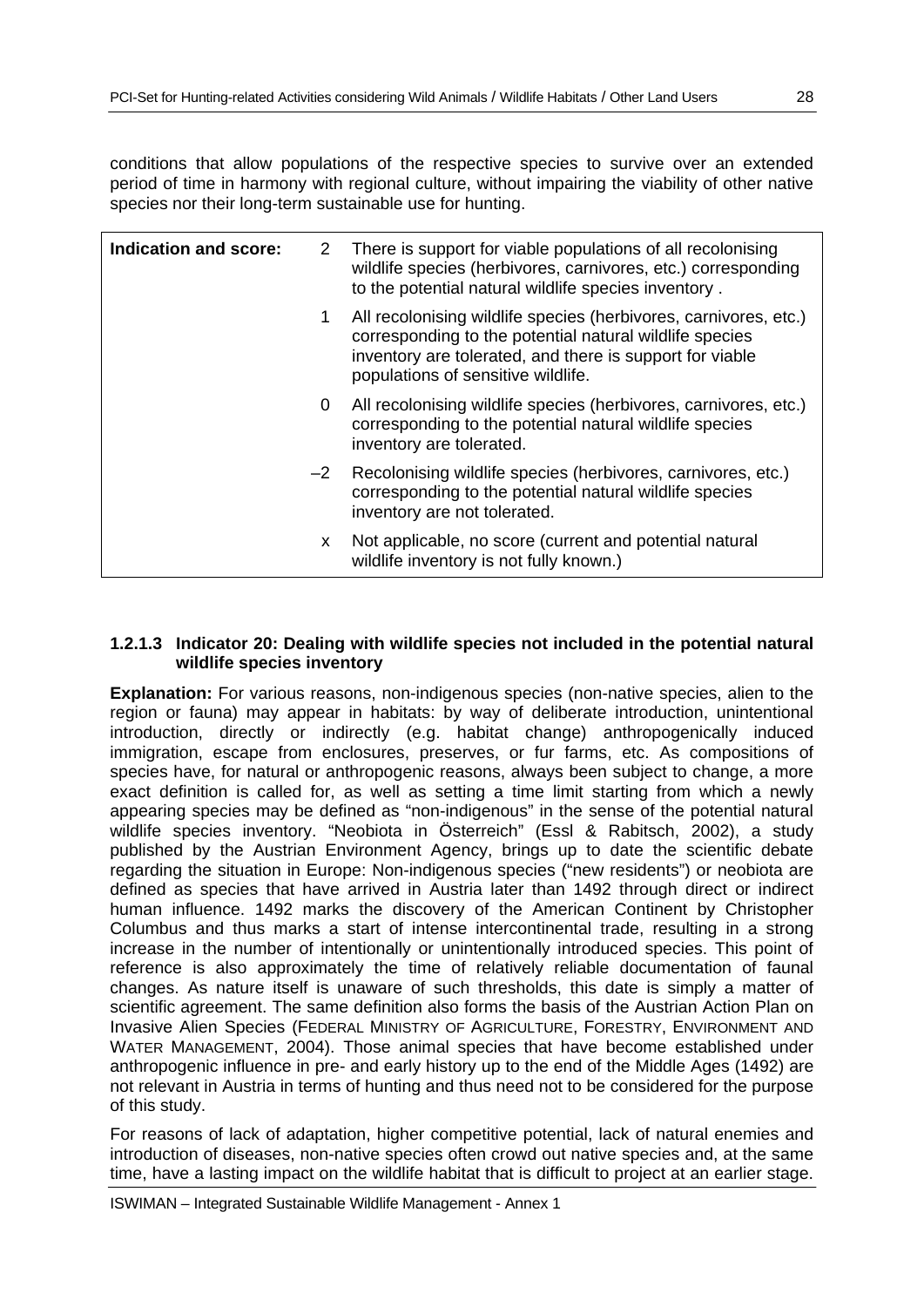Tolerating these species in terms of hunting or selectively supporting them is thus not in the interest of a potential natural flora and fauna species inventory which aspires to be as complete as possible. Documents of the treatment of non-native species are, for example, trophies (fur/racoon (*Procyon lotor*), horns/moufflon (*Ovis ammon musimon)*, etc.) or, for that matter, measures of biotope management (e.g. feeding of moufflon).

Some wildlife species were, more or less individually, introduced for hunting purposes earlier than the above defined period, but, according to current knowledge, had not become established in the wild.<sup>8</sup> Thus, for example, the common pheasant (*Phasianus colchicus*), whose origins are in Asia, became naturalised in Southern Europe as early as in Roman times, and was introduced in some Central and Western European regions as hunting game around 1000 A D (Dvorak et al., 1993). First references to its existence in Austria date back to the  $15<sup>th</sup>$  and  $16<sup>th</sup>$  centuries. It is assumed, however, that these were feral specimens rather than free-living birds (Glutz v. Blotzheim & Bauer, 1973). It was not until much later that the species became established in Austria as a consequence of strong support through hunting (management and care, regular new releases). Today, pheasants have free-breeding populations able to maintain themselves at least over intermediate periods of time in climatically favoured lowlands without external management (Schuster 2005). According to the above definition, the common pheasant is to be classified as a non-indigenous "new resident" in Austria (Lebersorger & Zeiler, 2005).

In these circumstances, the way the pheasant is dealt with in terms of sustainable hunting ought to be evaluated in an area-specific manner. In those Austrian wildlife habitats where its populations are able to survive on their own, the pheasant may be evaluated as a potential natural wildlife species. In the sense of the present Criterion, in practice, attention should be given to abstaining from supporting pheasant through the practice of hunting in sensitive areas where undesired competition vis-à-vis threatened native species (e.g. vis-á-vis partridge (*Perdix perdix*) or, in some locations, black grouse (*Tetrao tetrix*)). If wildlifeecological expert opinions, etc., prove that there is undesired competition with native species, pheasants ought not to be tolerated in the relevant areas. Where pheasant populations are not able to maintain themselves without measures of care and management or stocking, this species cannot be classified as potentially natural. Supplementing or increasing the stocks of pheasants for reasons of hunting and/or breeding and releasing pheasants for the purpose of more or less immediate hunting in hunting areas would have to be evaluated according to Indicator 27 "Introduction of non-native wild animals" (see Section 1.3.2.1) and/or Principle "The natural genetic diversity of game species is preserved and supported by means of appropriate hunting practices" (see Section 1.3). This is also true for any other wildlife species of similar status.

The introduction of non-native sub-species or habitat-specific sub-species (site races) of an native wildlife species (e.g. Siberian roe deer or North-Caucasian roe deer; transfer of lowland red deer *Cervus elaphus* ssp. "Auhirsch" to mountain regions) is to be evaluated according to Indicator 27: "Introduction of non-native wild animals" (see Section 1.3.2.1). The way non-native wildlife species are to be dealt with is defined in the hunting concept and documented by written records of the measures taken.

 $\overline{a}$ 

<sup>8</sup> In order for a species to be classified as established there has to be proof of at least three generations reproducing freely over a minimum period of 25 years.

ISWIMAN – Integrated Sustainable Wildlife Management - Annex 1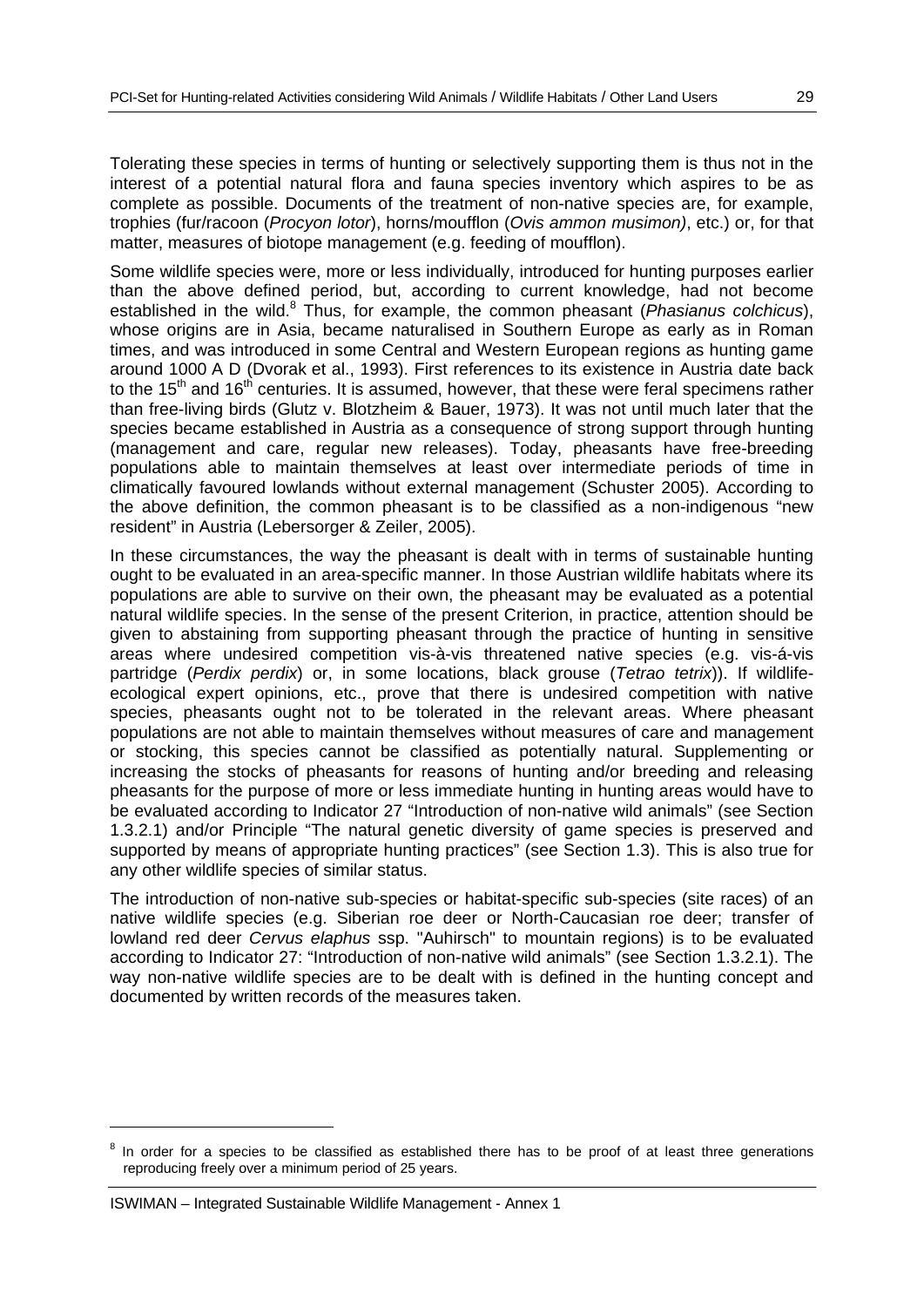| <b>Indication and score:</b> | $\mathbf{2}^{\prime}$ | Only wildlife species contained in the potential natural wildlife<br>species inventory are represented.                                                                                                                                                                                 |
|------------------------------|-----------------------|-----------------------------------------------------------------------------------------------------------------------------------------------------------------------------------------------------------------------------------------------------------------------------------------|
|                              | 1.                    | (A) wildlife species not contained in the potential natural<br>wildlife species inventory (is) are represented, despite<br>hunting-related counter-measures.                                                                                                                            |
|                              | 0                     | (A) wildlife species not contained in the potential natural<br>wildlife species inventory (is) are represented and (is) are<br>tolerated in terms of hunting, although not selectively<br>fostered.                                                                                     |
|                              |                       | $-1$ (A) wildlife species not contained in the potential natural<br>wildlife species inventory is (are) represented and is (are)<br>tolerated in terms of hunting, although not selectively<br>supported, despite proven negative impacts on one or<br>several native wildlife species. |
|                              | $-2$                  | (A) wildlife species not contained in the potential natural<br>wildlife species inventory (is) are represented and selectively<br>supported in terms of hunting.                                                                                                                        |
|                              | X.                    | Not applicable, no score (current and potential natural<br>wildlife species inventory is not fully known.)                                                                                                                                                                              |

## **1.2.2 Criterion: Hunting is sensitive to the behaviour of wild animals**

## **1.2.2.1 Indicator 21: Giving consideration to the undisturbed life cycle of wild animals**

**Explanation:** Hunting is rarely regarded as a source of disturbance, in particular by the hunter him- or herself. Hunting pressure, however, often has a strong impact on wildlife behaviour and thus indirectly upon its habitats. In cloven-hoofed game, for example, strong hunting pressure causes, among other effects, a reduced tolerance of open grazing areas (which in most cases are the best ones), which results in increased browsing damage of the forest vegetation that provides cover. The selective support of an undisturbed life cycle for wildlife through hunting should be documented in the hunting plan. In small-game areas (hare, pheasant, etc.), such considerations might take effect e.g. by limiting hunting activities to a few days per hunting year. The designation of low-interference zones should be geared to the zoning concept of the Biosphere Reserve. Particularly in core zones, there should be as little as possible disturbance of wild animals. From the point of view of hunting, this can be realised particularly well if hunting can be concentrated outside core zones, with core zones mainly serving the purpose of rest.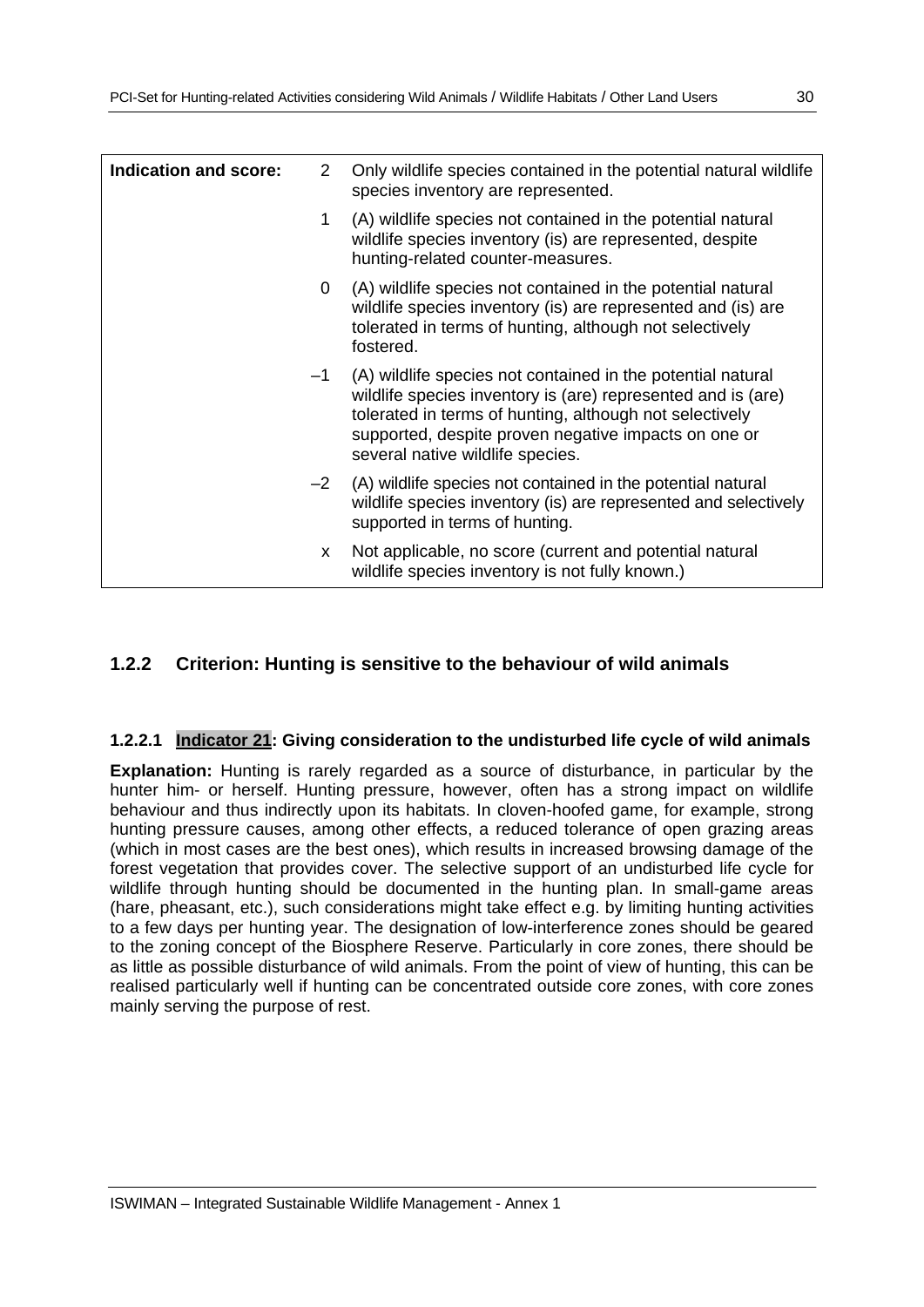| <b>Indication and score:</b> | 4    | The undisturbed life cycle of wild animals is supported on<br>more than 90 % of the area by exerting as little hunting<br>pressure as possible (e.g. interval hunting, short hunting<br>periods). The designation of low-interference zones is<br>harmonised with the zoning concept of the Biosphere<br>Reserve (wide areas in core zones remain largely<br>undisturbed) |
|------------------------------|------|---------------------------------------------------------------------------------------------------------------------------------------------------------------------------------------------------------------------------------------------------------------------------------------------------------------------------------------------------------------------------|
|                              | 2    | The undisturbed life cycle of wild animals is guaranteed on<br>more than 90 % of the area on account of low hunting<br>pressure (e.g. interval hunting, short hunting periods).                                                                                                                                                                                           |
|                              | 1    | The undisturbed life cycle of wild animals is guaranteed on a<br>majority ( $>$ 50 %) of the area on account of low hunting<br>pressure.                                                                                                                                                                                                                                  |
|                              | 0    | The undisturbed life cycle of wild animals is guaranteed only<br>on parts $(< 50 %)$ of the area on account of hunting pressure.                                                                                                                                                                                                                                          |
|                              | $-2$ | The undisturbed life cycle of wild animals is not guaranteed<br>on a majority ( $> 75$ %) of the area on account of extremely<br>high hunting pressure.                                                                                                                                                                                                                   |

## **1.2.2.2 Indicator 22: Limiting hunting of wildlife during the night ("night hunting")**

**Explanation:** Night hunting causes an additional disturbance of wildlife even during the night hours, thus impacting their use of space and their feeding rhythm, which may result in game damage of both forest vegetation and in settled areas. Frequent night hunting also makes it more difficult to hunt the species as the game's shyness increases. In addition, night hunting makes selective hunting of wildlife more difficult, which may result in hunting "wrong" species – possibly even species for which the season is closed or non-huntable species. On the other hand, the necessary regulation of some species, in particular wild boar, requires night hunting (e.g. at a bait site) in some areas. This is mainly true for areas of game damage with concentrated hunting (wild boar); these areas are exempt from limitation of the number of night hunting days (normally a maximum of 40 night hunting days per year; see Indication and score). In areas with wildlife species particularly sensitive to disturbances (e.g. red deer) as well as in hunting areas remote from settlements (where it is easy to opt for driven hunting during the day), it is, however, advisable to cease night hunting entirely, or to introduce a greater limitation. The number of night-hunters should also be adjusted according to the size of the hunting territory.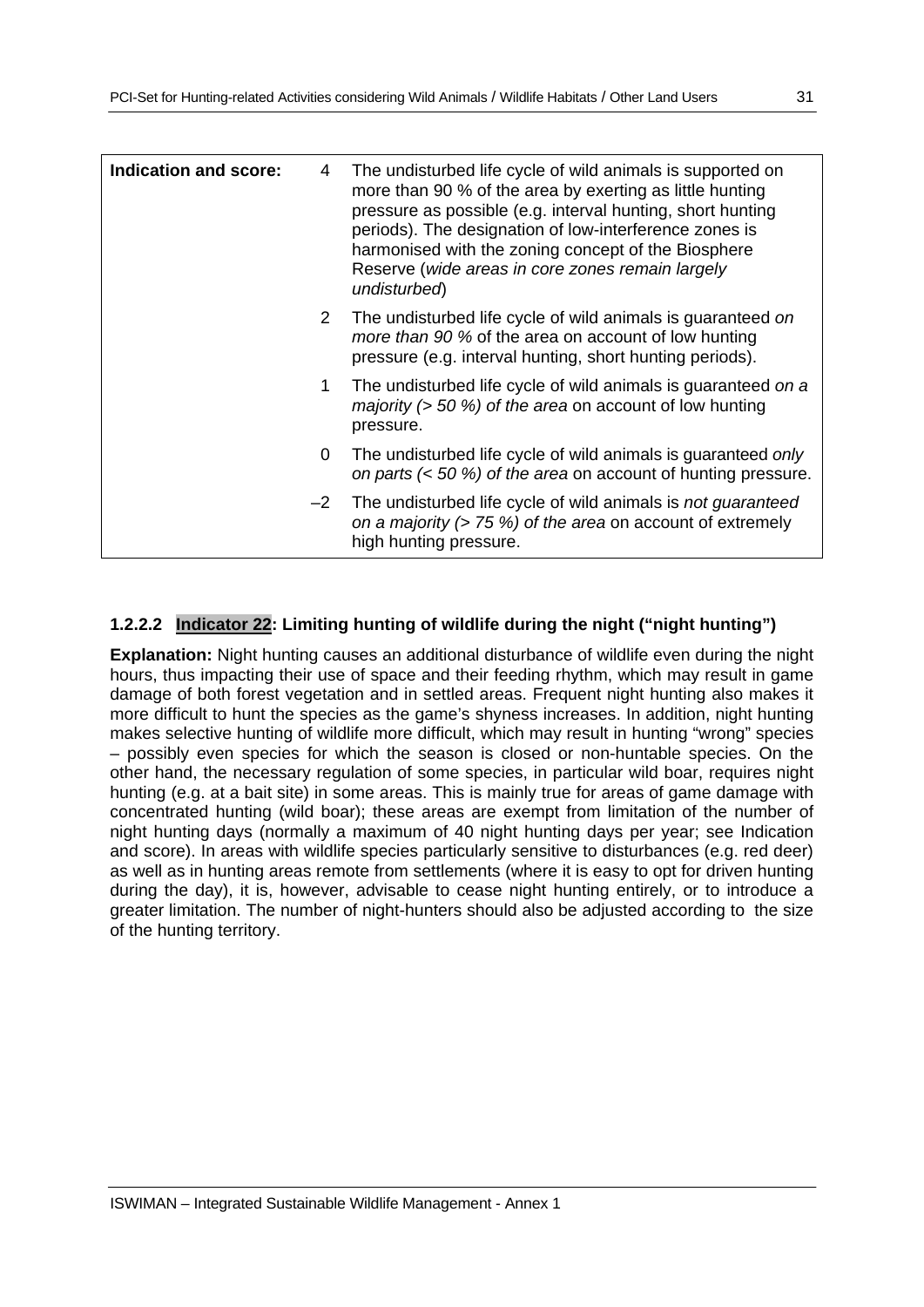| Indication and score: |      | 2 There is no night hunting of wildlife (in particular in red deer<br>areas and hunting territories remote from settlements), or<br>only wild boars and red fox are hunted during the night, in<br>which case night hunting is limited to a maximum of 40<br>hunting days per year (with the exception of areas of<br>concentrated hunting). |
|-----------------------|------|----------------------------------------------------------------------------------------------------------------------------------------------------------------------------------------------------------------------------------------------------------------------------------------------------------------------------------------------|
|                       | $-1$ | Only wild boars and red fox are hunted during the night.<br>Night hunting is not limited in terms of time.                                                                                                                                                                                                                                   |
|                       | $-4$ | Also other wildlife species are hunted during the night.                                                                                                                                                                                                                                                                                     |

#### **1.2.2.3 Indicator 23: Giving consideration to the reproductive biology of threatened and sensitive game species**

**Explanation:** Poor timing when hunting an individual game species, or a particular age-sex class, may have an enormous impact on reproduction (e.g. in the case of capercaillie (*Tetrao urogallus*): hunting of the hens). If hunting takes into account sensitive stages of the reproductive biology of certain threatened and sensitive wildlife species, this is to be evaluated as a sustainable approach to hunting. The emphasis is here on threatened and sensitive game species as found in the game species inventory or on a separate list.

This does not refer to the pairing season of cloven-hoofed game species, though it does refer to the time of raising their young. Also to be taken into account is that the hunting of one species should not have a considerable impact during the reproductive periods of other species. Giving specific regard in terms of hunting to the sensitive factors of the reproductive biology of game species should be documented in the hunting management plan.

| Indication and score: |      | 2 Hunting takes into account the critical factors of the<br>reproductive biology of sensitive game species by way of<br>spatial and/or time planning.              |
|-----------------------|------|--------------------------------------------------------------------------------------------------------------------------------------------------------------------|
|                       |      | Hunting takes into account the critical factors of the<br>reproductive biology of sensitive game species to some<br>extent by way of spatial and/or time planning. |
|                       | $-2$ | Hunting does not take into account the critical factors of the<br>reproductive biology of sensitive game species.                                                  |

## **1.2.2.4 Indicator 24: Coordination of hunting practises across hunting grounds**

**Explanation:** Wildlife species are not aware of the boundaries of hunting territories. The hunting of wildlife ought therefore to be oriented according to the wildlife's use of its habitats, rather than area limits drawn by man. The use of habitats by game can be best responded to by hunting guidelines that transcend the limits of individual hunting grounds. This is mainly true for widely ranging game species such as red deer (*Cervus elaphus*), wild boar (*Sus scrofa*), and migratory bird species. The smaller the hunting ground, the more desirable are hunting guidelines across hunting grounds for all game species hunted. This objective can be supported by forming hunting communities, but also, provided relations between neighbours are good, on a less formal basis, simply by agreement. In the Wienerwald Biosphere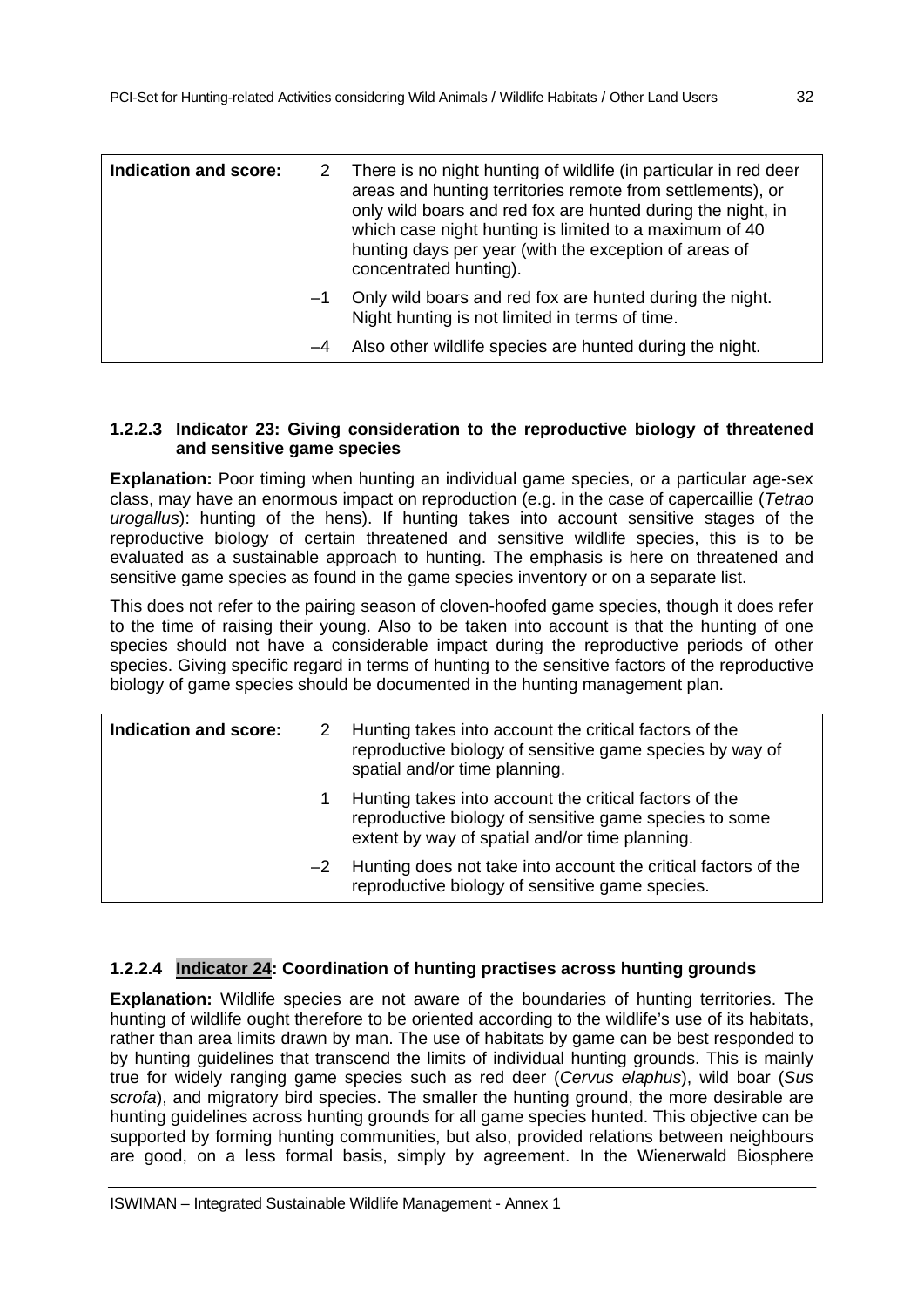Reserve, hunting currently principally takes place in all three zones (development, cultivation and core zone). The establishment of wildlife rest zones across hunting territories, but also of organised hunting across hunting territories (e.g. driven hunts) should be considered particularly sustainable, especially when core zones are involved. Any form of hunting planned across hunting territories ought to be documented in writing.

| Indication and score: | 4    | There are <i>written</i> hunting agreements across hunting<br>grounds for wide-ranging wildlife species. They are in line<br>with the zoning concept of the Biosphere Reserve and there<br>is proof that they are being observed (confirmation by all<br>hunting units involved). |
|-----------------------|------|-----------------------------------------------------------------------------------------------------------------------------------------------------------------------------------------------------------------------------------------------------------------------------------|
|                       | 2    | There are hunting agreements across hunting grounds for<br>wide-ranging wildlife species (e.g. migratory bird species, red<br>deer, wild boars, etc.)                                                                                                                             |
|                       | 1.   | There are no hunting agreements across hunting grounds,<br>even though the owner of the hunt <sup>9</sup> would support them.                                                                                                                                                     |
|                       | $-1$ | There are no hunting guidelines across hunting grounds, nor<br>does the owner of the hunt support such guidelines.                                                                                                                                                                |
|                       | $-2$ | There are no hunting guidelines across hunting grounds, and<br>the owner of the hunt prefers no hunting strategy across<br>hunting grounds.                                                                                                                                       |

## **1.3 Principle: The natural genetic diversity of game species is preserved and enhanced by means of appropriate hunting practices**

**1.3.1 Criterion: There are no hunting-related limitations to the preservation and enhancement of the natural genetic variability of wildlife species** 

#### **1.3.1.1 Indicator 25: Existence of aims relating to the aesthetics of hunting trophies in hunting guidelines**

**Explanation:** The support for genetic diversity within a species can also be measured by the extent to which it is taken into account in hunting. Hunting guidelines for cloven-hoofed game are thus to be evaluated with an eye to whether they foster the diversity of forms of horns and antlers, whether they accept it, or whether they place more importance on the aesthetic appearance of trophies.

-

 $9$  The hunting owner of a proprietor's hunt or the tenant(s) of a proprietor's or co-operative hunt.

ISWIMAN – Integrated Sustainable Wildlife Management - Annex 1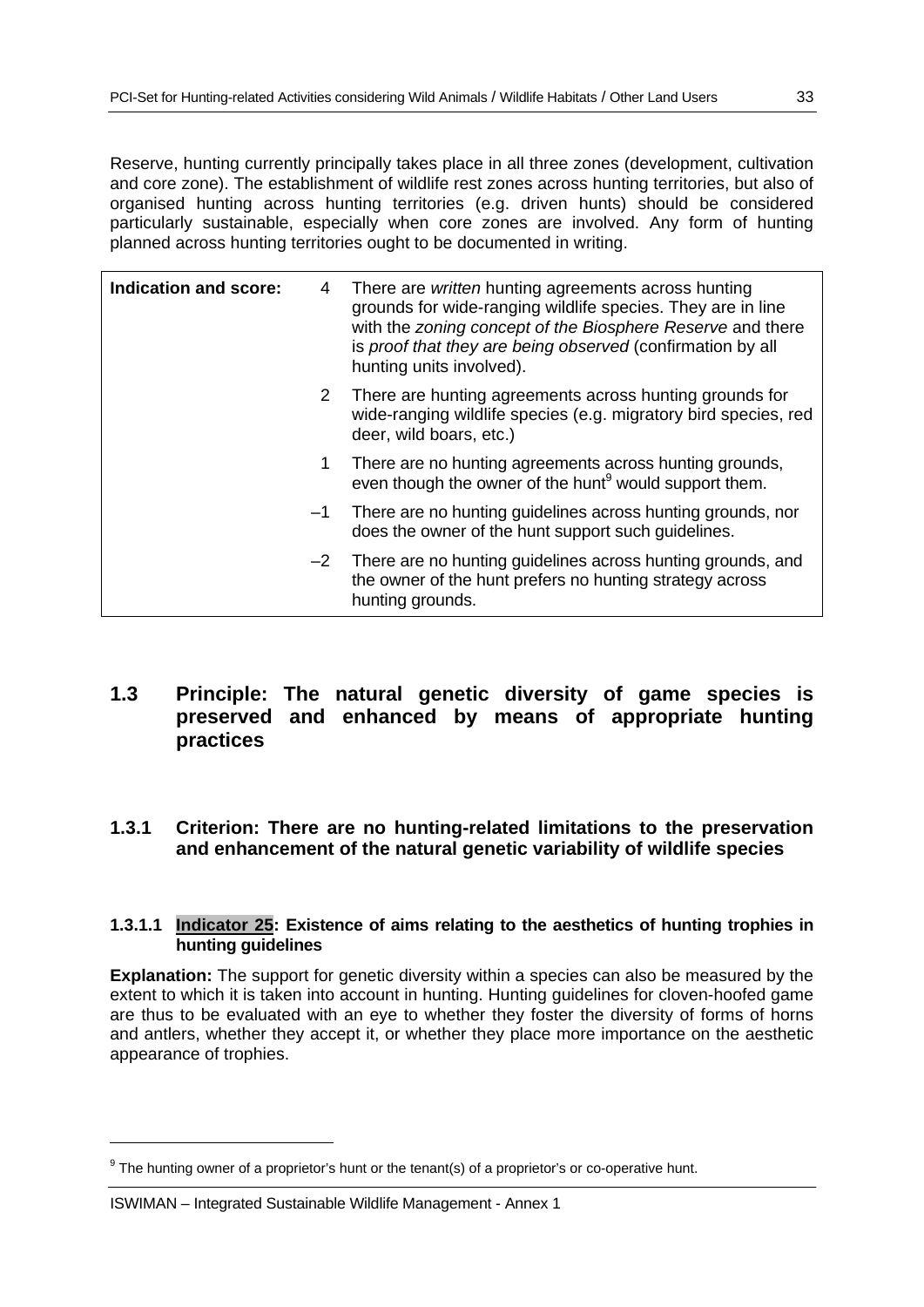| Indication and score: |    | 2 Hunting guidelines do not contain aims relating to the<br>aesthetics of hunting trophies.                                                                                                       |
|-----------------------|----|---------------------------------------------------------------------------------------------------------------------------------------------------------------------------------------------------|
|                       |    | $-2$ Hunting guidelines contain aims relating to the aesthetics of<br>hunting trophies.                                                                                                           |
|                       | X. | Not applicable, no score (criterion cannot be applied<br>because regulations under hunting law demand e.g. that<br>hunting follow criteria relating to the aesthetics of trophies.) <sup>10</sup> |

#### **1.3.1.2 Indicator 26: Selective hunting of wild animals with certain natural characteristics**

**Explanation:** Animals evolved for their outward appearance, such as horns and antlers, as well as modes of behaviour, to have a variety of functions. For example, the form of horns or antlers is used to deter predators, to impress female members of the same species, to fight members of the same species, to uncover food in winter, etc., or whether it does not serve such a purpose.

Hunters have been fascinated by the aesthetic aspects of trophies for a long time. The notion of an ideal form of trophy, mainly of roe deer (*Capreolus capreolus*), chamois (*Rupicapra rupicapra*), and red deer *(Cervus elaphus)*, developed mainly in the second half of the 19<sup>th</sup> and the first half of the  $20<sup>th</sup>$  century. With regard to red deer, antlers should be rich in points and wide, with regard to roe deer the ideal is a wide, richly-pearled six-pointer; chamois, too, should ideally have wide and high horns. Some forms of horns or antlers, which are not desirable in terms of aesthetic considerations, may, however, be of great advantage to their bearers from an ecological perspective. Narrow horns or antler spans, for example, are advantageous in a fight. A low number of points in roe deer and deer entails no disadvantage whatsoever for the bearer of the horns/antlers unless it is an expression of a bad overall constitution. Any form of selective hunting that may have genetic effects and thus entail a danger of reducing the genetic diversity of the game population ought to be avoided.

Another risk from "selective hunting of wildlife" exists for grouse species. In the spring hunting of capercaillie (*Tetrao urogallus*), the so-called "fighters" are selectively shot on the display ground, with the justification that their aggressive behaviour disturbs mating. In actual fact, however, it is mostly the alpha cocks – the strongest cocks – that are the hens' preferred mating partners. Particularly for capercaillie, the hunting of alpha cocks before hens are covered selectively prevents reproduction.

Whether the way hunting is selective, in the sense above, can be investigated, for example, by examining trophies, mounted specimens, etc., gathered over a long period of time.

-

 $10$  See also comment on hunting law in the Final Report, section "Limitations of Application"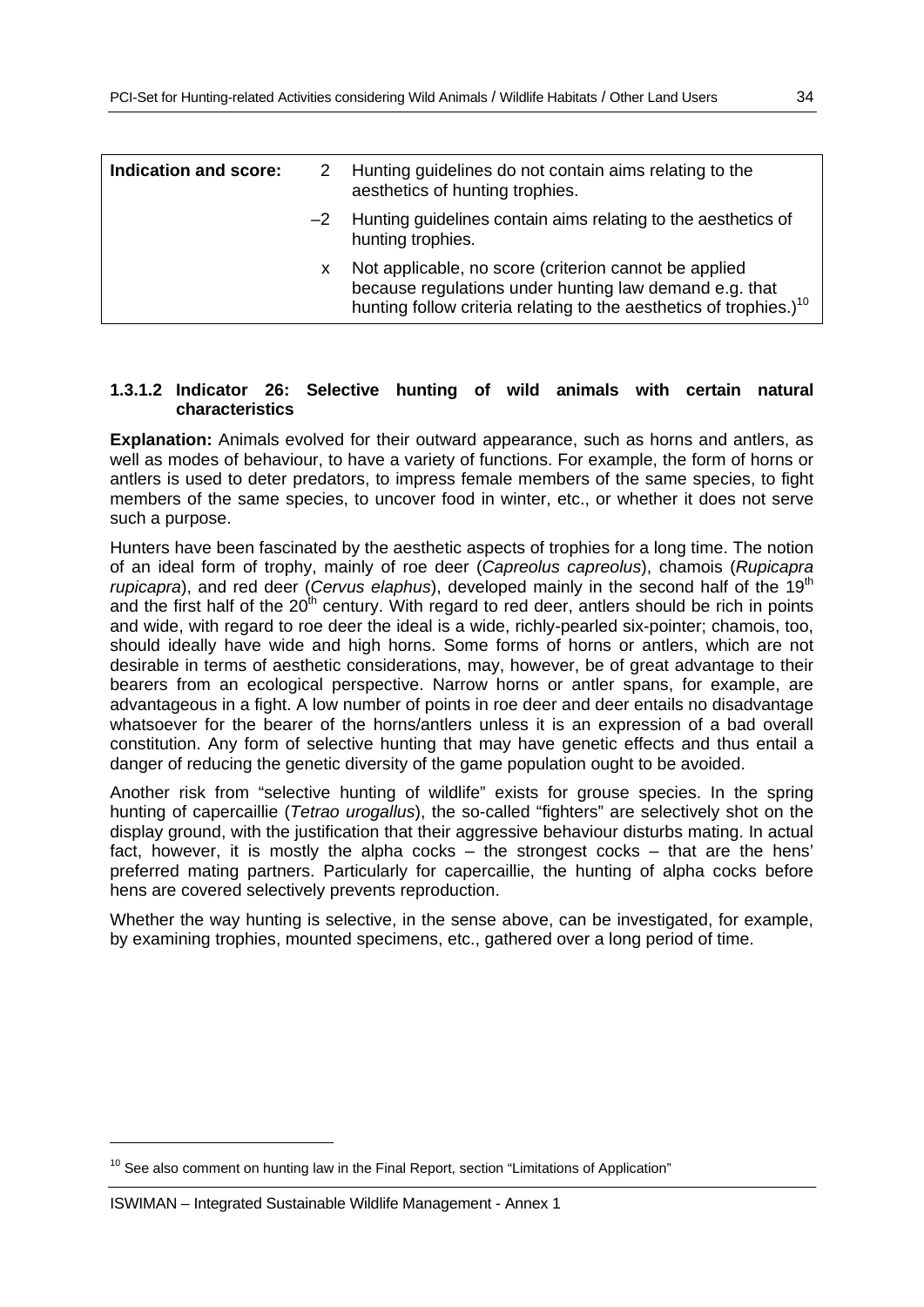| Indication and score: |    | 2 Forms of horns and antiers, mounted specimens, etc.,<br>gathered over a hunting period of several years, do not<br>indicate consistent selective hunting of wildlife according to<br>specific natural characteristics. |
|-----------------------|----|--------------------------------------------------------------------------------------------------------------------------------------------------------------------------------------------------------------------------|
|                       |    | -2 Forms of horns and antlers, taxidermal specimens, etc.,<br>gathered over a hunting period of several years, indicate<br>consistent selective hunting of wildlife according to specific<br>natural characteristics.    |
|                       | x. | Not applicable, no score (criterion cannot be applied on<br>account of regulations under hunting law demanding e.g.<br>selective hunting.) <sup>11</sup>                                                                 |

## **1.3.2 Criterion: Native wildlife populations are not altered by the introduction of non-native wild animals**

#### **1.3.2.1 Indicator 27: Introduction of non-native wild animals**

**Explanation:** "Non-autochthonous" ("non-native") refers to those species, sub-species or habitat-specific sub-species (site races) that are or were not indigenous to a certain area (species alien to a region or fauna). This comprises all wildlife species not contained in the potential natural wildlife species inventory of a wildlife habitat (see Criterion, Section 1.2.1). It refers in particular to wild animals of those species which, according to agreement among a majority of the relevant scientific community, arrived in Austria after 1492 – the year of reference marking the discovery of the American continent – upon direct or indicrect anthropogenic influence (see Essl & Rabitsch, 2002, 2005; Federal Ministry of Agriculture, Forestry, Environment and Water Management 2004; see also Explanations/Indicator, Section 1.2.1.3). The present Indicator does not refer to the re-establishment of originally indigenous species of the potential natural wildlife species inventory that had become extinct for a certain period of time (see Indicator, Section 1.2.1.2). The introduction of non-native wildlife occurs mainly in two ways:

1. Introduction (for the first time or re-stocking of an introduced population) of a non-native wildlife species (moufflon (*Ovis ammon musimon*), fallow deer (*Dama dama*), Sika deer (*Cervus nippon*), chukar partridge (*Alectoris chukar*), etc.) (see Indicator, Section 1.2.1.3),

2. Introduction of non-native sub-species or habitat-specific sub-species (site race) of an native wildlife species (e.g. maral deer, Siberian or North-Caucasian roe deer in Central Europe; *Cervus elaphus* ssp. "Auhirsch" to mountain regions, etc.)

With regard to 1., it ought to be mentioned that populations of newly introduced, non-native species often surpass the populations of native species (at least in partial habitats) and at the same time frequently have a lasting influence on the wildlife habitat (game damage, transmission of new diseases and parasites), which is hard to assess before it has occurred.

With regard to 2., it ought to be noted that particularly these introduced wildlife species

ISWIMAN – Integrated Sustainable Wildlife Management - Annex 1

 $\overline{a}$ 

<sup>11</sup> See also comment on hunting law in Section **Fehler! Verweisquelle konnte nicht gefunden werden.**, section "Limitations of Application"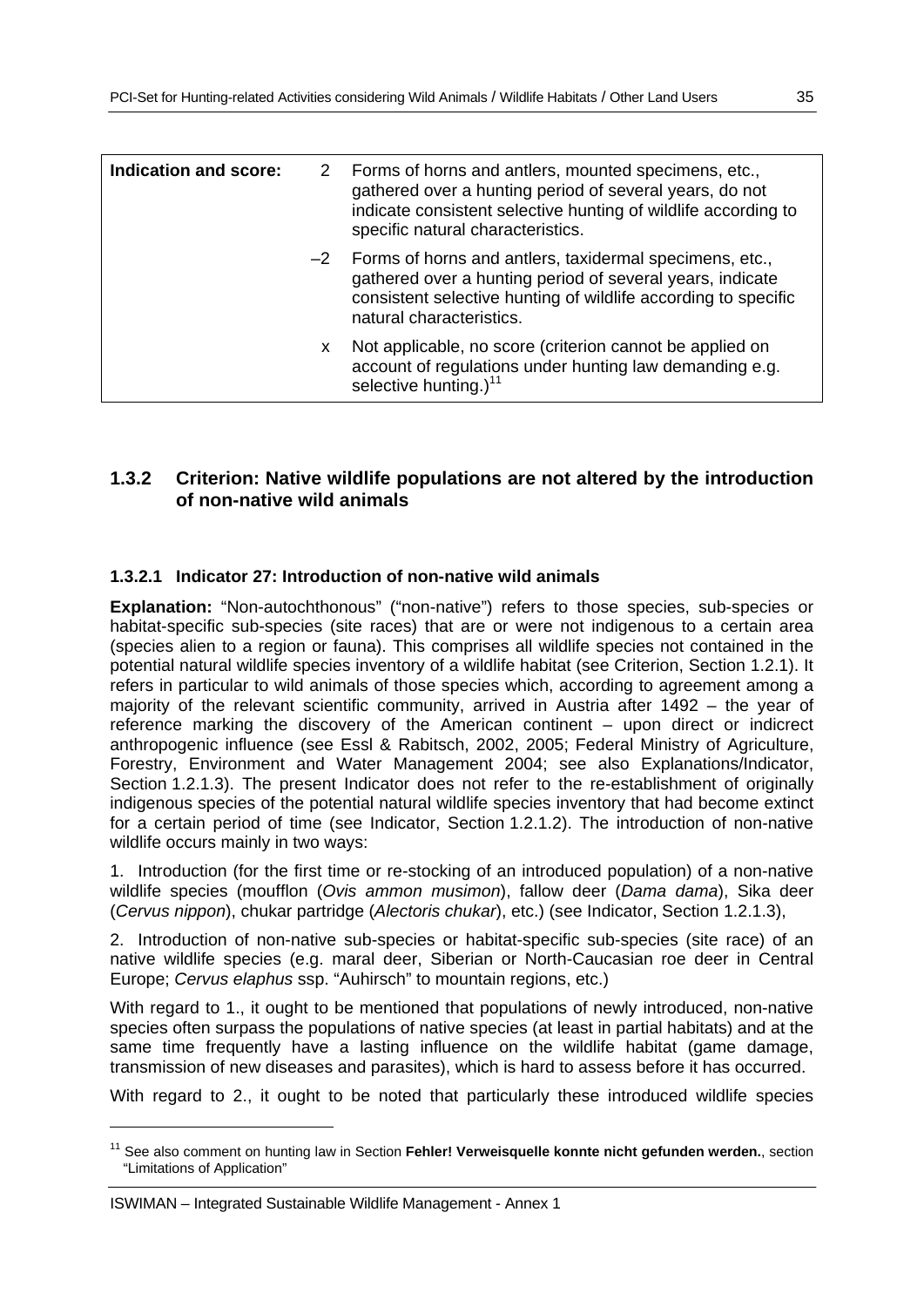demonstrate that in the history of wildlife development, sub-species or site races have developed that are specifically adapted to local climate and (seasonal) food conditions, which, as a result, pertain exactly to the habitat in which they have developed. Any blending of genetic material through hybridisation of sub-species causes an eventually irreversible genetic alteration and may entail the loss of locally native races and even of native species (e.g. on account of changed mating periods of winged game) (Lebersorger & Zeiler, 2005). Apart from the fact that the above-mentioned "grafting" attempts often fail (mainly because the number of individuals is too small), they entail a genetic alteration and may even cause pain, as native dams are unable to give birth to the oversized calves or fawns resulting from crossing with larger representatives of the species.

Any form of introduction of non-native wildlife species is thus to be avoided in the quest for sustainable preservation and fostering of (natural) genetic variability of the native wildlife.

| Indication and score: | No non-native wildlife species are introduced. |
|-----------------------|------------------------------------------------|
|                       | -4 Non-native wildlife species are introduced. |
|                       |                                                |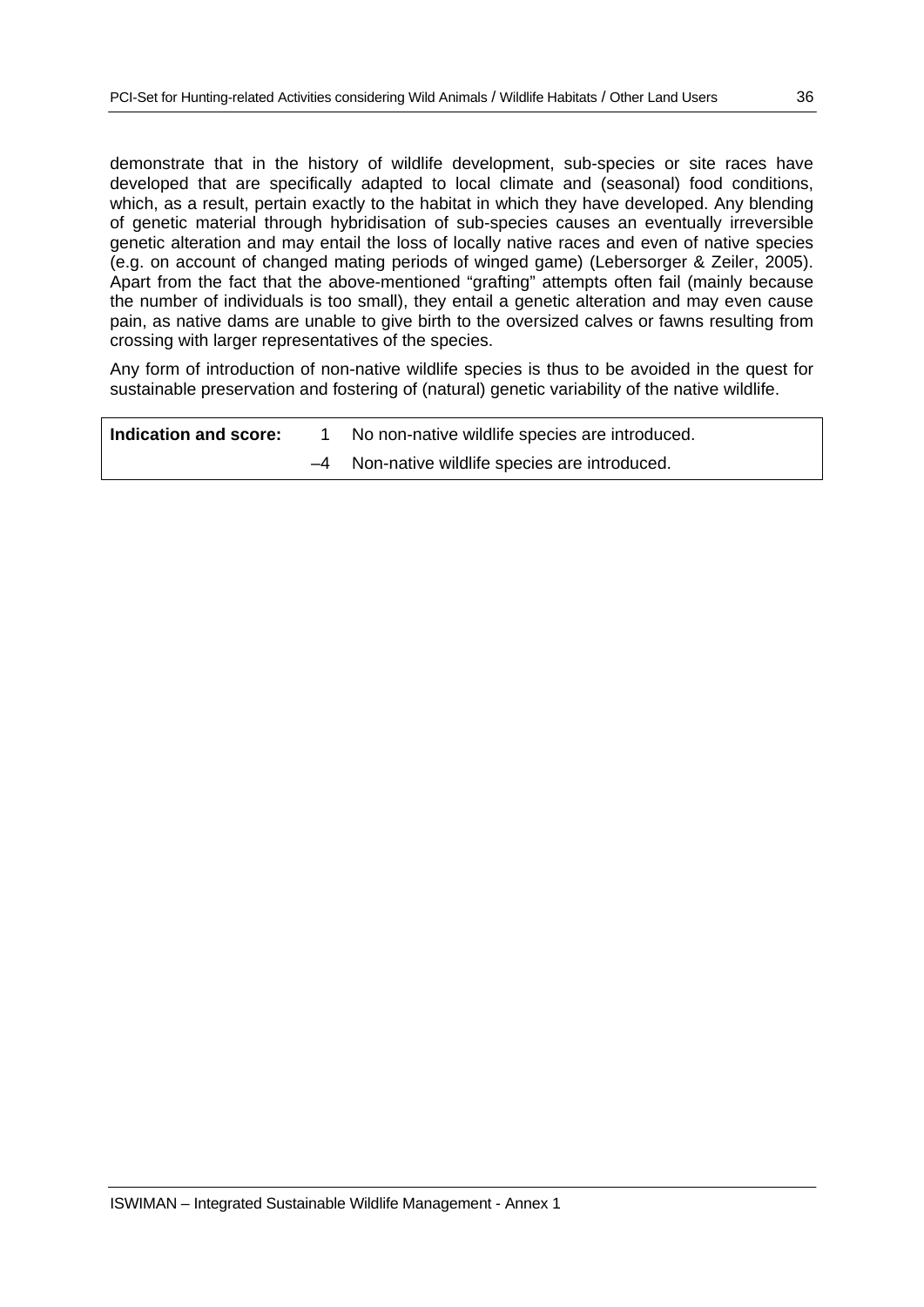## **2 ECONOMY**

**Explanation**: For the purpose of this study, the economic sustainability of hunting is dealt with mainly from the perspective of the individual hunting operation and/or hunting area. Aspects transcending operational limits, i.e. macroeconomic aspects, are only included in so far as they can be immediately influenced by the individual hunting operations.

An economic assessment of hunting may produce differing results, depending on whether the assessment is made from the perspective of the person "permitted to hunt" (game tenant or land owner, if he or she hunts personally in his or her own hunting territory), or from the perspective of the person "owning the right to hunt" (lessor of the hunt, land owner, owner of a proprietor's hunt). Even though the assessment is basically made from the viewpoint of the person permitted to hunt, an assessment, particularly with regard to economic criteria and indicators, may also be interesting from the perspective of the person owning the right to hunt. If the sustainability assessment produces differing results for the two viewpoints in terms of individual economic indicators, the lower rating shall count. If the person permitted to hunt and the person owning the right to hunt are not identical, assessments from both points of view are to be made for those criteria that produce differing results. This applies in particular to criteria pertaining to Principles 2.1 and 2.4.

## **2.1 Principle: Securing and/or improving the profitability of hunting is an objective of hunting**

**Explanation**: The applicability and assessment of some Indicators within this principle depend to a large extent on the individual point of view. For an economic assessment of hunting, a lessor and/or land owner will thus, for example, focus on other balance-sheet entries than a tenant or hunting customer. What for one group of actors becomes relevant as return or yield, the other group will charge as an expense. What is more, realistically, the result of economic balancing in a strictly monetary sense can rarely produce positive results for the tenant or hunting customer. For these groups of persons, it is as a rule much rather aethetic values, such as the subjective recreational value of hunting, which are decisive as to whether the material costs are considered reasonable and justified, while the lessor will focus much more on a financially positive balance-sheet. In order to respond better to the differing subjective viewpoints of the two groups of hunting actors, Indicator 30: Cost/income ratio (applies to lessors and owners) and Indicator 31: Expense/subjective benefit ratio (applies to hunting tenants and hunting customers) are to be assessed individually by one of the relevant groups of persons. Indicator 30: Cost/income ratio (applies to lessors and owners) is foreseen for lessors and land owners, and assesses the material cost/income ratio. Alternatively, Indicator 31: Expense/subjective benefit ratio (applies to hunting tenants and hunting customers) is meant to be evaluated by tenants and hunting customers (hunters by permission of land owner / game tenants who pay per hunt), and includes aesthetic aspects in the ratio of expenses and subjective benefit. Owners of a proprietor's hunt who hunt on their own hunting ground will rather use Indicator 31: Expense/subjective benefit ratio (applies to hunting tenants and hunting customers) for their self-assessment. Indicator 32 (see Full Version) evaluates hunting-related measures to enhance the market-value of hunting and is, for similar reasons, mainly relevant for persons owning the right to hunt (lessors/land owners).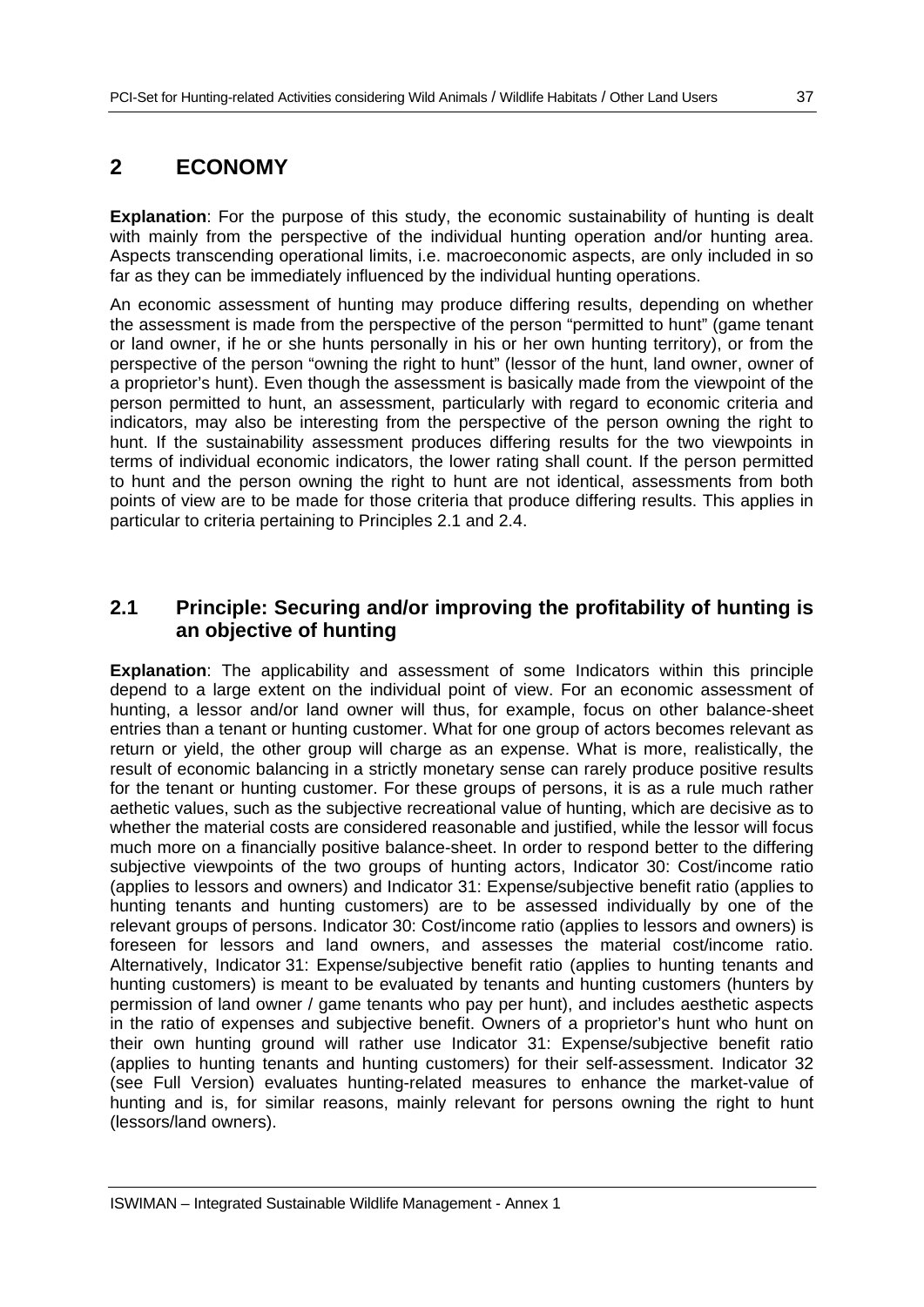## **2.1.1 Criterion: The profitability of hunting is secured over a medium term**

#### **2.1.1.1 Indicator 28: Existence of a marketing strategy for hunting in the Biosphere Reserve**

**Explanation:** For income from hunting it is of significance whether the owner of a hunt gives consideration to the form in which he or she will market game, hunting access, bags, trophies, etc. – whether and in what form they are sold or used for the owner's own purposes, for example. The marketing of game is assessed by means of Indicator 29 (Section 2.2.1.1.2) and is not included in the application of the present Indicator. The use of the "Biosphere Reserve" for marketing purposes also in the field of agriculture is best achieved by way of a (future) quality brand (label/product definition) for "hunting in a biosphere reserve"; regardless of this aspect, however, the biosphere park status of the Wienerwald region, however, may also be used for the purpose of marketing. Both aspects may contribute significantly to the success of a hunting operation's marketing strategy, as well as foster regional identity in the sense of the biosphere reserve concept.

| Indication and score: |   | 2 There is a marketing strategy for hunting leases, hunting<br>access, trophies, etc.; the biosphere reserve concept is used<br>for the purpose of marketing. |
|-----------------------|---|---------------------------------------------------------------------------------------------------------------------------------------------------------------|
|                       |   | There is a marketing strategy for hunting leases, hunting<br>access, trophies, etc.                                                                           |
|                       | 0 | There is no marketing strategy for hunting leases, hunting<br>access, trophies, etc.                                                                          |

## **2.1.1.2 Indicator 29: Marketing of regional game products**

**Explanation:** The consumption of game establishes an indirect link between a significant share of the non-hunting population and hunting. A targeted marketing strategy for game can contribute to create a positive image for game as well as give hunting broader acceptance within society, and thus a more sustainable future. In doing so, the focus is on the quality of the products and the health of customers. The product should distinguish itself from mass products in supermarkets. A promising option would be the voluntary renouncing of leadcontaining hunting ammunition (both small shot and bullets) and (where feeding cannot be avoided) using feedstuff produced in the biosphere reserve only, to give two examples. This would guarantee particularly high game quality to the consumer. Creating a regional game label for the Wienerwald Biosphere Reserve would allow to transport such special qualities, increase the consumers' identification with the product and its provenance as well as promote sustainable regional development.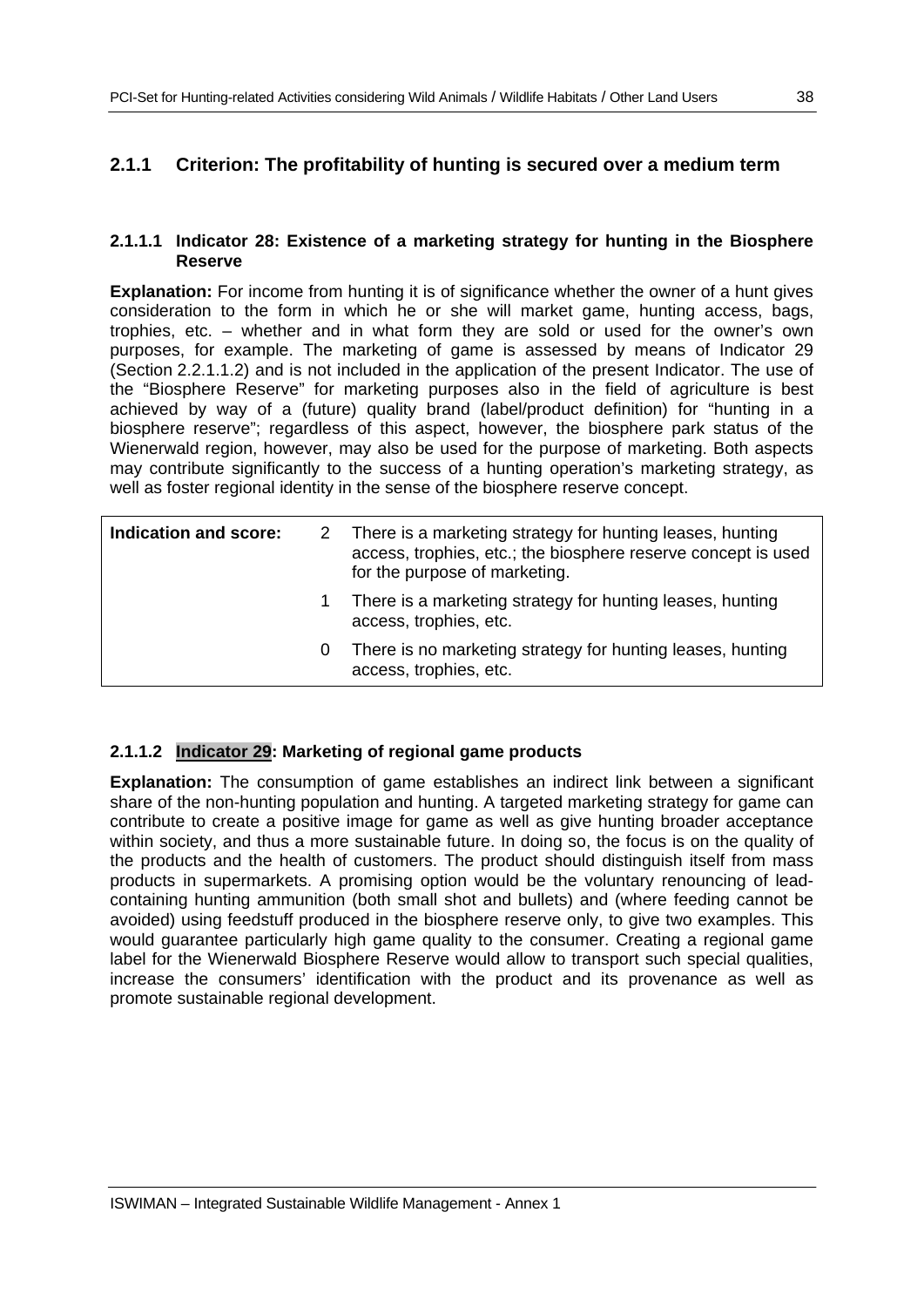| <b>Indication and score:</b> | 4    | There is a recognised quality brand ("label") for regional<br>game products, which is specifically used for marketing at<br>prices above the regional wholesale price, or the hunter<br>supports the creation of such a quality brand. |
|------------------------------|------|----------------------------------------------------------------------------------------------------------------------------------------------------------------------------------------------------------------------------------------|
|                              | 1    | Game products are marketed via different channels at prices<br>above the regional wholesale price (e.g. direct marketing).                                                                                                             |
|                              | $-2$ | Game products are not marketed at prices above the<br>regional wholesale price.                                                                                                                                                        |
|                              | x.   | Not applicable, no score (game is used for hunters' own<br>purposes only).                                                                                                                                                             |
|                              |      |                                                                                                                                                                                                                                        |

## **2.1.1.3 Indicator 30: Cost/income ratio (applies to lessors and owners)**

**Explanation:** This Indicator is to be evaluated by lessors and/or owners of a hunting ground (land owners, non-hunting owners of a proprietor's hunt). From the point of view of the lessor, "cost/income ratio" summarises all monetary expenses and income of a hunting operation, including the expenses of time and work immediately in connection with the tenancy relationship. In this case, aesthetic aspects are assessed.

"Cost" refers to all expenses of money, material and time. This comprises e.g. additional expenses on account of game damage (game protection measures for cultivations, restoration of game damage), losses of agricultural or forestry returns on account of game damage, potential personnel costs, expenses for communication (with the tenant) and organisation (drafting of contracts, checking and control, etc.). Depending on the nature of the tenancy or hunting contract, costs for setting up and maintenance of installations on the hunting ground as well as infrastructure (e.g. paths), feeding costs, etc., may accrue. "Income" refers mainly to: returns from tenancy, hunting, compensation for game damage.

| Indication and score: |      | 2 The cost/income balance of a hunting period is positive.                                                      |
|-----------------------|------|-----------------------------------------------------------------------------------------------------------------|
|                       |      | The cost/income balance of a hunting period is even.                                                            |
|                       | 0    | The cost/income balance of a hunting period is slightly<br>negative.                                            |
|                       | $-1$ | The cost/income balance of a hunting period is strongly<br>negative.                                            |
|                       | x    | Not applicable, no score (assessor is not a lessor/land owner<br>but tenant or hunting customer.) <sup>12</sup> |

## **2.1.1.4 Indicator 31: Expense/subjective benefit ratio (applies to hunting tenants and hunting customers)**

**Explanation:** This Indicator is to be evaluated by tenants of a hunting area or hunting customers (hunters by permission of land owner/game tenant who pay per hunting, stalking customers, etc.). Owners of a proprietor's hunt who hunt on their own hunting ground will

-

 $12$  In this case, the assessment under indicator 31 applies.

ISWIMAN – Integrated Sustainable Wildlife Management - Annex 1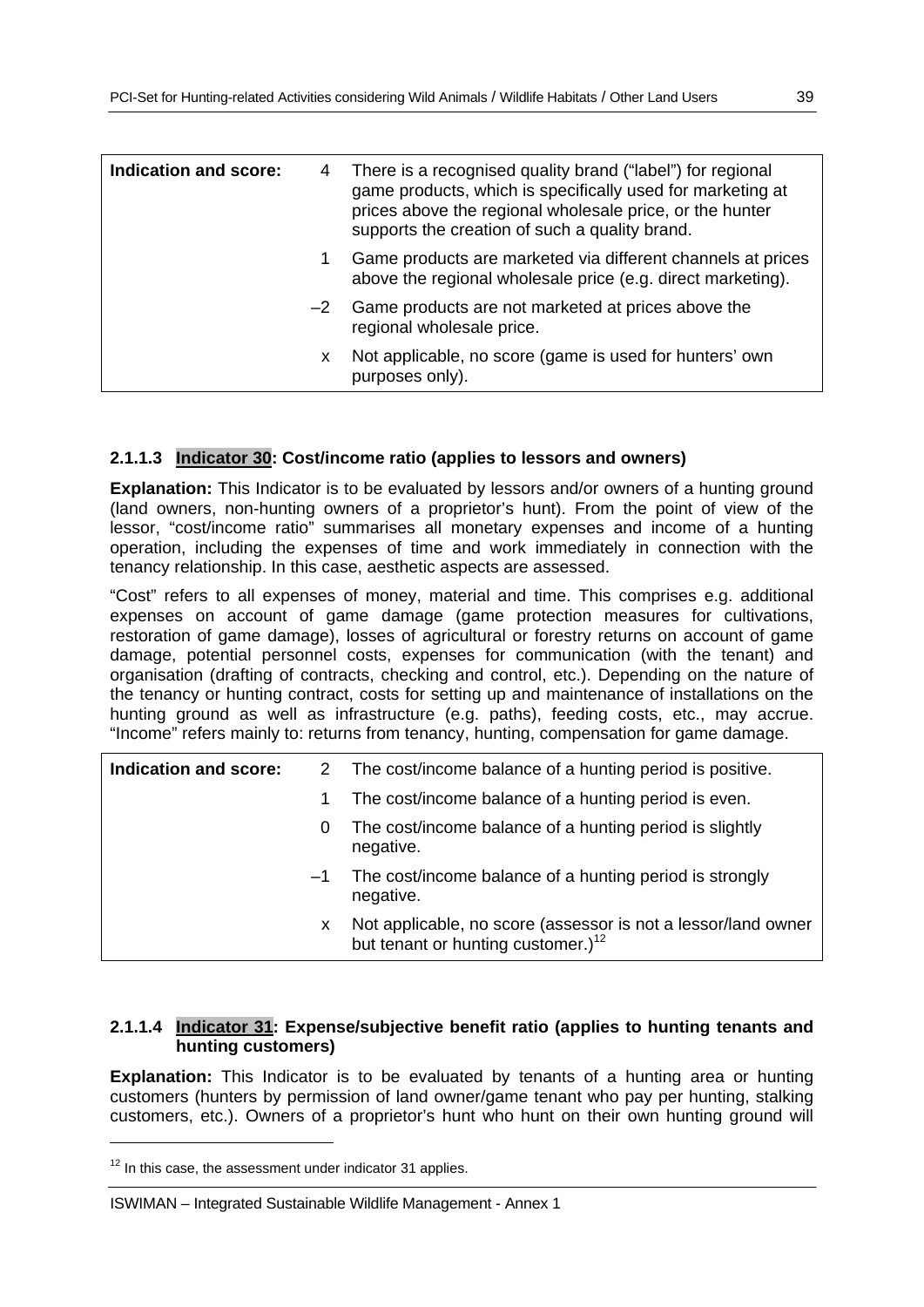also use this Indicator rather than Indicator 27 (see Section 3.2.1.1.2) for their selfassessment.

From the perspective of game tenants and hunting customers, the cost/benefit ratio is produced by drawing the economic and aesthetic balance of all inputs and gains (material aspects), and subjective benefits. In evaluating the subjective benefit, it is mainly the aesthetic gain (immaterial values) along with monetary returns that counts and is to be weighed against the costs and expenses.

"Expenses" comprise costs for: tenancy and/or hunting license, taxes and fees, hunting permit, costs of feeding, installations on the hunting ground, compensation for game damage, personnel costs, if applicable, equipment, travel expenses, in some cases hunting time (e.g. to meet hunting requirements), organisation and communication (with the lessor), etc.

Material and immaterial "benefit" summarises: subjective recreational value (enjoying, nature experience, in part time spent for hunting, etc.), game and proceeds from game, returns from selling huntings, image values, businesses concluded, etc.

As long as the sum of aesthetic gain and economic income outweighs the expenses of money, material and time, and subjective benefit is drawn from hunting, the balance is positive from the perspective of the tenant and/or hunting customer.

| Indication and score: |      | 2 The economic and aesthetic expense/benefit balance of the<br>hunting period is positive.                           |
|-----------------------|------|----------------------------------------------------------------------------------------------------------------------|
|                       | 1.   | The economic and aesthetic expense/benefit balance of the<br>hunting period is even.                                 |
|                       | 0    | The economic and aesthetic expense/benefit balance of the<br>hunting period is slightly negative.                    |
|                       | $-1$ | The economic and aesthetic expense/benefit balance of the<br>hunting period is strongly negative.                    |
|                       | x    | Not applicable, no score (assessor is not a hunting<br>tenant/hunting customer but lessor/land owner.) <sup>13</sup> |

## **2.1.2 Criterion: The value of hunting is maintained and/or increased by the practice of hunting**

#### **2.1.2.1 Indicator 32: Hunting-related measures to increase the market value**

**Explanation:** The assessment of this Indicator makes sense in particular from the perspective of persons owning the right to hunt (land owner, lessor, owner of a proprietor's hunt).

Apart from the influence of the average local market value (site-related factors such as proximity to a city or attractive surroundings of a biosphere reserve), the assumed or actually

-

 $13$  In this case, the assessment under indicator 30 applies.

ISWIMAN – Integrated Sustainable Wildlife Management - Annex 1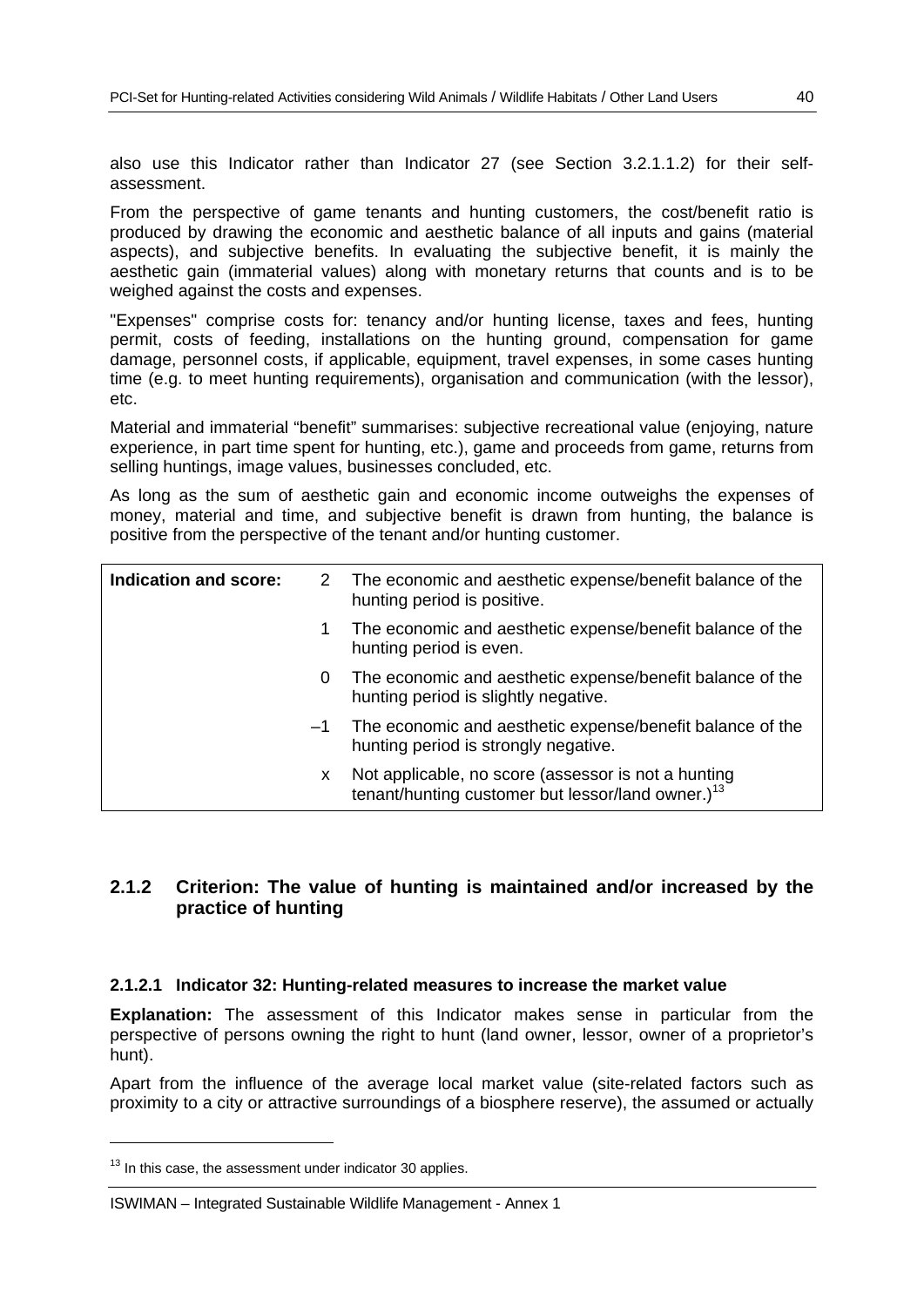attainable market value of a hunt results mainly from its variety in game species, the bag achieved, the (average) strength of trophies and the territory's scope for hunting (how can it be reached; how well is it developed and accessible; installations and equipment on the hunting ground). All these factors can be positively or negatively influenced by the management of the hunt, dependent on the size of the hunting ground.

"Customer friendliness" – looking particularly well after (paying) guest hunters – for example, can raise the image and thus the value of a hunt. The selective encouragement of less common game species, from which rare trophies may then be taken, to an extent compatible with the species' population balance, may be a measure to raise the market value. Equally, a good infrastructure regarding installations and equipment on the hunting ground (hunting lodges, stalking trails, hunting seats, hides and blinds, feedings, if required) is in most cases a relevant factor for a hunt's market value. It is worth noting that hunting-related measures that contribute to increasing the market value may at the same time have negative impacts in terms of ecological requirements of sustainability – e.g over-intensive game management resulting in unnaturally high game populations with impacts on the vegetation unacceptable in terms of regional culture.

| Indication and score: | 2    | The market value of the hunt is very high on account of far-<br>reaching hunting-related measures (> 30 % above the<br>average of hunting grounds in the Wienerwald region)                                                                            |
|-----------------------|------|--------------------------------------------------------------------------------------------------------------------------------------------------------------------------------------------------------------------------------------------------------|
|                       | 1.   | The market value of the hunt is slightly above the regional<br>average (10 to 30 % above the average of hunting grounds<br>in the Wienerwald region)                                                                                                   |
|                       | 0    | The market value of the hunt corresponds to the regional<br>average $(-10 \% to +10 \% above/b$ elow the average of<br>hunting grounds in the Wienerwald region); no hunting-<br>related measures are taken for its maintenance and/or<br>enhancement. |
|                       | $-1$ | The market value of the hunt is below the regional average<br>on account of counter-productive hunting management<br>$\ge$ -10 % below the average of hunting grounds in the<br>Wienerwald region).                                                    |
|                       | X.   | Not applicable, no score (assessor is not a lessor/land owner<br>but a tenant/hunting customer.)                                                                                                                                                       |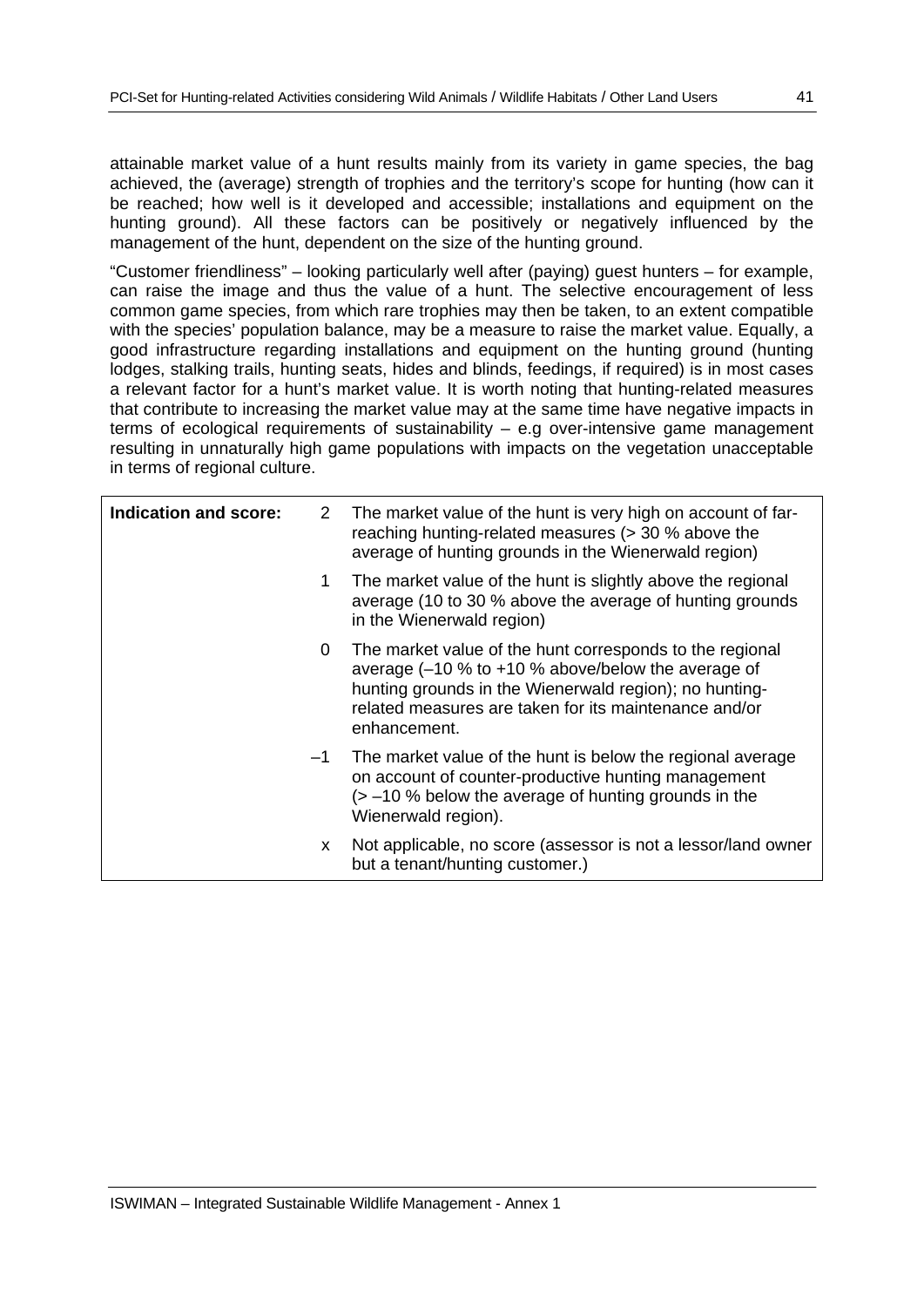## **2.2 Principle: Efficiency and minimum disturbance of wildlife species is an objective of hunting**

## **2.2.1 Criterion: Existence of a time- and area-specific hunting strategy**

## **2.2.1.1 Indicator 33: Existence of an economically sound, time- and area-specific hunting plan**

**Explanation:** From an economic point of view, a strategy for time- and area-specific hunting is important particularly with regard to the efficiency of hunting, game weights achieved, the amount of potential feeding costs as well as habituated behaviour of wild animals

For the efficiency of hunting, it is important that the hunting strategy contain knowledge of the seasonal locations of each game species as well as the time when it can be best targeted, thus minimising the time spent on hunting. However, this should not conflict with planned periods of concentrated hunting (e.g. for controlling damage).

The planning of time and area-specific hunting should be documented in the hunting plan as an integral component of an economically sound hunting strategy. The hunting seasons should be given in hunting lists. The location of every single bagged animal should be marked on a map of the hunting territory, separately for each hunting year. For driven hunting (small game), the relevant territories should be marked.

| Indication and score: | 2    | A hunting strategy for time- and area-specific hunting exists<br>for all game species hunted; bagged animals are<br>continuously documented and evaluated as to whether the<br>respective principle of sustainability is observed. |
|-----------------------|------|------------------------------------------------------------------------------------------------------------------------------------------------------------------------------------------------------------------------------------|
|                       | 1.   | A hunting strategy for time and area-specific hunting exists<br>for all game species hunted; however, the documentation<br>and evaluation of bagged animals is deficient.                                                          |
|                       | 0    | A hunting strategy for time and area-specific hunting exists<br>only in fragments and not for all game species hunted;<br>bagged animals are not evaluated, or only evaluated for<br>animals bearing trophies.                     |
|                       | $-1$ | There is no hunting strategy for time and area-specific<br>hunting; bagged animals are not evaluated.                                                                                                                              |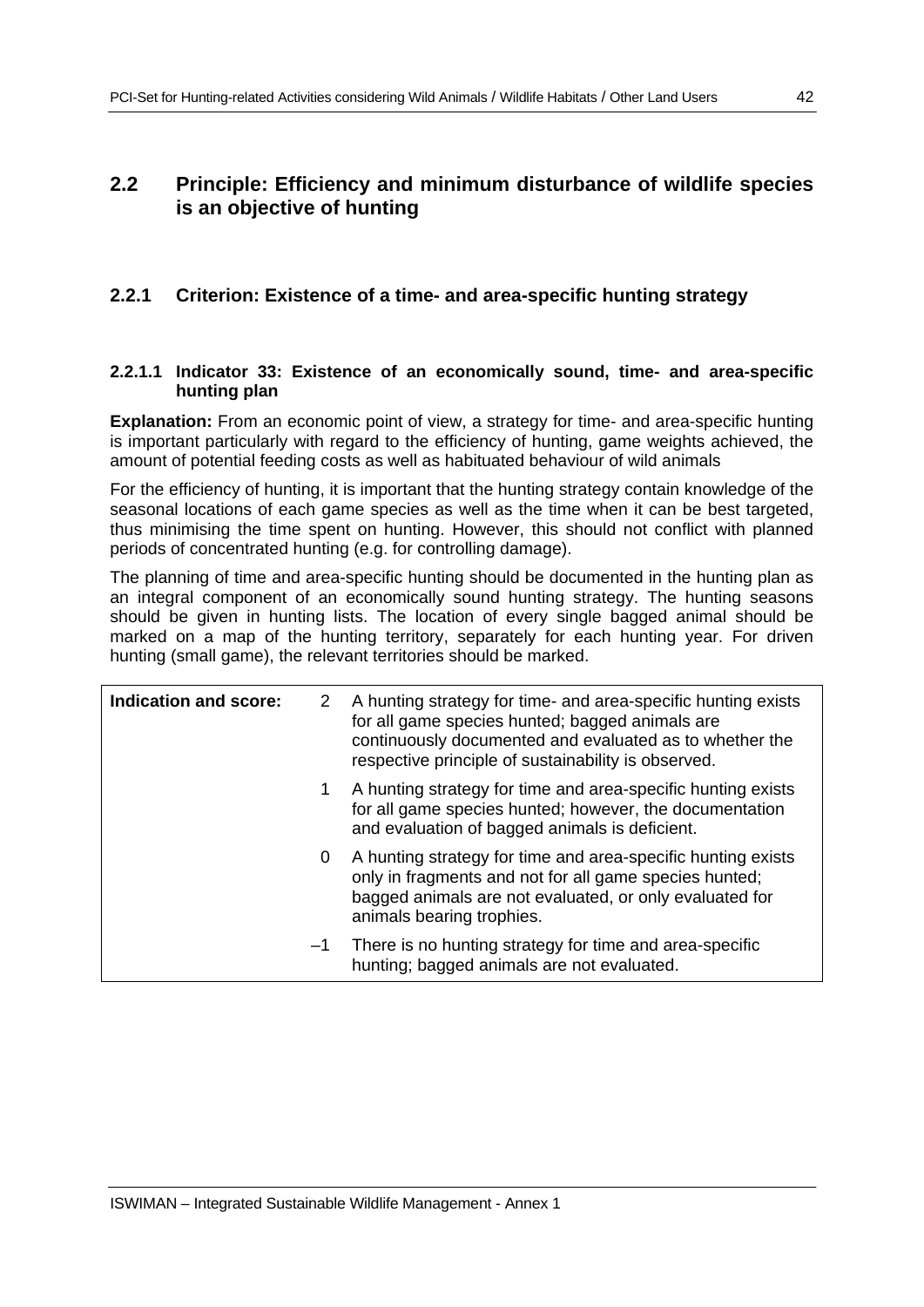## **2.3 Principle: Preventing damage to agriculture and forestry is an objective of hunting**

## **2.3.1 Criterion: Hunting is oriented according to the susceptibility of agricultural land and forestry to game damage**

## **2.3.1.1 Indicator 34: Giving consideration to susceptibility to game damage**

**Explanation:** Game damage can be avoided by orienting hunting according to the susceptibility of farmland and woodland, fishery cultures and other natural sites and assets (e.g. meadows rich in orchids) to game damage. This should documented by integrating foreseeable impacts of agriculture, forestry and fisheries on habitats in the hunting plan, paying attention to where and concentrating hunting where such impacts will be made.

As core zones are free of agriculture and forestry, they are unaffected by economicallyrelated game damage. The present Indicator can thus not be applied to core zones.

| Indication and score: | 4 | The hunting strategy and its practical implementation can be<br>proved to give best possible attention to the susceptibility of<br>agriculture and forestry lands to game damage. |
|-----------------------|---|-----------------------------------------------------------------------------------------------------------------------------------------------------------------------------------|
|                       | 2 | The hunting strategy and its practical implementation can be<br>proved to give attention to the susceptibility of agriculture<br>and forestry lands to game damage.               |
|                       | 0 | The hunting strategy only sometimes pays attention to the<br>susceptibility of agriculture and forestry lands to game<br>damage or is only in some cases implemented in this way. |
| $-2$                  |   | The hunting strategy pays no attention whatsoever to the<br>susceptibility of agriculture and forestry lands to game<br>damage.                                                   |

## **2.4 Principle: Creating synergies with other economic activities is an objective of hunting**

## **2.4.1 Criterion: Hunting economically conforms with other anthropogenic forms of use ("economic unity")**

**Explanation:** Hunting, together with other anthropogenic forms of use (agriculture and forestry, tourism, housing and industrial areas, transport infrastructure, etc.) puts its stamp on the habitats of our wild animals. The aim of any anthropogenic form of use is to get an actual benefit out of it. It is thus meaningful for hunting management to form an economic unit with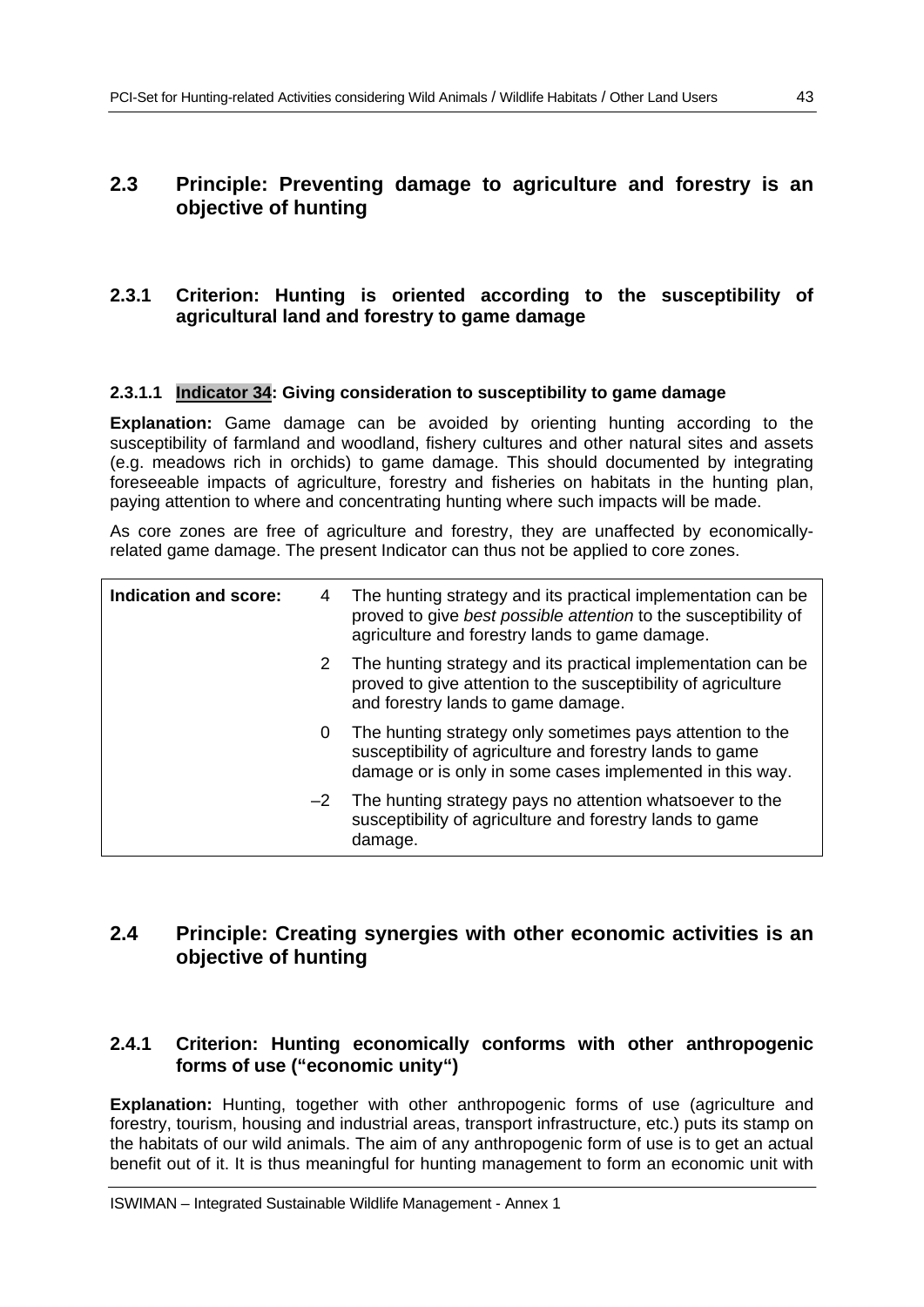other foreseeable anthropogenic forms of use in a wildlife habitat. There are various ways to achieve this, such as:

- By selective, concentrated hunting, forest regeneration measures planned by the forest owner can be carried out in the best possible way. In return, the forest owner can allow for time and area-related aspects of hunting foreseen in the hunting strategy in his or her forest management activities.
- In agricultural areas, leaving vegetation on set-aside for a longer period of time can help game to get over the winter. Considerate timing of mowing/cropping helps to avoid losses of young mammals or bird nests and broods. In return, the hunter is able to minimise damage to agricultural lands by following a good hunting strategy.
- Harmonising hunting with regional tourism allows important concerns of both hunting and tourism to be addressed in a co-ordinated manner (see also Indicator, Section 2.4.1.1).

## **2.4.1.1 Indicator 35: Confirming a common policy**

**Explanation:** A fundamental requirement for forming an economic unit with other foreseeable anthropogenic forms of use is regular contact and co-ordination with the other land users and/or the persons representing their interests. The forming of an economic unit is documented by way of a confirmation on the part of other land users in the hunting territory and/or those who represent their interests that a joint economic policy is being pursued.

| Indication and score: |      | 2 Other users of the wildlife habitat confirm an optimised<br>common economic policy.                                   |
|-----------------------|------|-------------------------------------------------------------------------------------------------------------------------|
|                       |      | Other users of the wildlife habitat confirm an optimised<br>common economic policy but can see scope for<br>improvement |
|                       | 0    | There is no confirmation by other users of the wildlife habitat<br>of an optimised common economic policy               |
|                       | $-1$ | Other users of the wildlife habitat consider hunting to be<br>counterproductive for them                                |

## **2.4.2 Criterion: Interdisciplinary optimising of planned changes in the wildlife habitat**

**Explanation:** Most of the changes in our wildlife habitats with far-reaching impacts upon the area are not related to hunting (road and railway construction, settlements and housing development, tourism infrastructure, construction of power plants, etc.). With regard to many of these changes and their area-related impacts, considering wildlife-ecological aspects at an early stage of planning might minimise detrimental effects upon our wildlife habitats, or even avoid them altogether. Interdisciplinary spatial planning that looks upon wildlife ecology/hunting as an equal planning partner allows for optimising planned changes in the wildlife habitat.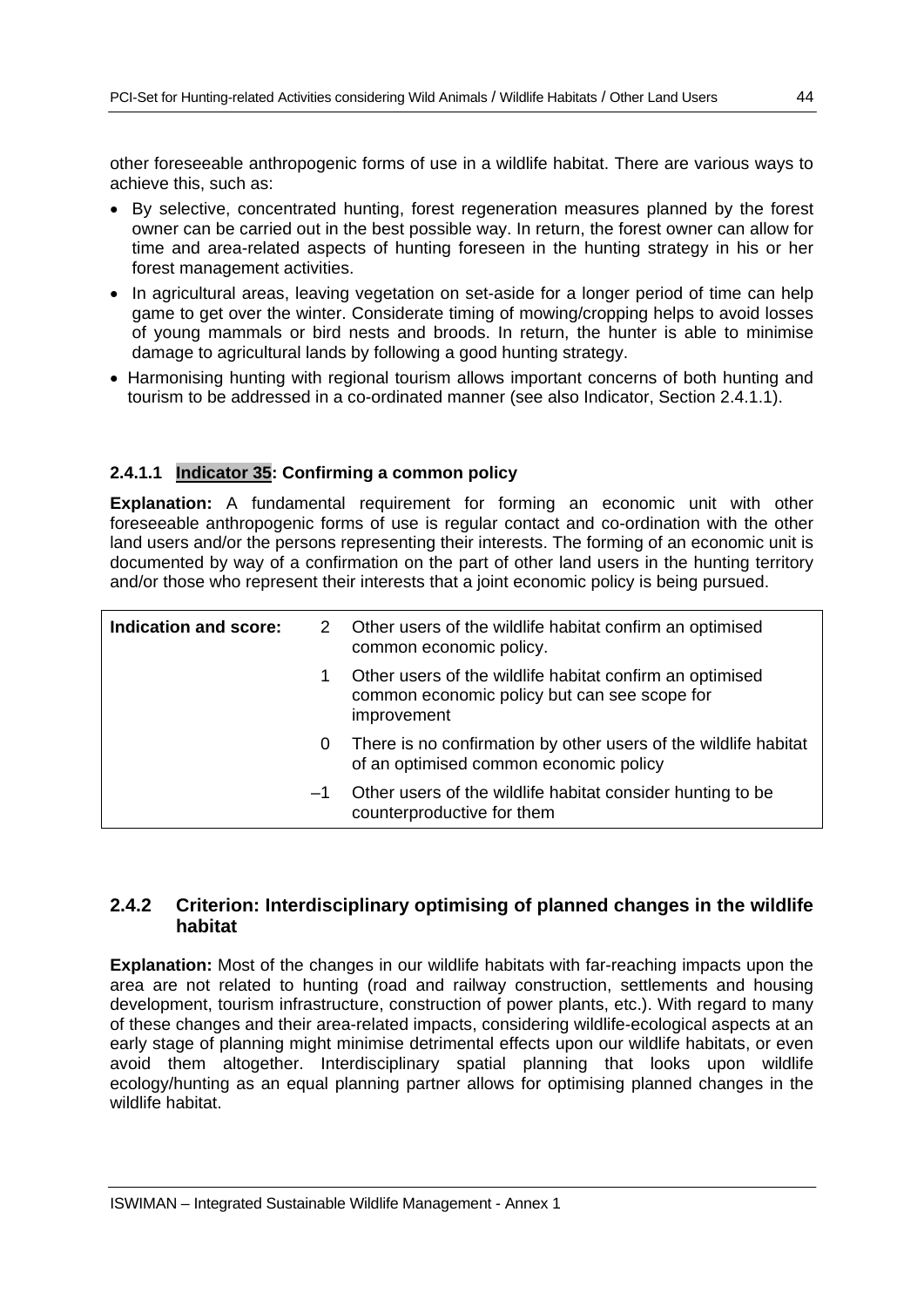## **2.4.2.1 Indicator 36: Commitment of hunters to interdisciplinary wildlife-ecological spatial planning (WESP)**

**Explanation:** Wildlife-ecological spatial planning is an instrument of integrated management of wildlife populations and habitats to re-establish a balance between the habitat needs of wild animals, the capacity of ecosystems for wildlife populations, and the various different user interests on the part of society (hunting, agriculture and forestry, tourism, general spatial planning). Along with the preservation of habitats of native wildlife species and guaranteeing their sustainable use, avoidance of user conflicts and unacceptable game-induced forest damage remain ulterior goals. WESP may be carried out on the basis of legal provisions, on a voluntary basis on the regional level, as well as on the basis of individual initiative on the part of the hunter. Integrating WESP into general spatial planning ought to be an objective.

In most cases, however, WESP has to be assisted as well as required by the hunters. Aspirations to this effect on the part of owners of a hunt and hunters in general should be documented.

| Indication and score: |      | 4 Wildlife-ecological spatial planning (WESP) exists, and<br>hunters actively support its implementation. |
|-----------------------|------|-----------------------------------------------------------------------------------------------------------|
|                       | 2    | WESP does not exist, but hunters can proved their aim to<br>establish it.                                 |
|                       | $-1$ | WESP does not exist, nor is there any indication that hunters<br>aim at establishing it.                  |
|                       | $-3$ | WESP exists, but hunters do not actively support its<br>implementation.                                   |

## **2.4.2.2 Indicator 37: Commitments of hunters regarding plans and projects that have an impact upon habitats**

**Explanation:** On account of their expert knowledge of the hunting ground, hunters should be called upon to contribute their territorial and wildlife-ecological expertise to plans and projects that have a potential to impair wildlife habitats. This can contribute significantly to reducing or avoiding negative impacts on wildlife ecology as well as on the hunting operation, practical hunting and the economic and aesthetic value of hunting.

Road construction projects serve as an example in this context: Along with their barrier effects on wildlife ecology, they may also result in a dissection of hunting grounds, economic devaluation of separated parts of hunting territories, and a reduction of the recreational value of hunting. When it comes to building new roads, the local community of hunters is more often than not the prime source of information for assessing the impact of projects upon hunting and wildlife ecology (see also Indicator, Section 1.1.3.2). Citizen participation as part of environmental impact assessments provides further formalised opportunities to comment on projects and influence them to some extent. Legally established ecological compensation and mitigation measures to reduce negative impacts of projects provide another basis for considering hunting-related aspects (artificial game routes, planting of vegetation structures, creation of substitute biotopes, etc.) Consolidation of properties in the course of agricultural planning, protective forest restoration plans, forest development plans, larger-scale clearing/deforestation and afforestation, forest-pasture regulation projects, designation of industrial and commercial areas, restoration of water courses or nature protection and conservation projects are further examples for habitat-changing measures which give scope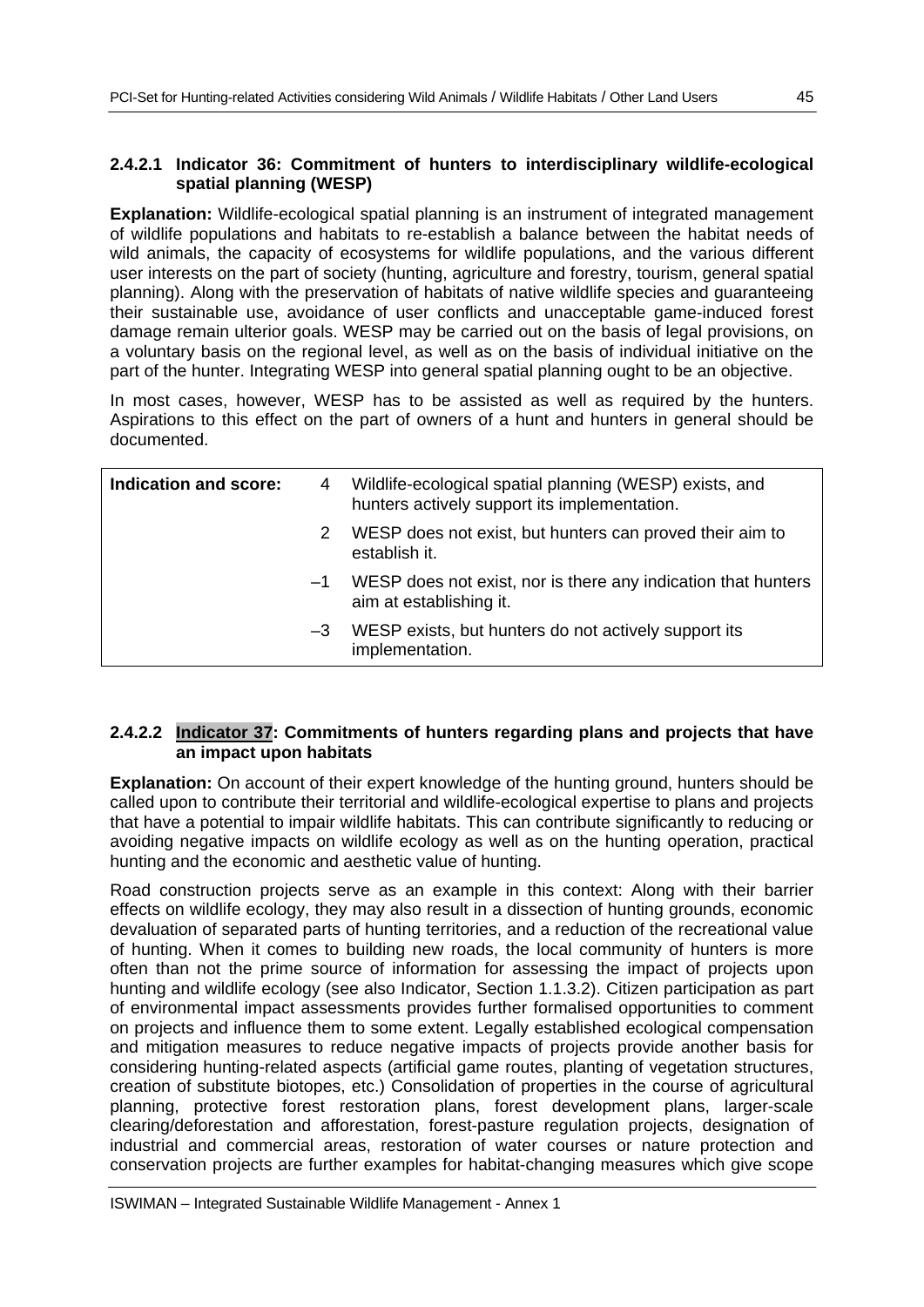for involvement/commitment of persons owning the right to hunt and persons permitted to hunt, which makes sense in everyone's interest. Wildlife-ecological spatial planning (WESP) (see Indicator, Section 2.4.2.1) may be resorted to as an instrument to represent interests relating to hunting and wildlife ecology vis-à-vis other planners. In most cases, it will be necessary for individual hunters to actively offer and/or call for co-operation, even if they as stakeholders do not have formal organisational status.

This Indicator is not to be interpreted as a commitment of hunters regarding routine forest operation planning (form of forest use, etc.), which may also have a significant impact on the habitat quality of wild animals, the susceptibility of the forest to game damage and the scope for hunting of game. This aspect is not considered here.

| Indication and score: |   | 2 Hunters can be proved to actively get involved in plans and<br>projects relevant for wildlife and hunting in order to avoid<br>negative impacts on wildlife habitats and hunting. |
|-----------------------|---|-------------------------------------------------------------------------------------------------------------------------------------------------------------------------------------|
|                       |   | $-2$ Hunters do not actively get involved in plans and projects<br>relevant for wildlife and hunting.                                                                               |
|                       | x | Not applicable, no score (no habitat-changing plans and<br>projects during the last three years).                                                                                   |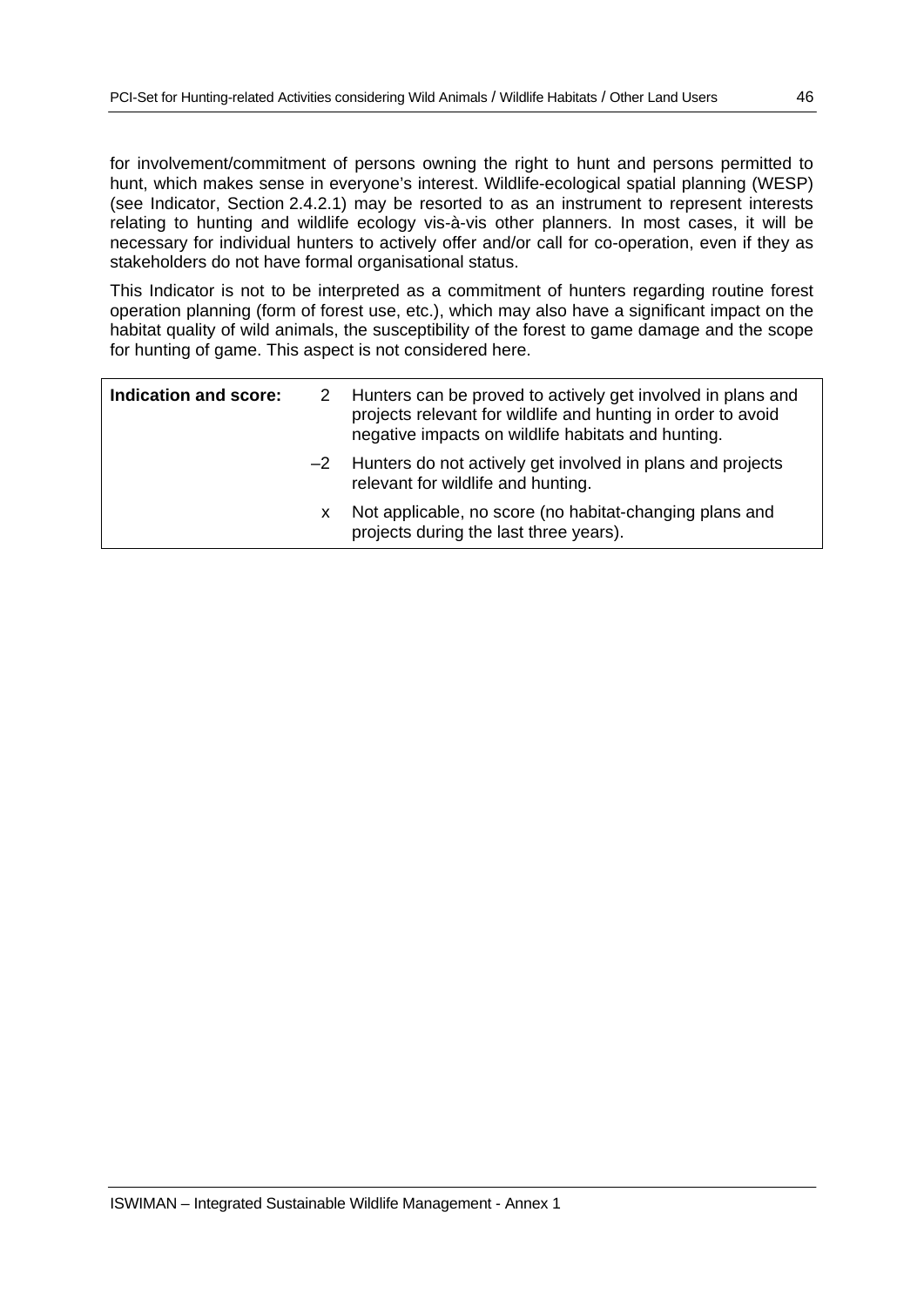## **3 SOCIO-CULTURAL ASPECTS**

**Explanation:** The socio-cultural aspects we are looking at refer to the needs of persons who have a direct or indirect relationship to hunting (hunters, land owners and non-hunters), to the relationships of hunters with each other, as well as to relationships between hunters and non-hunters. They also refer to the needs (the well-being) of huntable wildlife.

With regard to socio-cultural aspects, the definition of clearly measurable indicators, which is indispensable for understanding and pursuing sustainability in hunting, is particularly difficult and sometimes even impossible. The pursuit and development of hunting traditions, for example, does not lend itself easily to an assessment within the narrow confines of clear-cut and verifiable indicators.

## **3.1 Principle: Hunters take into account the interest of the local population in using land for hunting**

## **3.1.1 Criterion: By way of involving local hunters, hunting enjoys a balanced position within the local community but also takes into account the interests of non-resident hunters**

**Explanation:** As a consequence of the close ties of hunting to land, of hunting traditions and the (necessary) relation of hunting to the local environment and the local community, opportunities for local hunters to hunt in their own region are an important social and cultural aspect of hunting. At the same time – given adequate specific hunting ground conditions – even creating hunting possibilities for non-resident hunters, in particular from urban areas, may foster a lasting interest of the population in hunting.

## **3.1.1.1 Indicator 38: Reconciling the interests of local hunters permitted to hunt and local hunters not permitted to hunt locally**

**Explanation:** A fair balance between the interests of local hunters permitted to hunt and those of local hunters not permitted to hunt – including hunters by permission of land owner/game tenant – is a necessary condition of socio-culturally sustainable hunting. This reconciliation is of importance also with regard to the local acceptance of hunting by members of the population not engaging in hunting activities. This Indicator is evaluated by way of questioning the hunters concerned and recording the results.

(N.B.: Aspects relating to "co-operative hunts" and "agricultural communities" should be especially borne in mind. With regard to owners of large properties with several hunting grounds, aspects transcending the boundaries of hunting grounds need to be considered).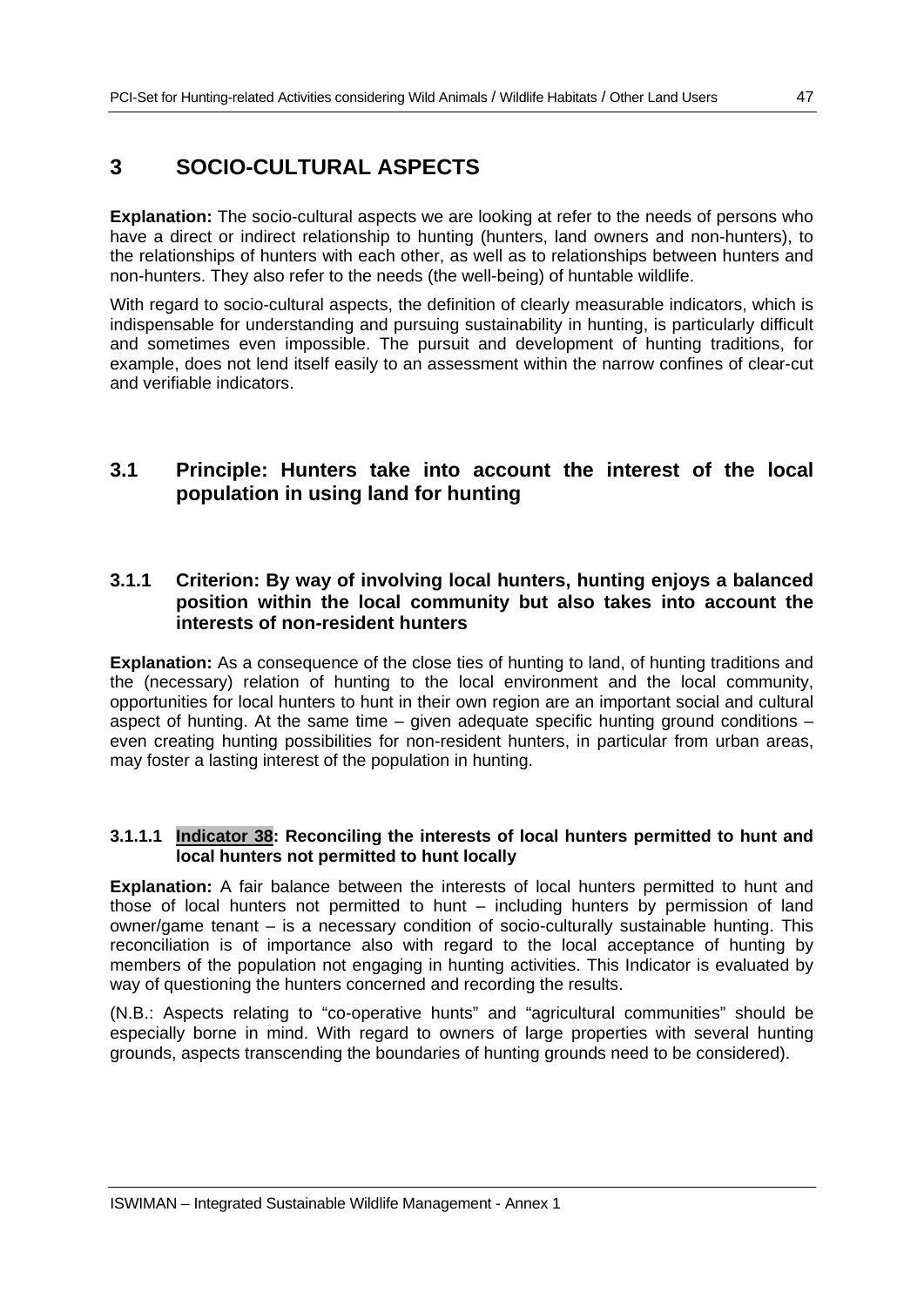| Indication and score: |      | 3 There is a perfect balance of interests ("no problems")<br>between local hunters permitted to hunt and local hunters<br>not permitted to hunt locally is evident. |
|-----------------------|------|---------------------------------------------------------------------------------------------------------------------------------------------------------------------|
|                       | 2    | There is a balance of interests between local hunters<br>permitted to hunt and local hunters not permitted to hunt<br>locally.                                      |
|                       | 1.   | Reconciliation of the interests of local hunters permitted to<br>hunt and local hunters not permitted to hunt locally is only<br>partly satisfactory.               |
|                       | $-1$ | There is no reconciliation of interests between local hunters<br>permitted to hunt and local hunters not permitted to hunt<br>locally.                              |

## **3.1.1.2 Indicator 39: Adequate consideration is given to non-resident hunters**

**Explanation:** Offering sufficient hunting possibilities to local hunters is to be considered a prime objective in terms of socio-cultural sustainability (see explanations in Section 3.1.1). We should also consider that meeting ecological requirements of sustainability needs a sound knowledge of the hunting territory and the local natural environment. Local residents have an advantage there.

Nevertheless, the needs of non-resident hunters (hunting guests, hunters without local hunting opportunities) ought to be considered adequately and in accordance with the local conditions and possibilities (e.g. size of hunting ground and hunting plan), in order not to entirely preclude this group of people from practising hunting. Non-resident hunters are expected in this context to be willing to give thorough consideration to local conditions; in countries with hunting tenure systems which tie the right to hunt to land ownership, seeking technical advice from local hunting experts is recommended.

| Indication and score: |      | Non-resident hunters are adequately included in the practice<br>of hunting                                                                                                                                                           |
|-----------------------|------|--------------------------------------------------------------------------------------------------------------------------------------------------------------------------------------------------------------------------------------|
|                       | 0    | Non-resident hunters are not on principle precluded from<br>hunting                                                                                                                                                                  |
|                       | $-1$ | Non-resident hunters are on principle precluded from<br>hunting, even though there are, for example, enough hunting<br>possibilities and there is demand; or non-resident hunters<br>are overrepresented vis-à-vis resident hunters. |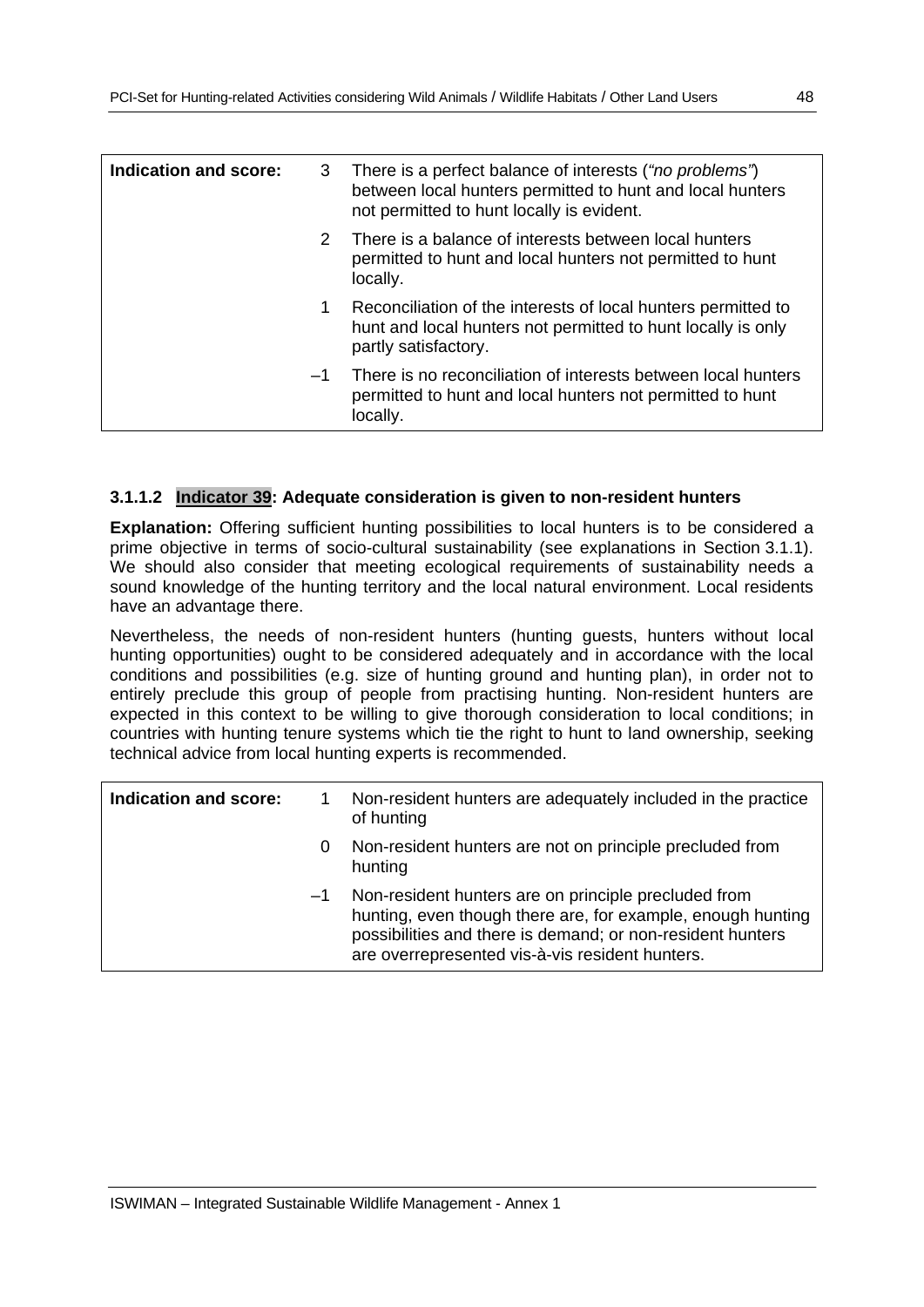## **3.2 Principle: Offering local jobs in the field of hunting is an objective**

## **3.2.1 Criterion: Hunting contributes to securing employment by creating jobs**

## **3.2.1.1 Indicator 40: Providing jobs in the field of hunting**

**Explanation:** The amount of work to be done in the hunting areas of various different habitats varies widely, ranging from establishing and maintaining infrastructure in the hunting territory, guiding guest hunters, and intensive hunting ground management and biotope care, to the organisation of community hunts and the regular checking of traps. The scope of work depends, of course, on the size of the hunting territory. This creates opportunities to hire further hunting personnel, from full time to casual labour – apart from the obligation to hire professional hunters, for which legislation varies among the federal provinces. It is desirable in this regard to give preference to hiring locally, not least because local workers are wellacquainted with the surroundings.

| Indication and score: | 2    | The owner of the hunt makes full use of the opportunities to<br>offer hunting-related jobs to the local population.                        |
|-----------------------|------|--------------------------------------------------------------------------------------------------------------------------------------------|
|                       | 1    | The owner of the hunt provides jobs in the field of hunting<br>but does not make full use of the opportunities to secure<br>local incomes. |
|                       | 0    | The owner of the hunt does not offer potential hunting-<br>related jobs.                                                                   |
|                       | $-1$ | The hunting management practised is counterproductive to<br>the local job situation.                                                       |

## **3.3 Principle: Hunting should find broad acceptance among the population**

**Explanation:** The acceptance of hunting among the population is desirable both on the local level and in terms of overall public opinion. Particularly in times when understanding of hunting is decreasing among a number of population groups or hunting is even rejected altogether, it is paramount for hunters to seek an exchange of opinions and to be integrated in society in order to secure the future of hunting. This also includes dealing with the arguments of those who oppose hunting. Sectorally-orientated group thinking is often counterproductive to this objective. Acceptance and tolerance has to be developed by all parties involved and demands a readiness for open communication. If hunting opens itself towards the wider society, persons critical of hunting can be presented with arguments in favour of hunting; the discussion will be taken to a more factual level, and many an altercation will lose its sting. "Talking to each other" is, of course, to be seen as a two-way process – readiness has to be there on both sides. For the purpose of this study, however, only the contribution on the part of hunters will be evaluated.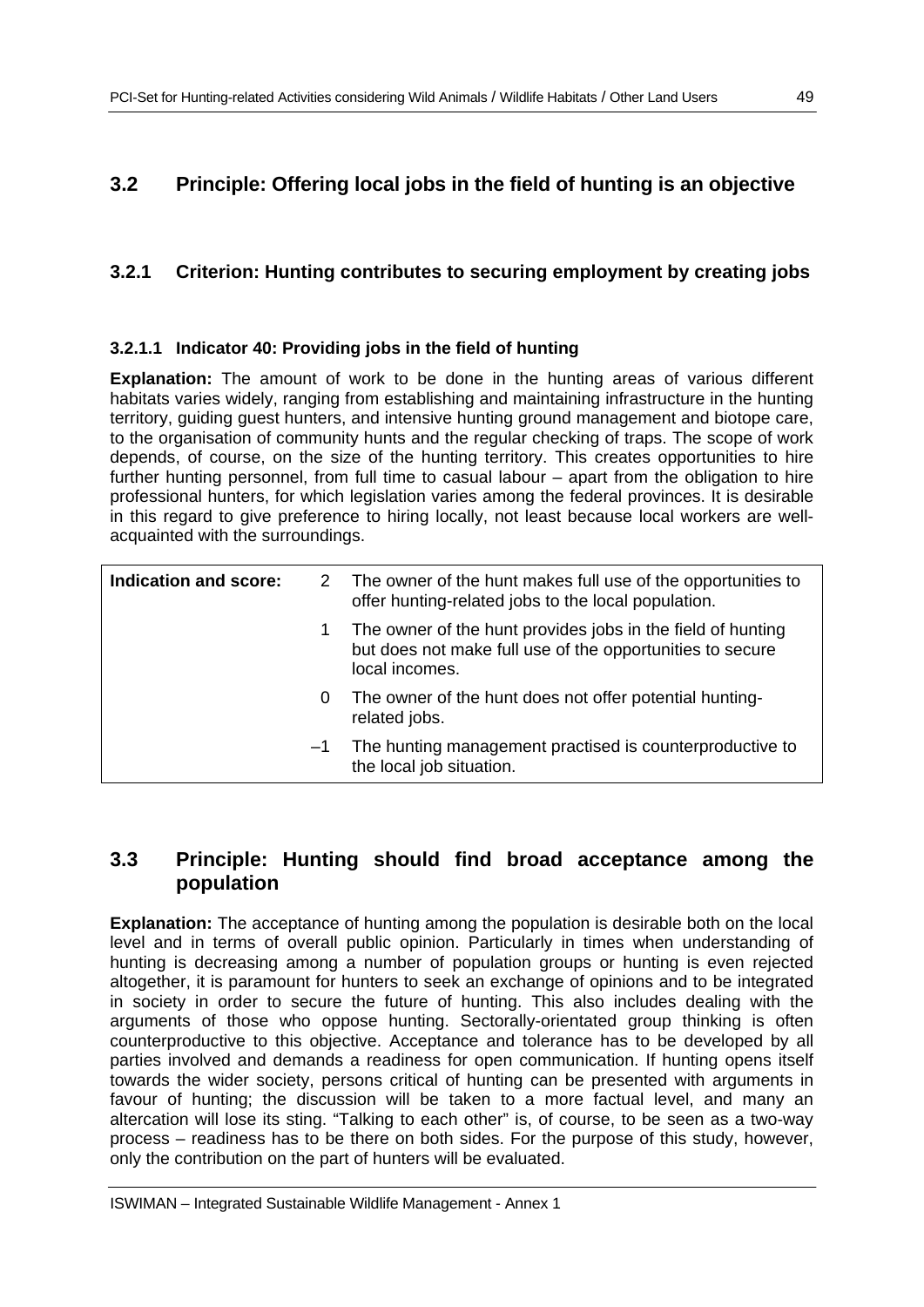## **3.3.1 Criterion: Hunting is oriented to the aims of the Biosphere Reserve**

**Explanation:** Biosphere Reserves are committed to the guiding principles of sustainable development. UNESCO foresees three main objectives and functions for biosphere reserves: conservation of biological diversity (landscapes, ecosystems, species, genetic diversity); promotion of ecological and socio-cultural sustainability; and support of research, observing of the environment and educational activities for a better understanding of the interrelationship of man and nature (UNESCO/MAB, 1996; UNESCO & MAB-ICC, 1996). The Wienerwald Biosphere Reserve was recognised by UNESCO in 2005 because its management and zoning concept met the UNESCO requirements and pursues a sustainable development concept. This includes the division of the Reserve into three zones: core zones (~5 % of the area), in which the focus is on the protection of nature (in the case of the Wienerwald, almost entirely forest ecosystems) and its development as unaffected as possible by anthropogenic influences; buffer (cultivation) zones (~19 % of the area) with a buffering effect upon the core zones and measures of cultural landscape conservation; and transition zones (~76 % of the area) for the purpose of providing sustainable living, economic and recreational space for the population. Thus, in each zone, the objective of sustainability is pursued in different ways.

#### **3.3.1.1 Indicator 41: Taking into consideration the guiding principles and management goals of the Biosphere Reserve**

**Explanation:** With regard to hunting in the Biosphere Reserve, there are presently no legal limitations referring to hunting itself and persons permitted to hunt. However, especially in a biosphere reserve, public awareness of how nature is used  $-$  including hunting  $-$  is high. Strong public interest in the biosphere reserve and its goals justifies special care in dealing with wildlife and nature as well as being particularly regardful of the interests of other land users. As hunters consider the attaining of the biosphere reserve objectives and, wherever possible, support these aims, they eventually contribute to securing a long-term acceptance of hunting-related activities among the overall society. Hunting should, for example, contribute supporting the objective of achieving a forest development as near-natural as possible in the core zones. With regard to the firing ranges in the core zones, this includes tending to the forest and the vegetation in a way in line with the objective of the most natural development of forest ecosystems possible. Along with defined management goals of the Biosphere Reserve management in the core zones, hunting should also bear in mind further guiding principles and objectives of biosphere reserve development in buffer and transition zones. This includes nonbinding guiding principles for individual forms of use worked out in co-operation with user groups of the Biosphere Reserve, such as the Guiding Principles for Hunting for the Wienerwald Biosphere Reserve.

Giving best possible consideration to the guiding principles and management goals of the Biosphere Reserve may on some occasions entail hunters voluntarily changing habits or not following certain elements of previous practice. However, it is ultimately the hunters and wild animals that particularly benefit from several other management measures in the Biosphere Reserve, such as shielding sensitive forest ecosystems from disturbance in certain areas, etc. Core zones may be integrated into the hunting concept as rest zones for game. For animals sensitive to disturbance (e.g. red deer and hazel grouse), habitat thus become more attractive and, in turn, hunters will find interesting hunting territories rich in species.

Paying particular regard to core zones in terms of hunting strategies, establishment and maintenance of hunting installations, gamekeeping, etc. should be documented in hunting plans. This may make sense even if one's own hunting territory does not include core zone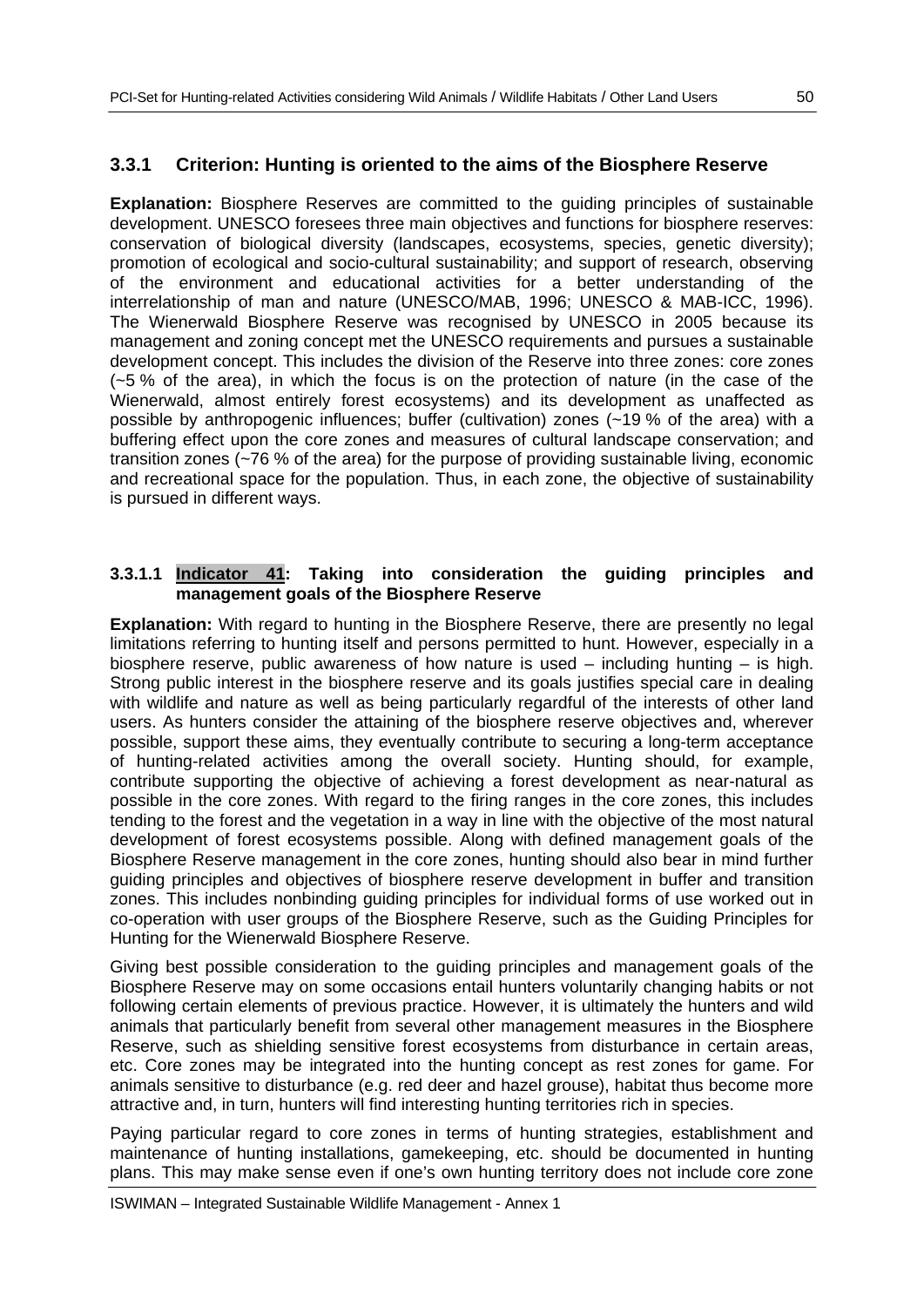areas.

| <b>Indication and score:</b> |    | 4 Hunting is optimally ("no problems") oriented according to<br>the guiding principles, management goals and zoning of the<br>Biosphere Reserve. |
|------------------------------|----|--------------------------------------------------------------------------------------------------------------------------------------------------|
|                              |    | The practice of hunting pays regard only to some aspects of<br>the management goals and zoning of the Biosphere<br>Reserve.                      |
|                              | -4 | The practice of hunting pays no regard to the management<br>goals and zoning of the Biosphere Reserve.                                           |

## **3.3.1.2 Indicator 42: Design and distribution of hunting-ground installations**

**Explanation:** Installations on the hunting ground, in particular high seats (deer-stands), make hunting easier. However, if constructed noticeably and not adapted to the surrounding landscape, with eye-catching building materials (e.g. steel, aluminium, etc.) and distributed in a way that catches the eye, they may leave an unfavourable and undesirable stamp on the landscape. This may negatively affect the public acceptance of hunting.

| Indication and score: |   | 2 There are no high seats (deer-stands) or other building<br>installations on the hunting territory, or all such installations<br>are designed unobtrusively (e.g. from untreated round<br>timber) and distributed so as not to attract too much attention<br>(not stand-alone but camouflaged) |
|-----------------------|---|-------------------------------------------------------------------------------------------------------------------------------------------------------------------------------------------------------------------------------------------------------------------------------------------------|
|                       | 1 | Only some of the installations on the hunting ground (in<br>particular high seats) are designed so as not to attract too<br>much attention.                                                                                                                                                     |
|                       |   | $-2$ A major part of the installations on the hunting ground (in<br>particular high seats) are designed and distributed in an eye-<br>catching manner.                                                                                                                                          |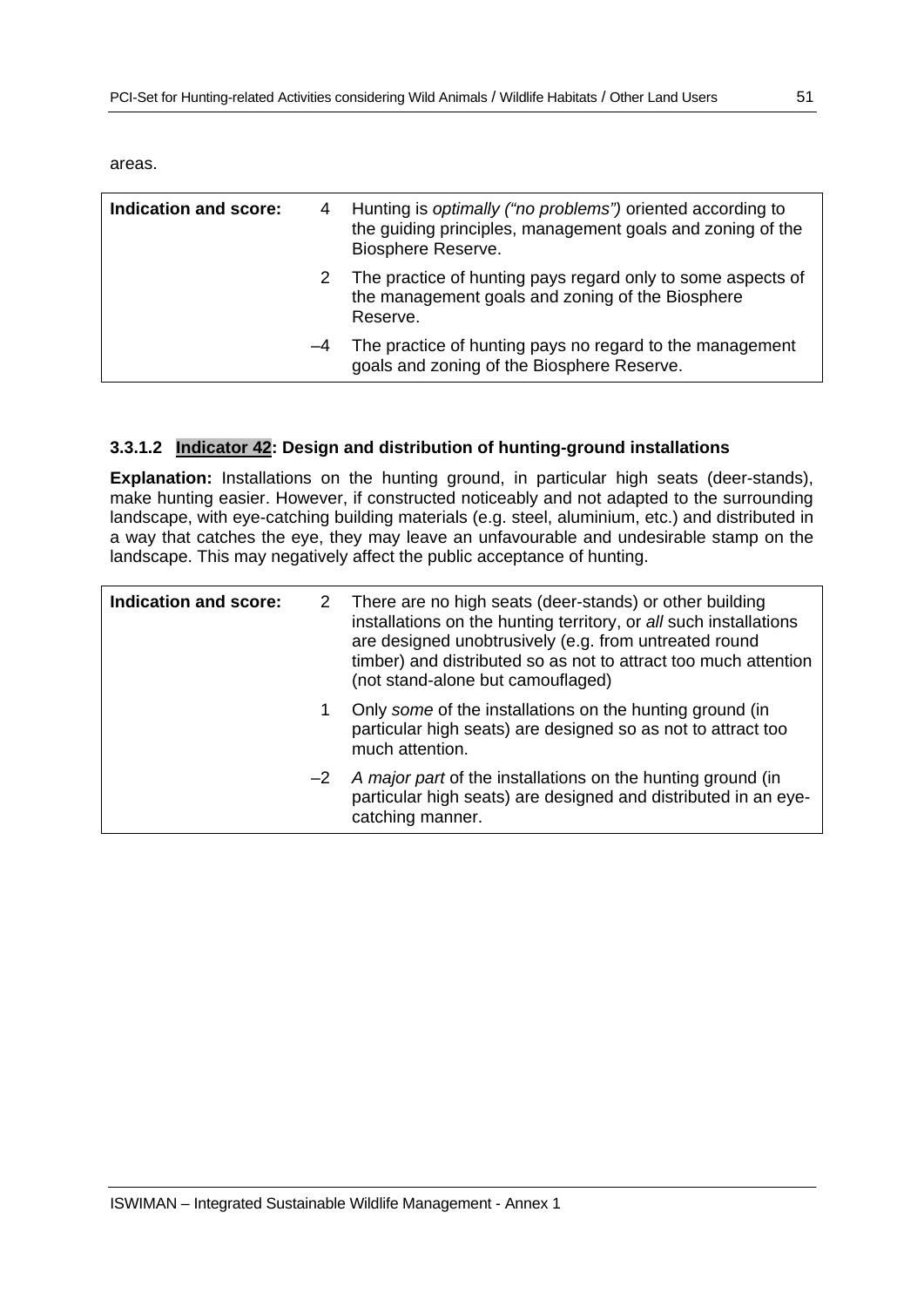## **3.3.2 Criterion: Paying attention to the interests of the local population**

**Explanation**: From a socio-cultural point of view, giving due regard to the interests and opinions of the local population is of major importance, as it is the local level from which disagreement over the practice of hunting may arise. This calls for a fair balance of diverging interests that includes all non-hunting stakeholders (representatives of other forms of use). Hunting must pay special attention to safeguarding justified interests on the part of land owners.

## **3.3.2.1 Indicator 43: Documentation of disagreements by the local authority**

**Explanation:** It is generally desirable for hunting to be practised with due regard to other social and economic spheres of interest locally affected by hunting. This applies in particular to co-operative hunts and hunting leases, where the game tenant hunts on property not his or her own. Whether or not this is the case, can be demonstrated in documentation of disagreements by the local authority.

| Indication and score: | 2 Hunting is practised with due regard to other social and<br>economic spheres; there is no evidence of disagreement<br>with the local population. |
|-----------------------|----------------------------------------------------------------------------------------------------------------------------------------------------|
|                       | $-2$ Hunting is not practised with due regard to the local<br>population; the local authority has evidence of disagreement                         |

## **3.3.2.2 Indicator 44: Active involvement and information of local stakeholder and land user groups not directly related to hunting**

**Explanation:** Involving and paying attention to interests not related to hunting is essential when it comes to seeking long-term acceptance of hunting, in particular with regard to areas of intense public use such as the Wienerwald Biosphere Reserve. An indicator of acceptance is, for example, whether other land users, stakeholders and groups of society and/or their respective representatives are actively invited to co-operation, co-ordination or, at least, are being informed, in order to contribute to the acceptance of hunting-related measures by the society-at-large. This is not to be confused with co-determination in the sense of a formal right to vote in purely hunting-related bodies. Moreover, it is necessary to give land owners a right to participate in decisions on hunting management questions in order to guarantee a balance of interests between land owners and persons permitted to hunt.

Any form of involvement requires regular communication between all parties and stakeholders concerned, e.g. land owners, persons permitted to hunt, all (potentially) concerned land users as well as the local population. Regular exchanges of information and arrangements can help to avoid a lot of disagreement early on or settle disputes as soon as they arise. Examples of groups of actors who closely interrelate with hunting in the Wienerwald region are, along with land owners: the Biosphere Reserve management, foresters, farmers, Alpine and tourism associations, mountain biking and horse riders associations, nature protection and conservation organisations, municipal political officials, road administrations or various project operators but also owners of adjacent plots of land and neighbouring hunting grounds. While oral arrangements may also be made on an irregular and informal basis, organised and regular meetings provide a better framework and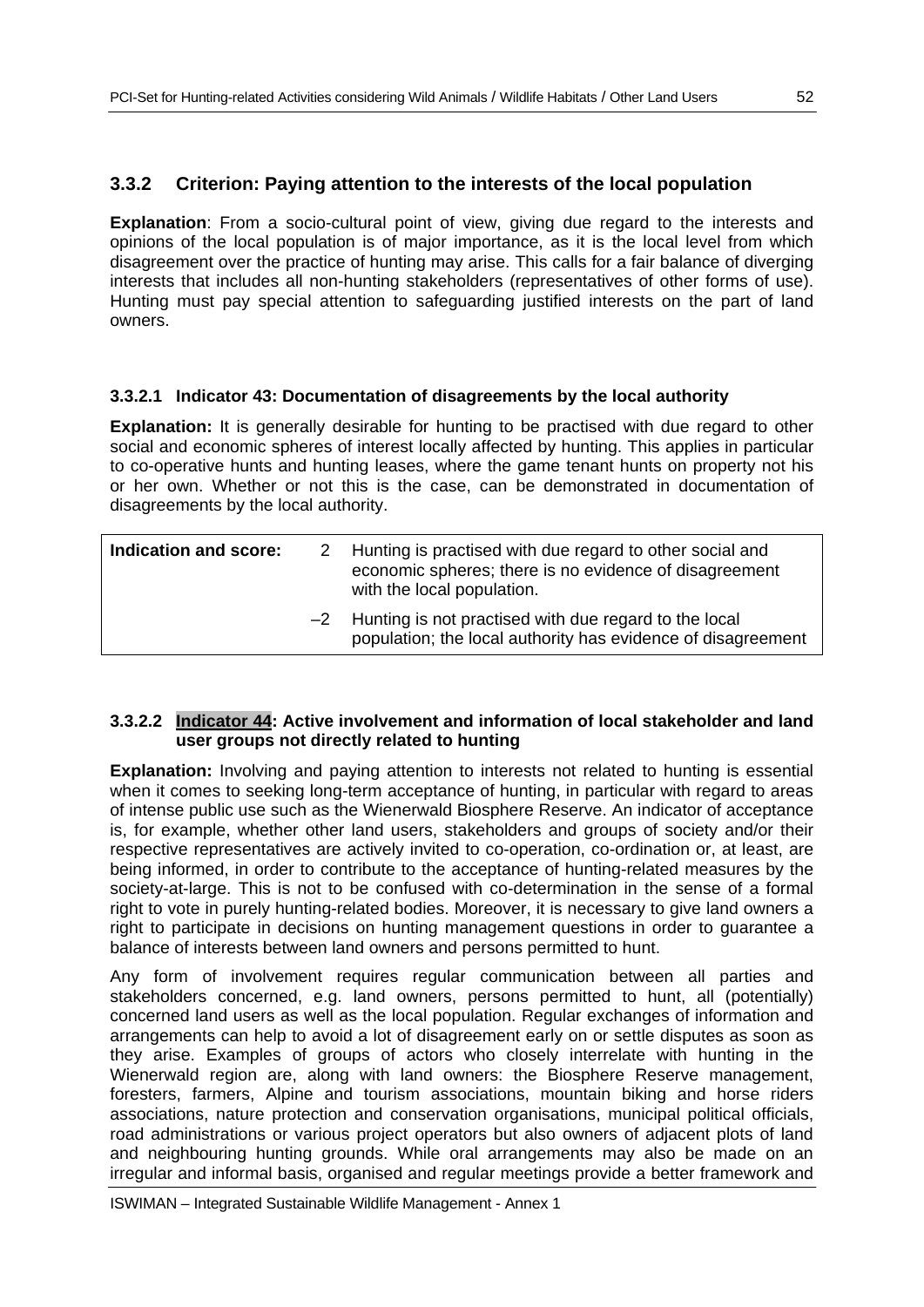indicate that hunters openly and actively support a positive climate of exchanges of opinion and thus a favourable climate of debate. Organisational methods for an exchange of views and mutual arrangements are, for example: invitations to meetings of hunting bodies, enlarged gatherings of "hunting rings" (loose associations of hunting grounds), communication platforms, regular information and discussion events but also regular informal meetings or get-togethers. The "Counselling Forum on Hunting" (Beratungsforum "Jagd") called into life when the Biosphere Reserve was established may, for example, provide a platform for debate on the regional level.

| Indication and score: | 3.   | Non-hunting local population groups are actively invited to a<br>regular mutual exchange of information on measures<br>relevant for wildlife and hunting. |
|-----------------------|------|-----------------------------------------------------------------------------------------------------------------------------------------------------------|
|                       | 2    | Non-hunting local population groups are actively informed<br>about hunting-related activities.                                                            |
|                       | $-1$ | Non-hunting local population groups are informed about<br>hunting-related activities only upon request.                                                   |
|                       |      | $-2$ Non-hunting local population groups are neither actively<br>invited to a mutual exchange of information, nor actively<br>informed.                   |
|                       |      |                                                                                                                                                           |

## **3.3.2.3 Indicator 45: Conflict management strategies**

**Explanation**: This Indicator does not aim at avoiding differences in opinion altogether. Sometimes, differences in opinion, if dealt with in a respectful and factual manner, harbour potential for creative, innovative and efficient solutions. An indicator of whether a conflict is settled in a solution and fact-oriented, respectful manner is whether an "escalation scale" is observed, e.g. by seeking direct conversation as a first step (e.g. on the spot or at an informal get-together); as a next escalation grade, an impartial third person is involved to act as a moderator; and only as a last step will the matter be taken to court. Even in the case of conflicts between smaller groups on the one hand (e.g. hunters) and larger groups on the other (e.g. persons seeking recreation such as mountain bikers, horse riders, etc.), this indicator may be applied by getting in touch with relevant stakeholders from the other side and raising the matter with them.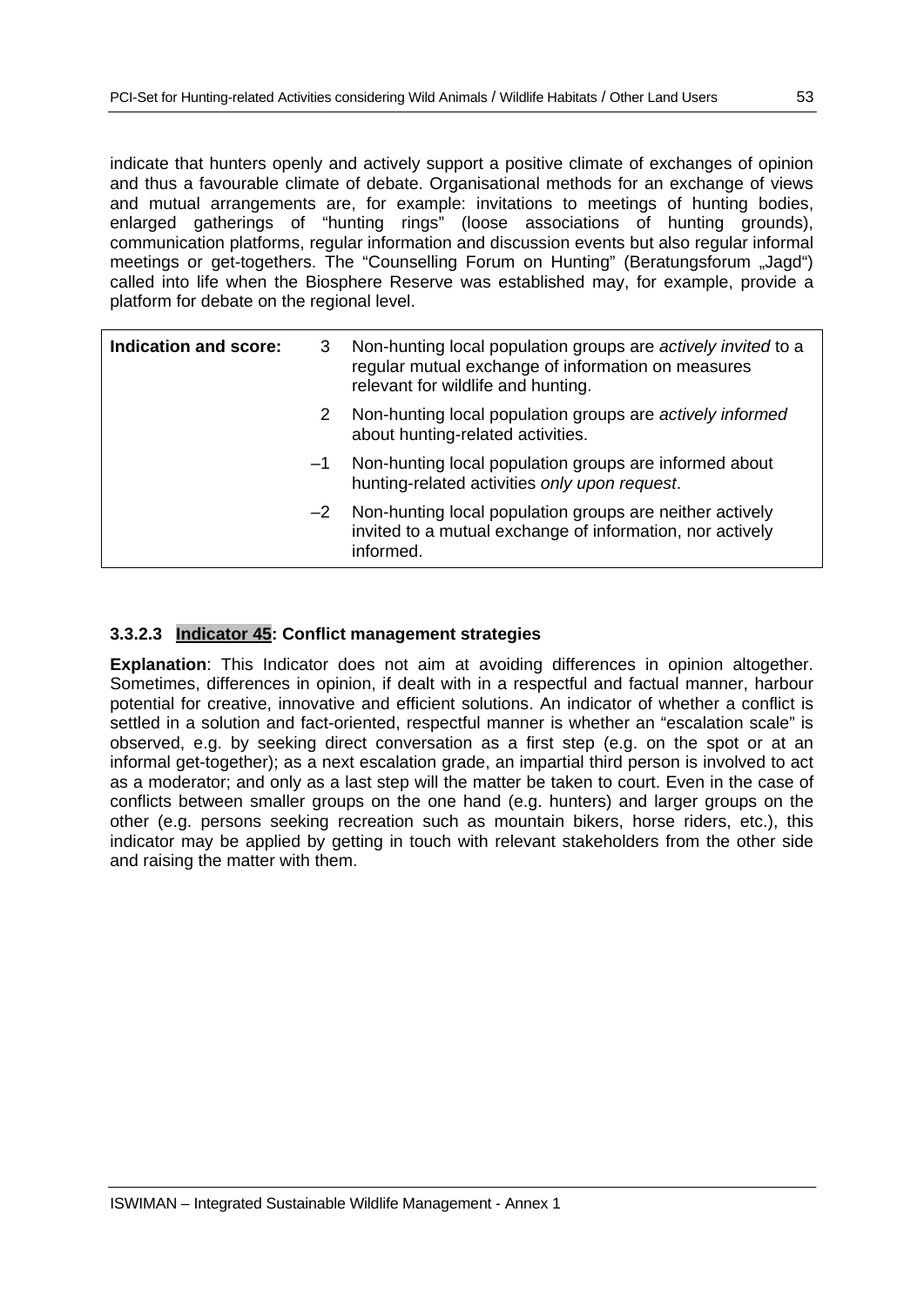| Indication and score: | 2    | In coping with conflicts related to hunting, hunters have, over<br>the last three years, always sought the means with the least<br>escalation potential (escalation step with the lowest possible<br>escalation intensity, e.g. direct personal conversation ahead<br>of conversation moderated by an impartial third person,<br>ahead of taking the matter to court).     |
|-----------------------|------|----------------------------------------------------------------------------------------------------------------------------------------------------------------------------------------------------------------------------------------------------------------------------------------------------------------------------------------------------------------------------|
|                       | $-1$ | In coping with conflicts related to hunting, hunters have, over<br>the last three years, not always sought the means with the<br>least escalation potential (escalation step with the lowest<br>possible escalation intensity, e.g. direct personal<br>conversation ahead of conversation moderated by an<br>impartial third person, ahead of taking the matter to court). |
|                       | $-2$ | In coping with conflicts related to hunting, hunters have, over<br>the last three years, never sought the means with the least<br>escalation potential (escalation step with the lowest possible<br>escalation intensity, e.g. direct personal conversation ahead<br>of conversation moderated by an impartial third person,<br>ahead of taking the matter to court).      |
|                       | X    | Not applicable, no score (There has been no conflict over the<br>last three years).                                                                                                                                                                                                                                                                                        |

## **3.3.3 Criterion: Hunting is connected with society-at-large**

**Explanation:** The integration of hunters into society is a fundamental prerequisite for hunting activities to find broad acceptance and understanding. The relationship between hunters and overall society is, in terms of hunting policies, important for the future framework within which hunting will take place.

## **3.3.3.1 Indicator 46: Social commitment of hunters and regular communication with the non-hunting population**

**Explanation:** The frequency, intensity and quality of social contacts and interchange of thoughts and views with the non-hunting population substantially influence the opinions hunters and non-hunters hold of each other. Prejudices on both sides may best be assuaged by way of regular communication. This requires an effort from both sides; the present assessment framework, however, only evaluates an active commitment on the part of the hunters. To evaluate other land users, special assessment sets are available such as for farmers and forest managers or for recreation and tourism managers. An adequate context and events designed to further this objective may clearly stimulate such communication. Indicators of how intensively hunters enter into contact with society-at-large are, for example, the frequency of joint public or semi-public social events, such as St. Hubert's Day celebrations, information booths at village festivals, game-marketing events, wildlife-training events, etc. Further indicators are active membership of hunters in non-hunting related social bodies such as associations, political bodies, organisations, etc. Activities of this kind provide opportunities to make contributions to public understanding of hunting and foster the social integration of hunting.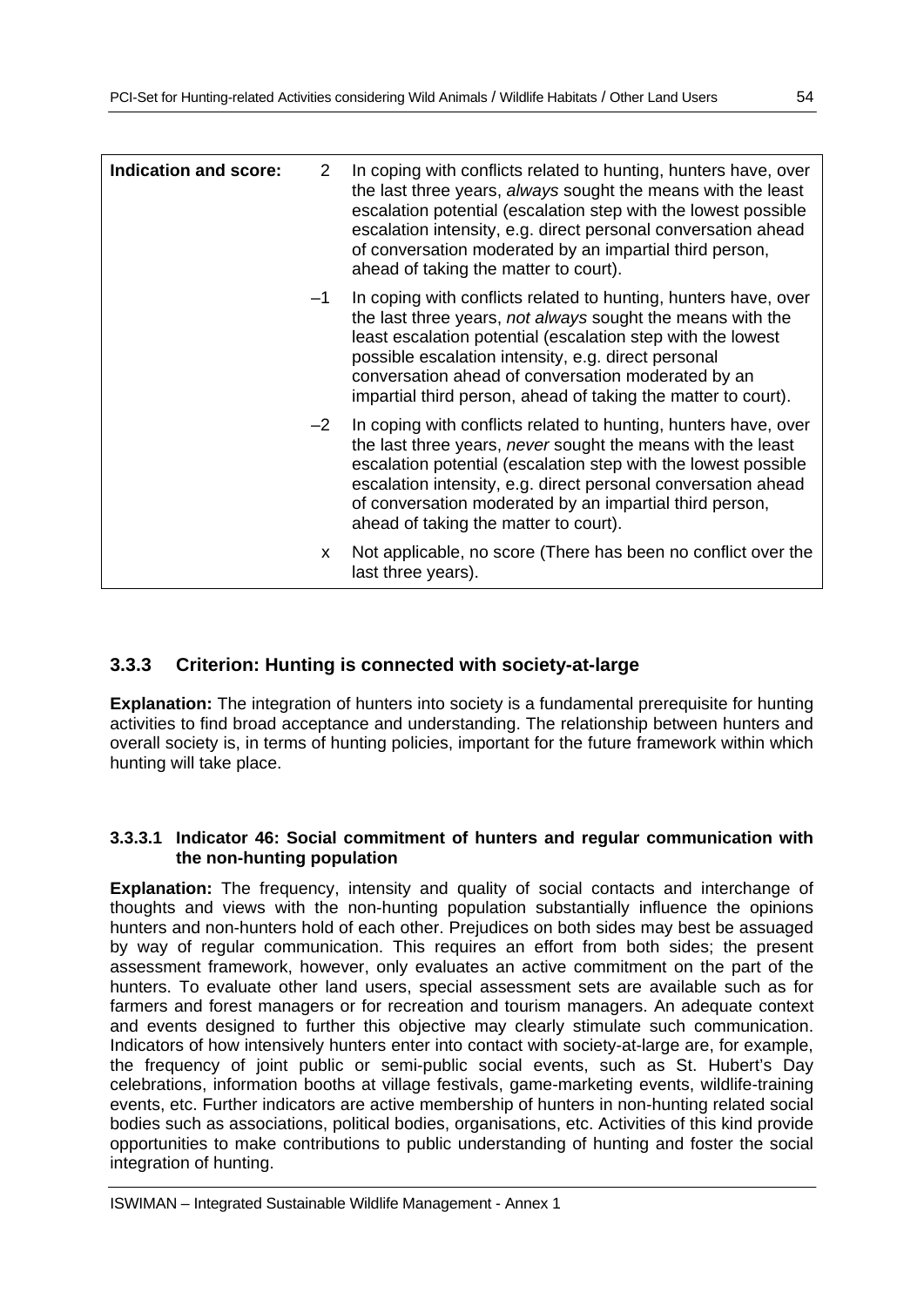| Indication and score: | Hunters involve themselves actively in social life and engage<br>in regular communication with the non-hunting population<br>(e.g. by way of joint events or active memberships in social<br>bodies not related to hunting). |
|-----------------------|------------------------------------------------------------------------------------------------------------------------------------------------------------------------------------------------------------------------------|
|                       | Hunters are engaged in society only to a minor extent or not<br>at all; communication and interchange with the non-hunting<br>population is rare.                                                                            |

#### **3.3.3.2 Indicator 47: Taking into account the opinion of the public at large**

**Explanation:** Justified objective criticism of certain forms of hunting practice ought to be responded to by considering and discussing it. Changes within society may call for a reconsideration of some traditional hunting practices or thinking patterns. This does not refer to short-lived fashions, but to an active examination of changed patterns and conditions of society which hunting cannot ignore. This may, for example, be documented by discussing the views of the broader public, represented e.g. by considering the point of view of the Biosphere Reserve Management and other important organisations when there are gatherings of hunters or hunting circles, and recording this in the minutes of such meetings.

| Indication and score: | There is evidence that relevant points of view of society<br>and/or representative organisations are given consideration. |
|-----------------------|---------------------------------------------------------------------------------------------------------------------------|
|                       | 0 Publicly relevant points of view of society and/or<br>representative organisations are not given consideration.         |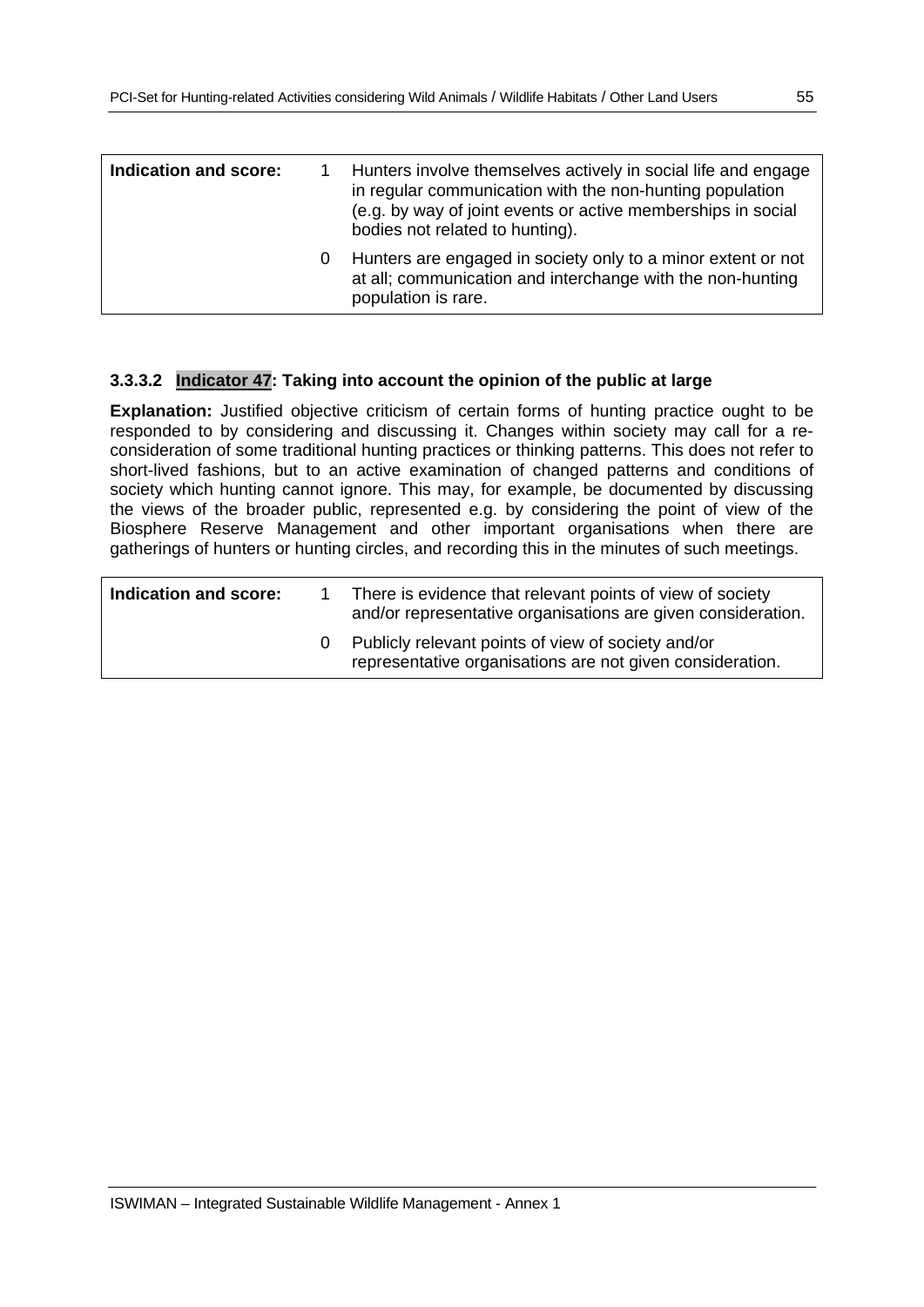## **3.4 Principle: Hunting is oriented to the welfare of the game**

**Explanation:** Hunting ethics involves an awareness of the responsibilities of hunters vis-àvis animals and nature in general. Ethical hunting practice gives central importance to the well-being of game.

## **3.4.1 Criterion: Hunting is practised with as little impairment to the natural behaviour of wildlife as possible**

#### **3.4.1.1 Indicator 48: Habituated behaviour of wild animals**

**Explanation:** Wild animals are "habituated" when they display little shyness vis-à-vis humans. Species-specific differences are, however, to be borne in mind. The extent to which hunted and non-hunted wildlife is habituated to humans depends, among other factors, upon the hunting-related disturbance of the game: the lower the hunting pressure, the more habituated to humans the hunted and non-hunted wildlife. The disturbing effect of other forms of anthropogenic use is considerably influenced by the intensity of hunting pressure. For wildlife to be exposed to as little stress as possible in the areas of the wildlife habitat used by man, it is important that wildlife be as habituated to humans as possible. This is also true for use by wildlife of important parts of habitats, such as good grazing areas on open terrain.

"Habituated behaviour" does *not*, however, refer to behaviour which is atypical of wild animals and may occur as a result of excessive habituation to humans (e.g. animals tamed through feeding which become aggressive).

Habituated behaviour of wildlife does not by its nature lend itself to exact measurements for any species. However, observing and comparing the habituated behaviour of wildlife in different sectors of the hunting territory with varying hunting pressure, including comparison with wild animals not hunted, produces practical species-specific standard measures (such as flight distance) for the various game species.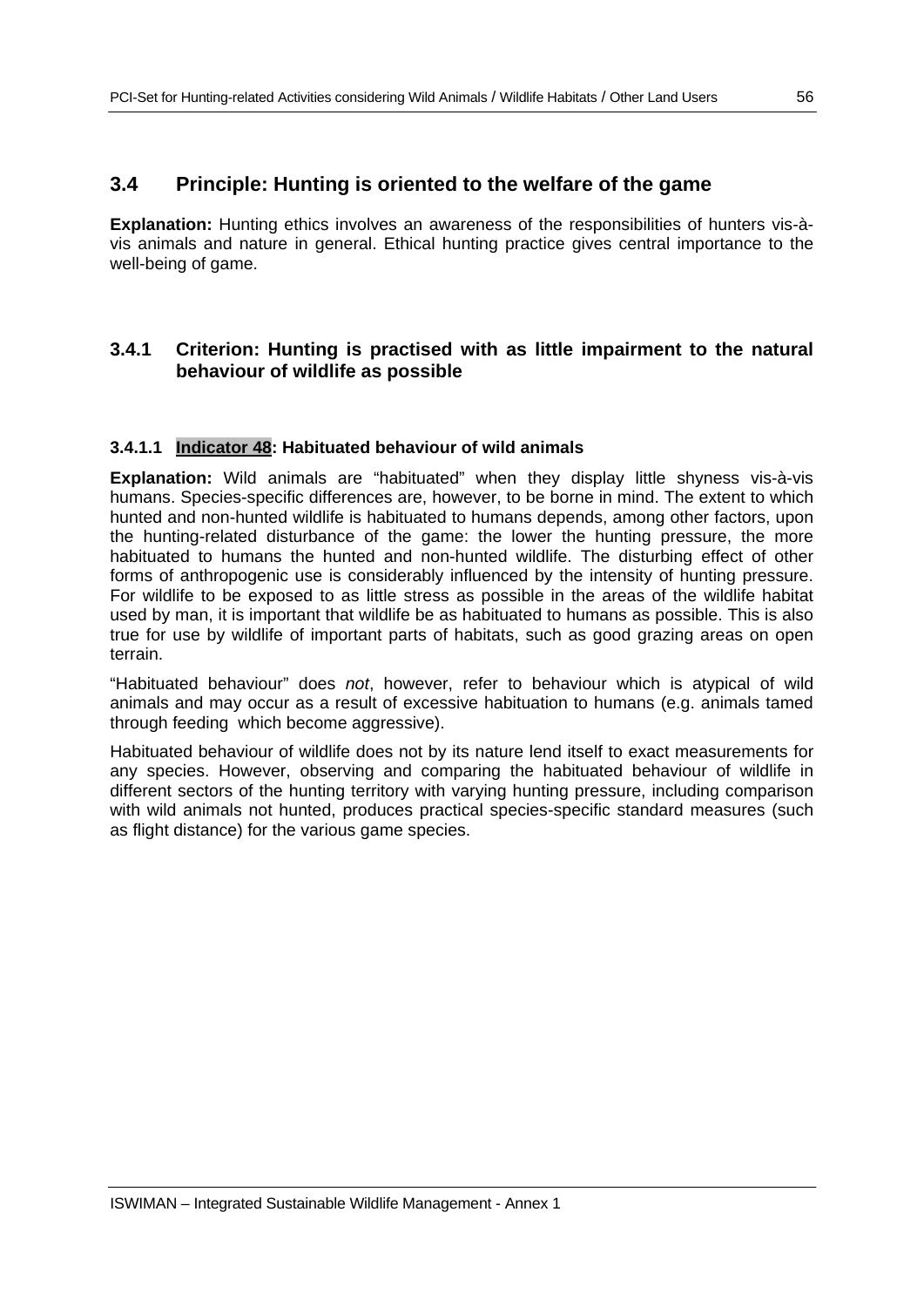| Indication and score: | 2    | Human-habituated behaviour of hunted and non-hunted wild<br>animals is species-specifically very high on account of<br>minimum hunting pressure.                     |
|-----------------------|------|----------------------------------------------------------------------------------------------------------------------------------------------------------------------|
|                       | 1.   | Human-habituated behaviour of hunted and non-hunted wild<br>animals is species-specifically high on account of low<br>hunting pressure, with a few local exceptions. |
|                       | $-1$ | Human-habituated behaviour of hunted and/or non-hunted<br>wild animals is species-specifically low on account of high<br>hunting pressure.                           |
|                       | $-2$ | Human-habituated behaviour of hunted and/or non-hunted<br>wild animals is species-specifically very low on account of<br>extremely high hunting pressure.            |

## **3.4.2 Criterion: Hunting is practised with as little pain for the animal as possible**

**Explanation:** The practice of hunting should involve as little pain for the animal as possible. Good hunting ability and correctly installed and regularly checked trapping devices as well as avoiding inadequate or illegal trapping devices prevents unnecessary pain for wildlife. Training in hunting as well as the best possible installation and checking of trapping devices are also moral obligations for the hunter, as is refraining from the use of poison in hunting.

## **3.4.2.1 Indicator 49: Violations of legal provisions concerning animal welfare**

**Explanation:** It should be a central aim of hunting to cause the hunted wildlife animal no pain or as little pain as possible. Hunting in accordance with animal welfare standards requires adherence to the relevant provisions of hunting laws (provisions and prohibitions regarding hunting, certain aspects of hunting ethics and "good, fair and legal hunting practice" regarding e.g. snares, spring-traps and box-traps, use of ammunition, searching for wounded game, etc.).

| Indication and score: | There are no violations of legal provisions regarding animal<br>welfare    |
|-----------------------|----------------------------------------------------------------------------|
|                       | $-4$ There are violations of legal provisions regarding animal<br>welfare. |

## **3.4.2.2 Indicator 50: Training in hunting**

| Indication and score: | Successful training in hunting is documented every year.        |
|-----------------------|-----------------------------------------------------------------|
|                       | -2 Successful training in hunting is not documented every year. |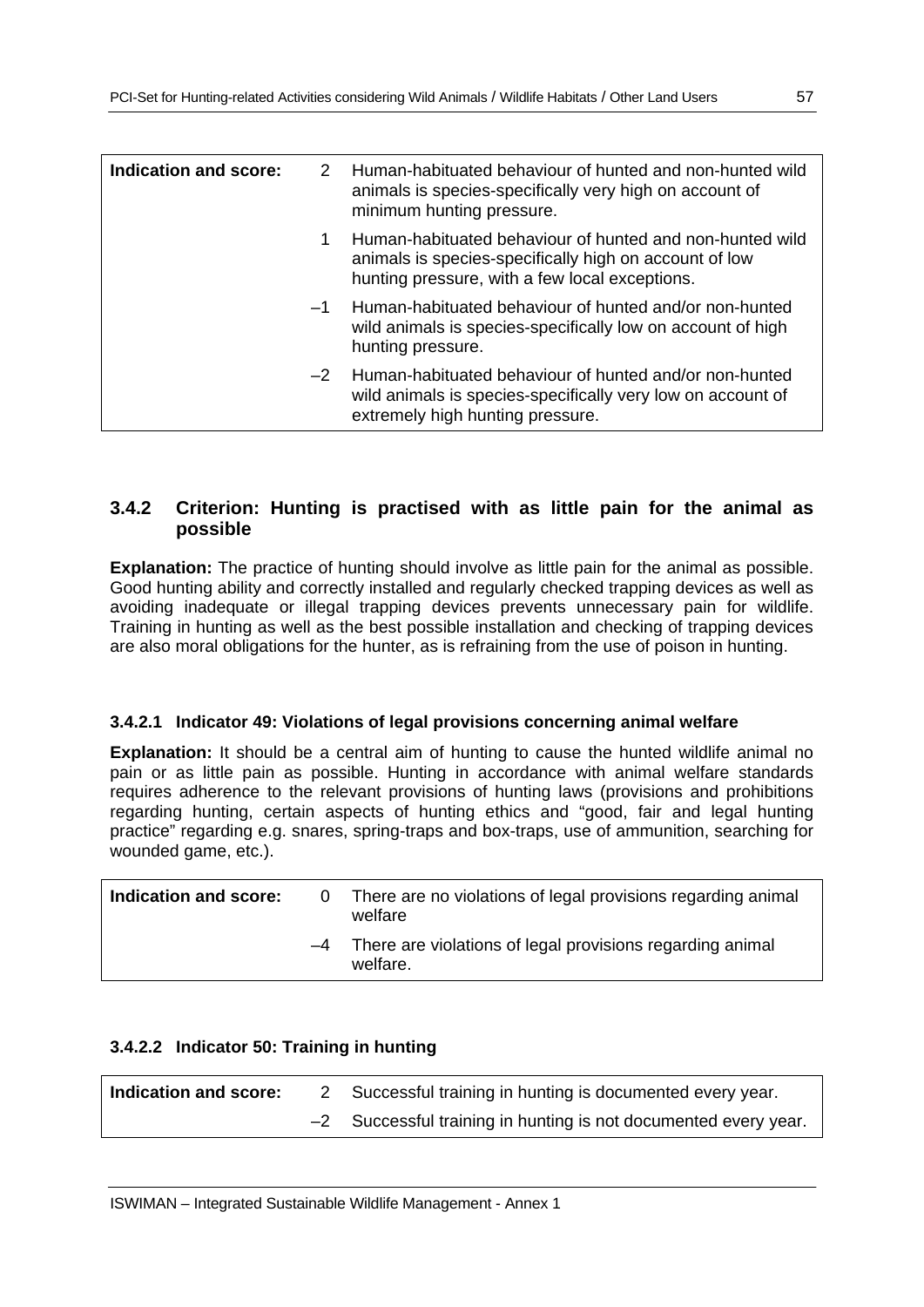## **3.4.2.3 Indicator 51: Avoiding use of poison as part of the hunting practice**

| Indication and score: | No poison is used as part of the hunting practice.   |
|-----------------------|------------------------------------------------------|
|                       | $-4$ Poison is used as part of the hunting practice. |

## **3.5 Principle: Hunting is of wild animals breeding naturally in the wild**

**Explanation:** The hunting of game in small enclosures under conditions of intensive agricultural production is not defined as hunting here, and thus the present criteria evaluating the sustainability of hunting do not apply. Hunting enclosures with extensive natural breeding can be subjected to the present sustainability assessment of hunting (bearing in mind, however, that certain indicators are not applicable on account of the fencing).

## **3.5.1 Criterion: No animals raised in breeding or other enclosures are hunted**

**Explanation:** In some hunting areas, game from (breeding) enclosures or aviaries is released before the hunt in order to achieve higher game bags already during the year of the release. This is particularly common for pheasant (*Phasianus colchicus*), mallard (*Anas platyrhynchos*), wild boar (*Sus scrofa*), and, in some Western European countries, redlegged partridge (*Alectoris rufa*) (see also Indicator, Section 1.3.2.1). Sometimes, the animals are even brought into close proximity of the hunts in single cages to be released within hunting range. There may even be "ordering" beforehand of the number to be bagged as well as – for wild boar – the weight of the animals to be shot. Pheasant and red-legged partridge released that way and surviving the hunt have little chance of surviving in the wild later on.

Both the selling of game from breeding or captivity for the purpose of hunting sports and the release of such animals for hunting should be rejected from a hunting-ethical perspective.

This criterion does not apply to the re-introduction or re-stocking of wild animals of native species for the purpose of building up self-reproducing wildlife populations (e.g. grouse (*Tetrao sp.*), otter (*Lutra lutra*), beaver (*Castor ssp.*)). Nor does it include the hatching of eggs and raising of chicks from nests destroyed or threatened to be destroyed through mowing, followed by the release of these wild animals.

Releases immediately before hunting for the purpose of increasing the game bag are, however, not compatible with socio-cultural sustainability. Meeting this criterion thus requires that hunting be suspended for an adequate period of time after the release, and that it refrain from taking a majority of the released animals soon thereafter.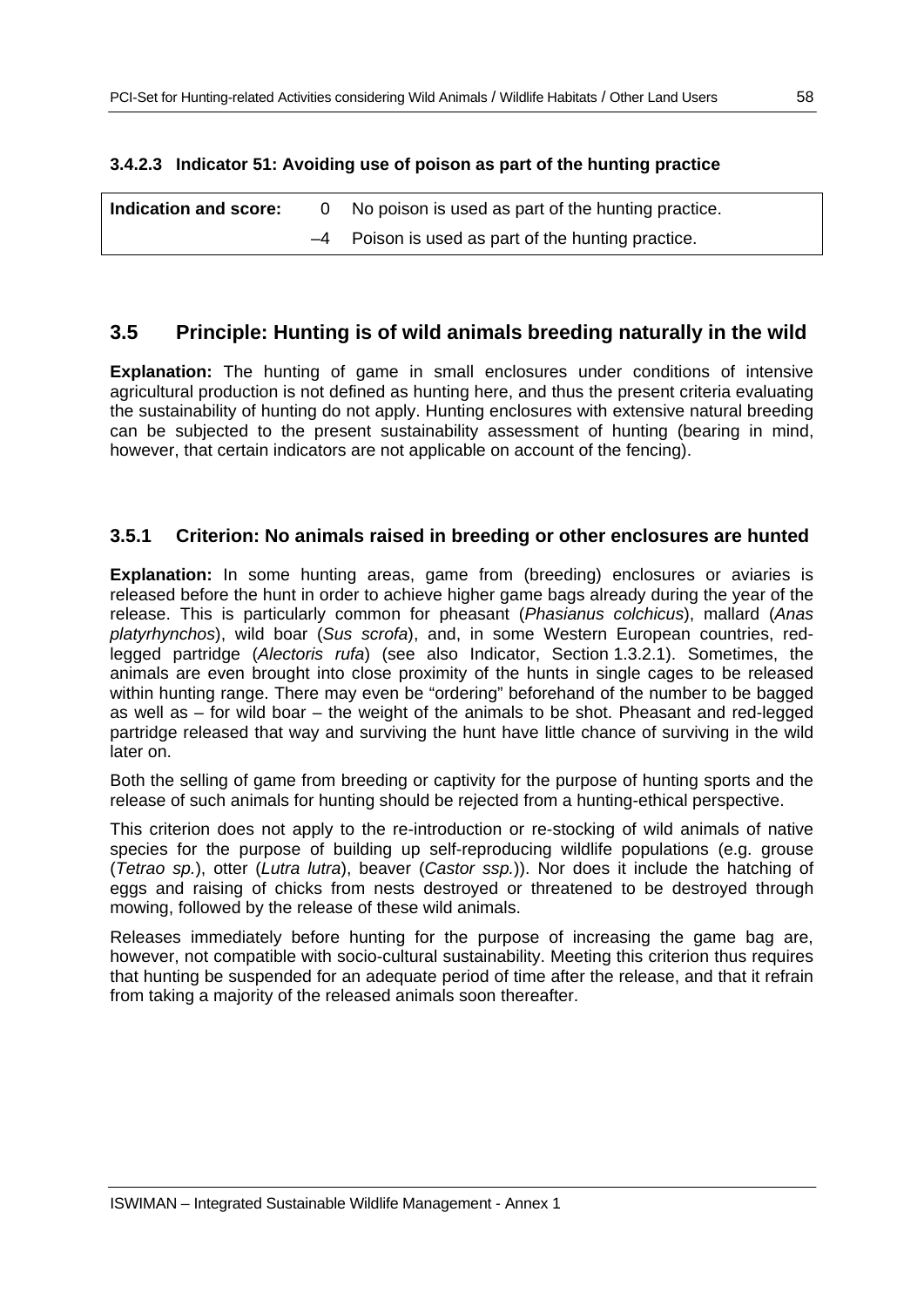| 3.5.1.1 Indicator 52: Not selling (transferring) animals from enclosures or aviaries for<br>the purpose of hunting |      |                                                                                              |
|--------------------------------------------------------------------------------------------------------------------|------|----------------------------------------------------------------------------------------------|
| Indication and score:                                                                                              |      | 0 No animals raised in enclosures or aviaries are transferred<br>for the purpose of hunting. |
|                                                                                                                    | $-4$ | Animals raised in enclosures or aviaries are transferred for<br>the purpose of hunting.      |

## **3.5.1.2 Indicator 53: Not releasing animals from enclosures and aviaries for the purpose of hunting**

| Indication and score: | 0 | No animals raised in enclosures or aviaries are released for<br>the purpose of hunting. |
|-----------------------|---|-----------------------------------------------------------------------------------------|
|                       |   | -4 Animals raised in enclosures or aviaries are released for the<br>purpose of hunting. |

## **3.6 Principle: Hunters are aware of the effects of their activities upon other land users' interests**

**Explanation**: In Austria, the right to hunt is linked with land ownership. If hunters do not hunt on their own territory, the land owner must, as a rule, be compensated for the practice of hunting on his or her land (e.g. lease, hunting contracts, etc.) Along with hunting, there are, however, also claims of other land users to the use of areas (e.g. agriculture and forestry, leisure and recreational activities). Hunting may impair other parties' claims to using a territory. One significant element of socio-cultural sustainability of hunting is to respect the legitimate interests of other land users, just as hunters may expect the same from other land users.

## **3.6.1 Criterion: Hunters are aware of and give thought to the effects of their measures upon the interests of other land users**

**Explanation**: Respecting the legitimate interests and needs of other groups of land users (in particular agriculture and forestry, leisure and recreation) indicates that hunters keep their knowledge up to date on the needs of non-hunting-related users (e.g. those of agriculture and forestry or leisure and recreation) and on potential impacts of hunting-related activities.

#### **3.6.1.1 Indicator 54: Improvement of knowledge and awareness of the effects of hunting-related measures upon other forms of land use**

**Explanation**: Hunting-related activities may limit the quality of other stakeholders groups' modes of use and activities (e.g. leisure and recreational activities). It is thus desirable for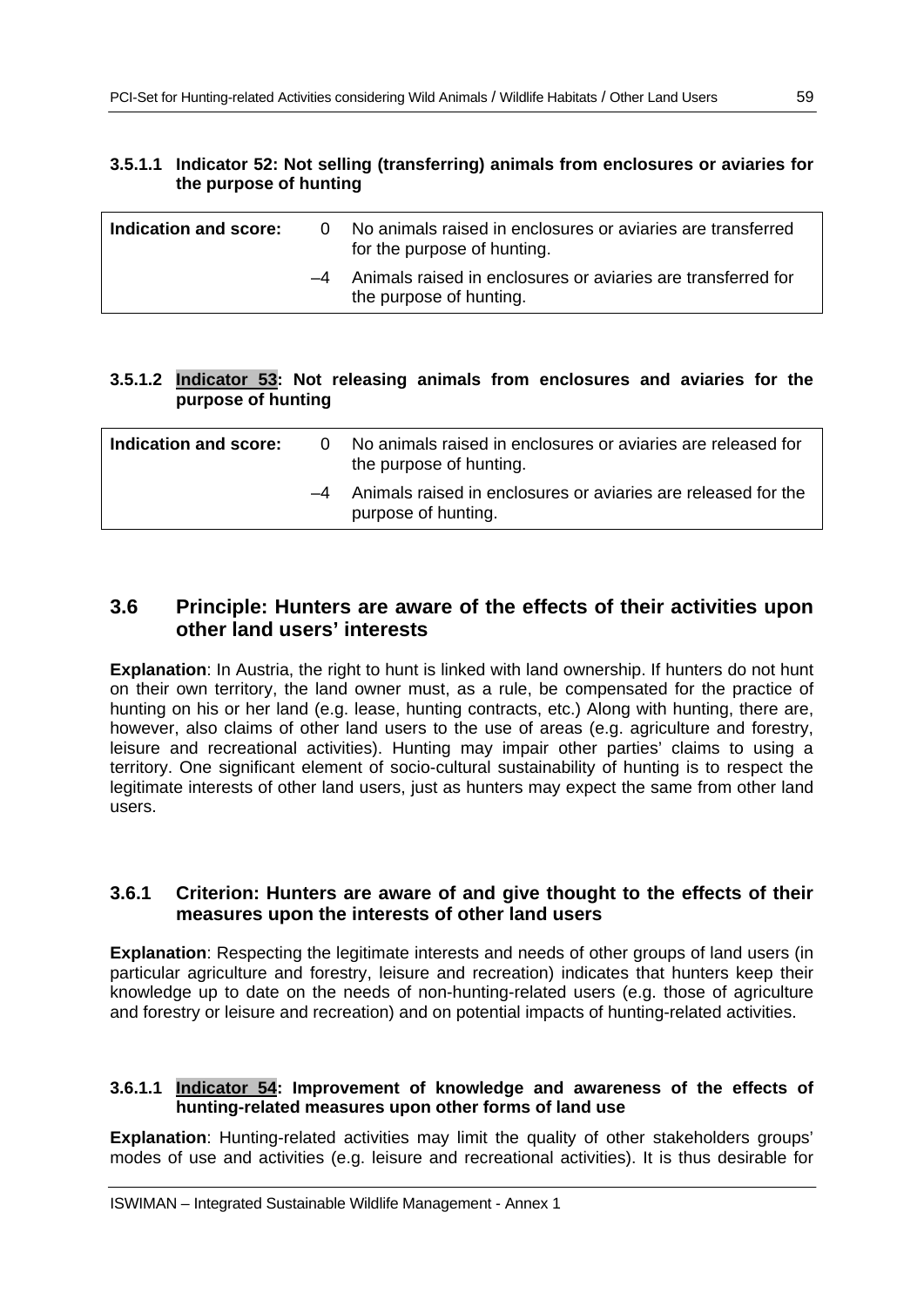hunters to make themselves aware of the conscious and unconscious consequences of hunting for other forms of land use via interdisciplinary education, and regularly update their knowledge to this effect. This may be documented by activities contributing to high-quality education and training. One measure is regular attendance at educational events (lectures, expert meetings, discussion events, excursions, etc.) but also relevant literature – in general, any available means of imparting knowledge directly or indirectly related to the needs of other interest/stakeholder groups.

In applying this Indicator, it should not be overlooked that educational efforts with general hunting-related contents may be a valuable aid to solve problems of conflicting claims to use of the same area. Generating such material may thus be an entry on the positive side of the assessment, provided there is a direct or indirect reference to the needs of other interest/stakeholder groups.

| Indication and score: | 2    | Knowledge of potential effects of hunting-related measures<br>upon other land users has been regularly brought up to date<br>over the last three years (e.g. via educational events,<br>lectures, relevant literature, excursions, expert information<br>exchange); there is thus evidence of dealing regularly with<br>these issues (e.g. in the hunting plan, hunting meetings, etc.) |
|-----------------------|------|-----------------------------------------------------------------------------------------------------------------------------------------------------------------------------------------------------------------------------------------------------------------------------------------------------------------------------------------------------------------------------------------|
|                       |      | Knowledge of potential effects of hunting-related measures<br>upon other land users has been occasionally brought up to<br>date over the last three years (e.g. via educational events,<br>lectures, relevant literature, excursions, expert information<br>exchange); there is no evidence of a regular dealing with<br>these issues.                                                  |
|                       | $-1$ | Knowledge of potential effects of hunting-related measures<br>upon other land users was last updated three years or even<br>longer ago.                                                                                                                                                                                                                                                 |

## **3.7 Principle: The way hunting traditions are dealt with is a characteristic of the socio-cultural sustainability of hunting**

**Explanation:** Dealing with hunting traditions includes both the nurturing and further development of hunting-related customs and traditions and, on the other hand, unwritten rules of conduct which, as a whole, establish a sort of hunting code of conduct and shape the concept of "good, fair and legal hunting practice" and "hunting ethics."

## **3.7.1 Criterion: Hunting traditions are cultivated and passed on to new generations of hunters**

**Explanation:** Hunting culture and traditions are an integral part of the way hunters understand themselves and conserve their identity, but also of rural areas per se. In order to preserve them, they have to be lived, practised, and stay abreast of changing times. A loss of traditions is often irreversible.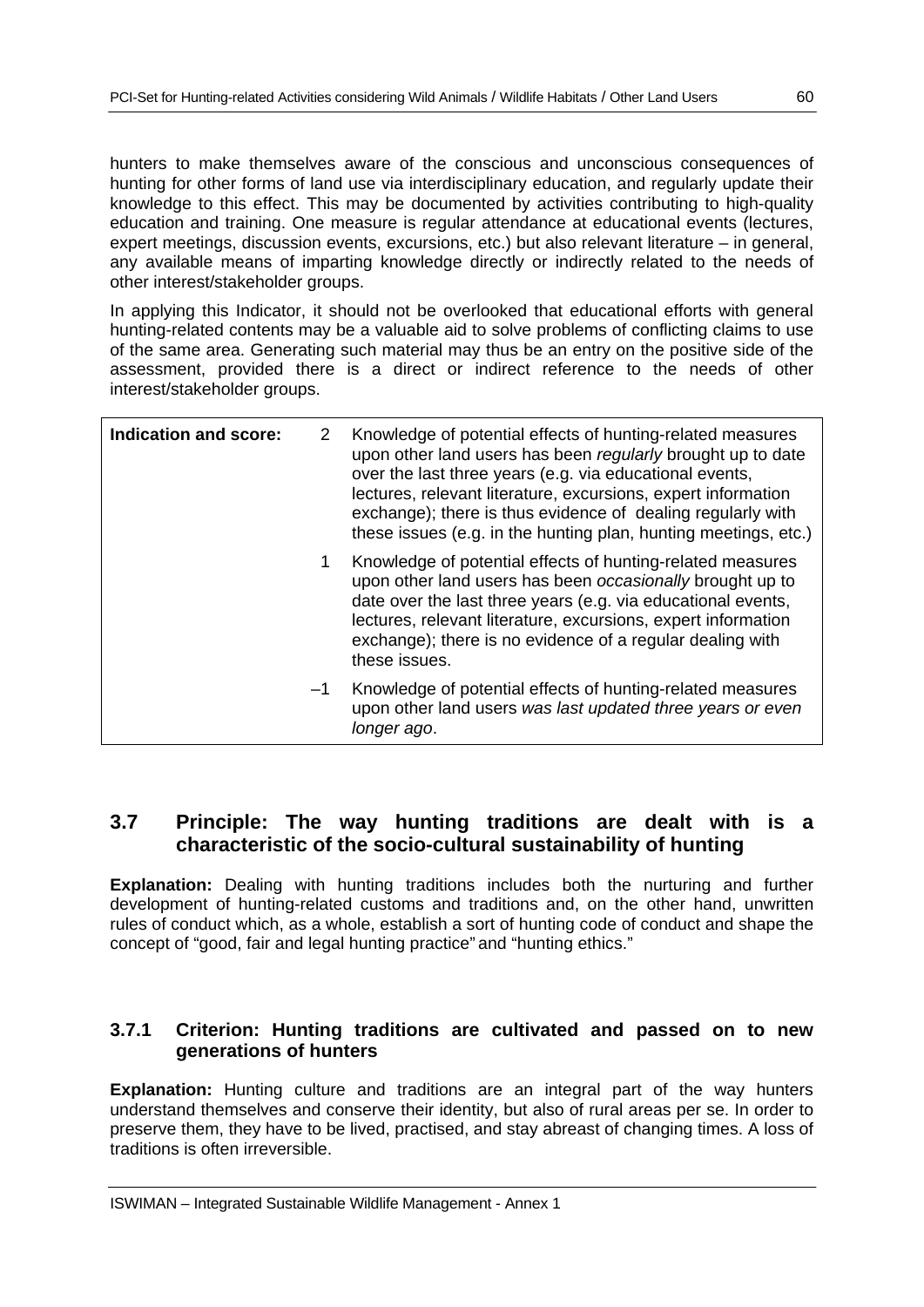## **3.7.1.1 Indicator 55: Preserving hunting culture**

**Explanation:** By "hunting culture," we understand in this context all hunting-related customs and traditions manifesting themselves in cultural activities and forms of expression, including traditional events, music, art, literature, figures of speech, etc.

| Indication and score: |      | There is evidence that cultural hunting traditions are nurtured<br>on a regular basis. |
|-----------------------|------|----------------------------------------------------------------------------------------|
|                       | $-1$ | Cultural hunting traditions are not nurtured.                                          |

## **3.7.2 Criterion: Traditional rules of hunting behaviour are being further developed and brought up to date**

**Explanation:** Rules and modes of hunting behaviour as well as ethical norms of hunting are subject to changing times and societies. Values change over time, and new scientific findings continuously broaden ecological knowledge of wildlife. This may call for questioning and, if necessary, adjusting traditional rules of hunting behaviour – in other words, the unwritten code of hunting ethics. Reverence for animals and nature can require subordination of old ideas about good and fair hunting practice (hunting ethics), which may no longer be in line with current ideas and findings, to modern ecological requirements and criteria for animal and nature protection. Thus, for example, hunting wild animals exclusively for the aesthetics of their trophies (see Indicator , Section 1.3.1.1) or generally not tolerating predators (see Indicator, Section 1.2.1.2) are problematic positions from today's point of view.

## **3.7.2.1 Indicator 56: Examining modes of hunting behaviour by regularly updating knowledge**

**Explanation:** For traditional concepts of hunting ethics and good, fair and legal hunting practice to be further developed, there has to be a regular review and integration for practical hunting of recent scientific findings and research results from wildlife-biology and hunting science. While science needs to make increased efforts to pass on information to the parties involved in practical hunting, hunters themselves should actively *seek* such information. The responsibility of the hunter vis-à-vis the wild animals entrusted to him or her demands that the best available knowledge be translated into hunting practice.

High qualifications in terms of wildlife ecology, hunting economy and hunting ethics are also particularly significant for hunting officials. In their capacity as elected representatives of the community of hunters, they have major responsibilities: They exert considerable influence in determining how hunting is practiced within their range of competency and are, to a certain extent, able to influence hunting legislation. At the same time, they shape the public image of hunters, both with regard to everyday hunting practice as well as at events and in the media. Moreover, they are role models for their own community.

Thus, regular training and further education of all persons involved in hunting is desirable. This may be documented in the form of all adequate activities contributing to a high-quality imparting of knowledge. Examples for this assessment are regular attendance at relevant events of education and further education (lectures, meetings of hunters, discussion events, excursions, etc.), but also relevant literature.